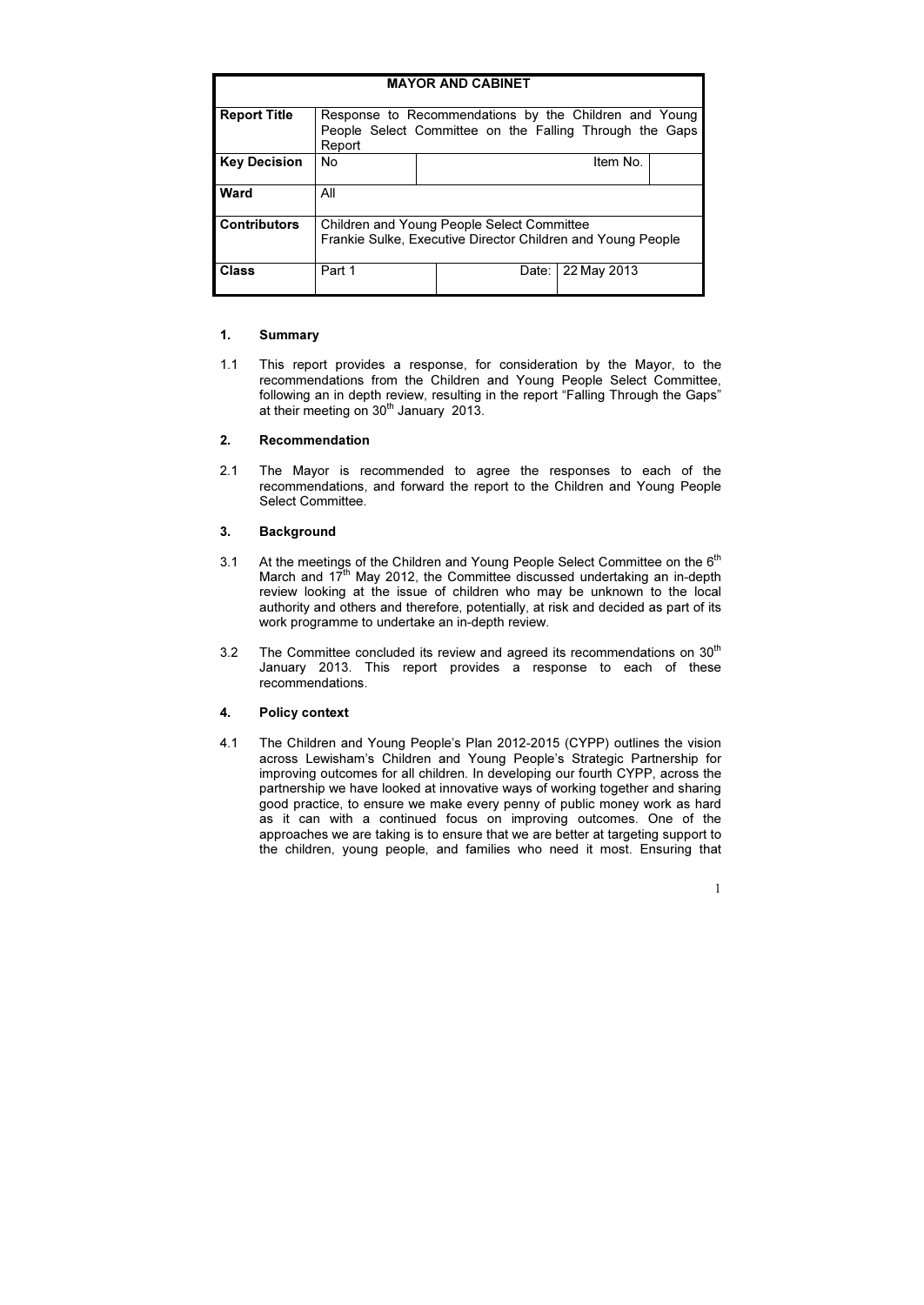children, young people and their families receive the intervention they need, early, is crucial in preventing their needs escalating and needing more specialist services.

- 4.2 The recommendations from the Falling Through the Gaps review cover several policies and approaches of the Children and Young People's Directorate and its partners, including: the Out of School Policy; the Fair Access Policy; the Managed Moves Policy; and the Elective Homes Education Policy.
- 4.3 The local authority has a duty to provide a school place for each child living in the borough who needs one. Parents have a duty to ensure that their child receives suitable education, and the policy for monitoring Elective Home Education includes establishing the suitability of such arrangements. Under Section 19 of the 1996 education act, as amended by the Children, Schools and Families Act 2010, there is a duty on authorities to provide full time education for pupils who are not in school, unless there are medical reasons why this would not be appropriate.

#### 5. CYP Committee Views

- 5.1 This timely review is welcomed by officers in the Children and Young People's Directorate and professionals across the Children and Young People's Strategic Partnership. The report provides an in depth analysis of the risks to some of our most vulnerable children and young people and the services available and accessible to them. The report has provided valuable recommendations which officers have considered fully and responded to.
- 5.2 The Children and Young People Select Committee made the following comments and recommendations:
- 5.2.1 Ensure that arrangements are in place so that when a child with potential difficulties who was previously unknown to authorities is identified, services can be made aware of their existence. This could be of particular use for newly arrived children in the country.

#### Response

This important recommendation is welcomed, and the Children and Young People's Strategic Partnership strives to ensure that effective multi-agency mechanisms, including our Common Assessment Framework and Team Around the Child/Family approach are embedded, to ensure all partners work together to meet the needs of our children, young people and families. The Common Assessment Framework (CAF) form is the multi-agency assessment form for all agencies working with children and young people in the Borough. For all children, including newly arrived children, who were previously unknown to authorities and who have potential difficulties, a CAF form should be completed by the identifying agency and a Team Around the Child or Family (TAC or TAF) arranged. The Family Support Service can provide support to professionals with the CAF.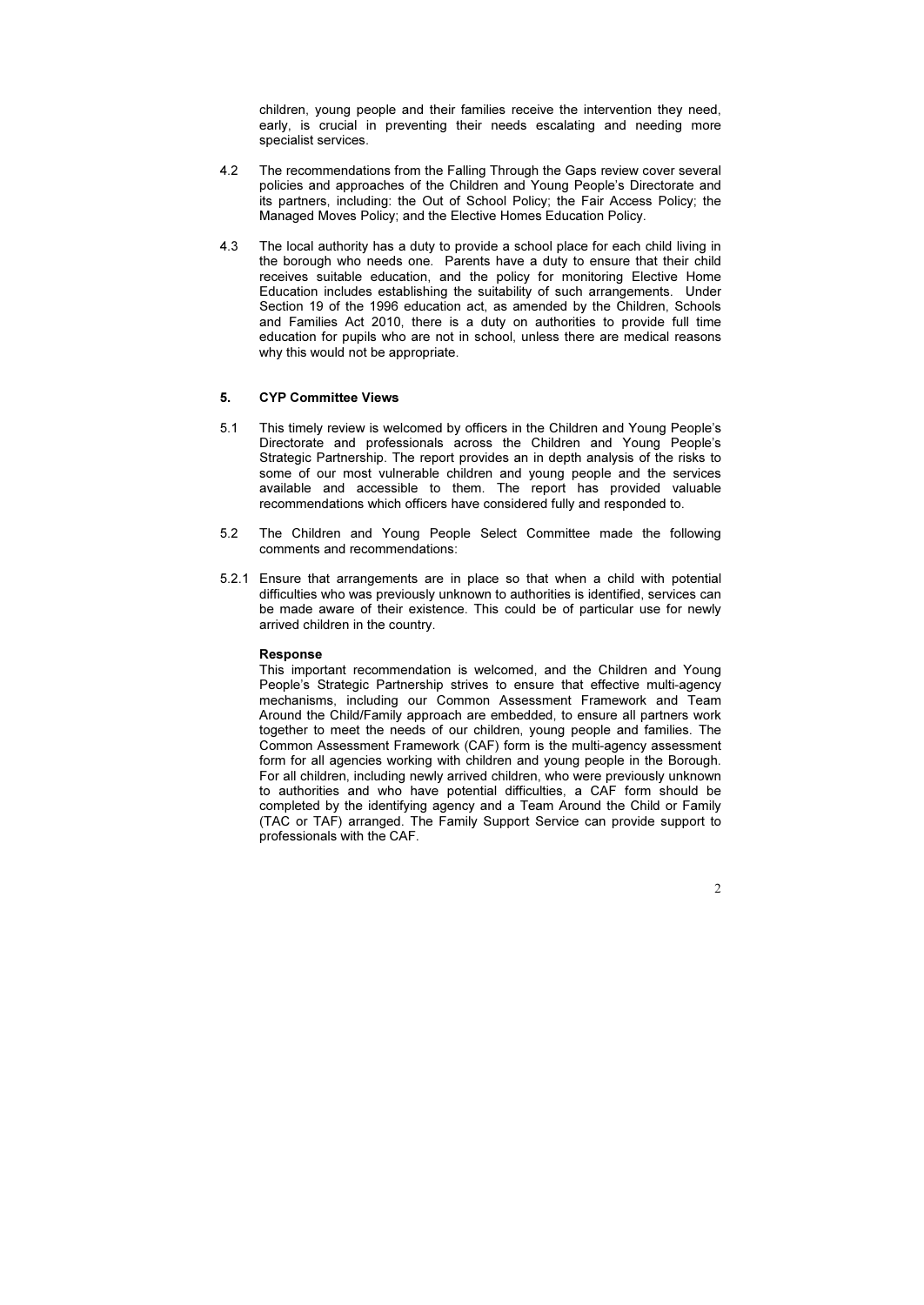Newly arrived children with poor networks are a key target group for the partnership. We will continue to ensure that procedures are well known by those most likely to first encounter such children, such as schools and GPs, and ensure they know their responsibilities to let others know about these newly arrived families.

5.2.2 Consideration should be given to how the borough's single point of contact for safeguarding concerns can be more widely known, emphasising the wider message that 'It's Everybody's Business' to take responsibility and look out for vulnerable children in Lewisham.

#### Response

Safeguarding and the protection of children is a priority for the Council and its partners. The Council is the lead agency and all organisations and staff who work with children have a responsibility to ensure the protection of all children in the borough. Lewisham's approach to safeguarding, including our early intervention approach, and how families can access necessary and additional services where required have been promoted across the partnership through a series of early intervention and strengthening family support briefings delivered to all partners, attended by over 300 front-line and managerial staff across the partnership . This is continually reinforced through existing partnership forums.

If there are child protection concerns, the case should be referred to Children's Social Care. Referrals to CSC should evidence that a CAF has been completed, a TAC/TAF has been established and a lead professional identified (except in a child protection case or emergency where immediate action is necessary to protect a child, when Children's Social Care duty team can be contacted on 0208 314 6660). This single point of contact for safeguarding concerns is promoted across the Children and Young People's Strategic Partnership, and is published on the relevant pages of Lewisham's website.

5.2.3 MPs and Councillors, who may deal with newly arrived or unidentified children in their casework, should be regularly reminded of the clear point of contact and encouraged to refer to it.

#### Response

This is a welcome recommendation. Newly arrived children, or unidentified children do not automatically require safeguarding interventions and the single point of contact for safeguarding concerns may not be the most appropriate referral route. If MPs and Councillors have any concerns relating to newly arrived or unidentified children, they are able to contact any of our Children's Centres for advice and information. Where there are immediate safeguarding concerns, Children's Social Care duty team can be contacted on 0208 314 6660, as above. We will ensure that briefings for MPs and Councillors routinely include the relevant contact details.

5.2.4 Lewisham Safeguarding Children Board should continue to regularly scrutinise data about children who are missing from education and ensure that all agencies are aware of which groups of children are locally most at risk of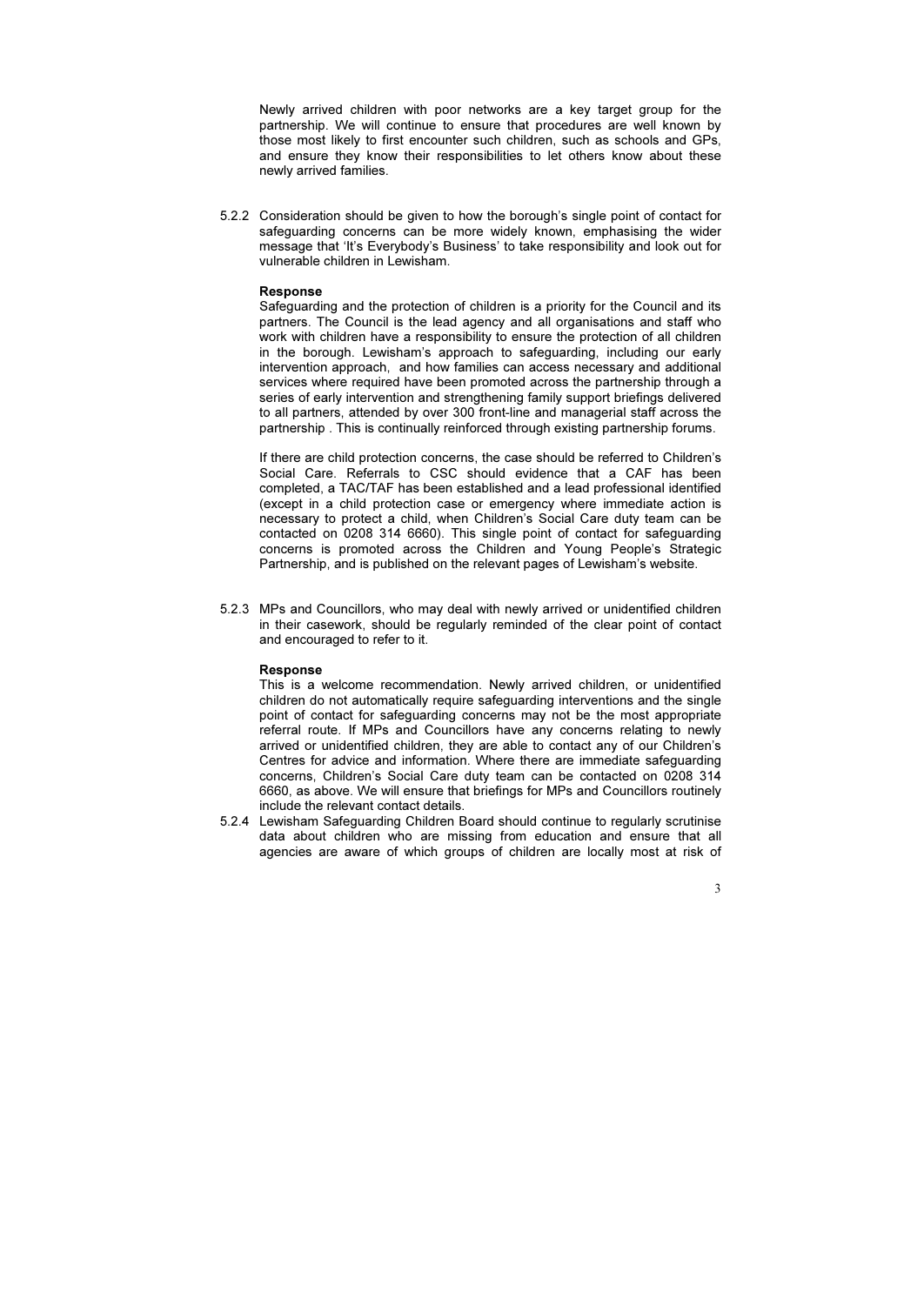missing education, in order to ensure that they are given the appropriate attention

#### Response

This is accepted and will continue.

5.2.5 Councillors' safeguarding responsibilities should be routinely highlighted to them through the member development programme.

#### Response

Safeguarding responsibilities are covered as part of the members' induction programme. Members of the Corporate Parenting Group are regularly updated as is the CYP Select Committee, as part of its work programme. Training will be provided to all members, especially new members, after the next election on safeguarding and their role in corporate parenting. We will ensure that briefings for MPs and Councillors will be circulated as and when there are significant strategic, operational, or legislative changes and will include all relevant contact details.

5.2.6 Schools should be reminded of the need to ensure that the use of relevant categories for recording absences should be regularly audited in detail and the Attendance and Welfare Service should continue to challenge schools on their use in order to identify instances of poor attendance.

#### Response

Schools are regularly reminded of the need to code absence appropriately, and the Attendance and Welfare service repeatedly audits schools' recordings. The Attendance and Welfare service will continue to support and challenge schools to ensure that correct procedures are followed and that poor attendance is identified and acted upon. Attendance and Welfare scrutinise coding through their regular register checks and analysis of data, but also through targeted attendance reviews, carried out where there are concerns about a specific school's attendance. The service uses a range of strategies to support schools in improving attendance, including appropriate targeting, training and prosecution.

5.2.7 School Governors should be supported, where needed, with training and awareness on tracking and identifying poor attendance, particularly in relation to poor attendance as an indicator of broader problems that a child may be facing.

#### Response

Schools in Lewisham are able to purchase support, including varied training opportunities for governors, from the LA Governors' service through service level agreements. This support also includes a termly Governors' information pack that highlights key policies, research and legislation both nationally and locally that are relevant to governing bodies. An article from the Attendance and Welfare Service is to be published in the Autumn 2013/14 pack, with a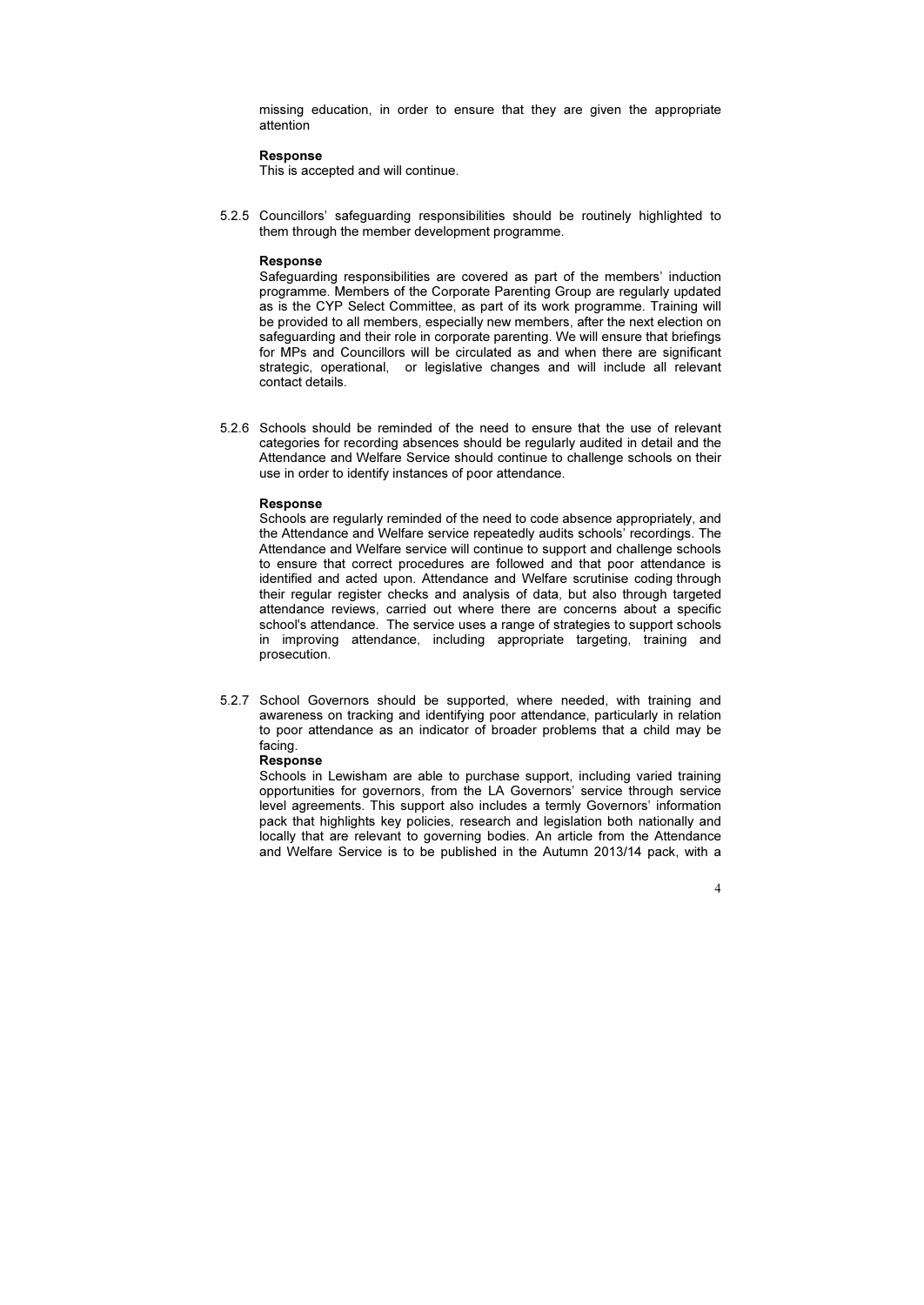training session planned for the 2103/14 academic year. We will monitor attendance at that training session and ensure that those schools which do not attend have had alternative briefings.

5.2.8 The local authority should ensure that schools operate close monitoring of attendance when a pupil has been formally excluded or around a managed move, to ensure that an unofficial exclusion is not taking place.

#### Response

The local authority has a managed moves protocol, and all such moves are monitored by the Attendance and Welfare service to ensure that schools are adhering to the protocol. Schools should ensure that reintegration meetings of excluded pupils take place promptly and should not delay a pupil's re-entry because it has not been possible to arrange such a meeting beforehand. If a pupil's managed move to another school breaks down before they have been taken on roll there, the pupil should return promptly to their original school, where they should be on roll. That school would resume responsibility for their education. If any illegal exclusion is suspected, this is urgently followed up by the local authority at senior levels.

5.2.9 Parents should be able to access accurate information to support them in dealing with exclusions, both official and unofficial.

#### Response

Parents are able to access information to support them in dealing with exclusions, both official and unofficial, on the London Borough of Lewisham website. This information is accurate and up to date as at April 2013. Government advice is also available on the Department for Education website. We will also ensure that the next Governors' briefing recommends that schools have this information on their own websites.

5.2.10 Lewisham should encourage networking between parents and children in elective home education to provide more accessible opportunities for informal contact between those families and officers.

#### Response

Lewisham recognises that parents have the right, under the Education Act 1996 to choose to educate their children otherwise than at school. Parents of children in school should write to the Headteacher if they wish to deregister for Elective Home Education (EHE), and are required to inform the LA in writing if this is their intention.

Lewisham has a responsibility to ensure that children who are being educated outside of school are being provided with a suitable education and monitors this through annual reviews in partnership with parents/carers. Through these meetings, and other communication with parents/carers who choose EHE,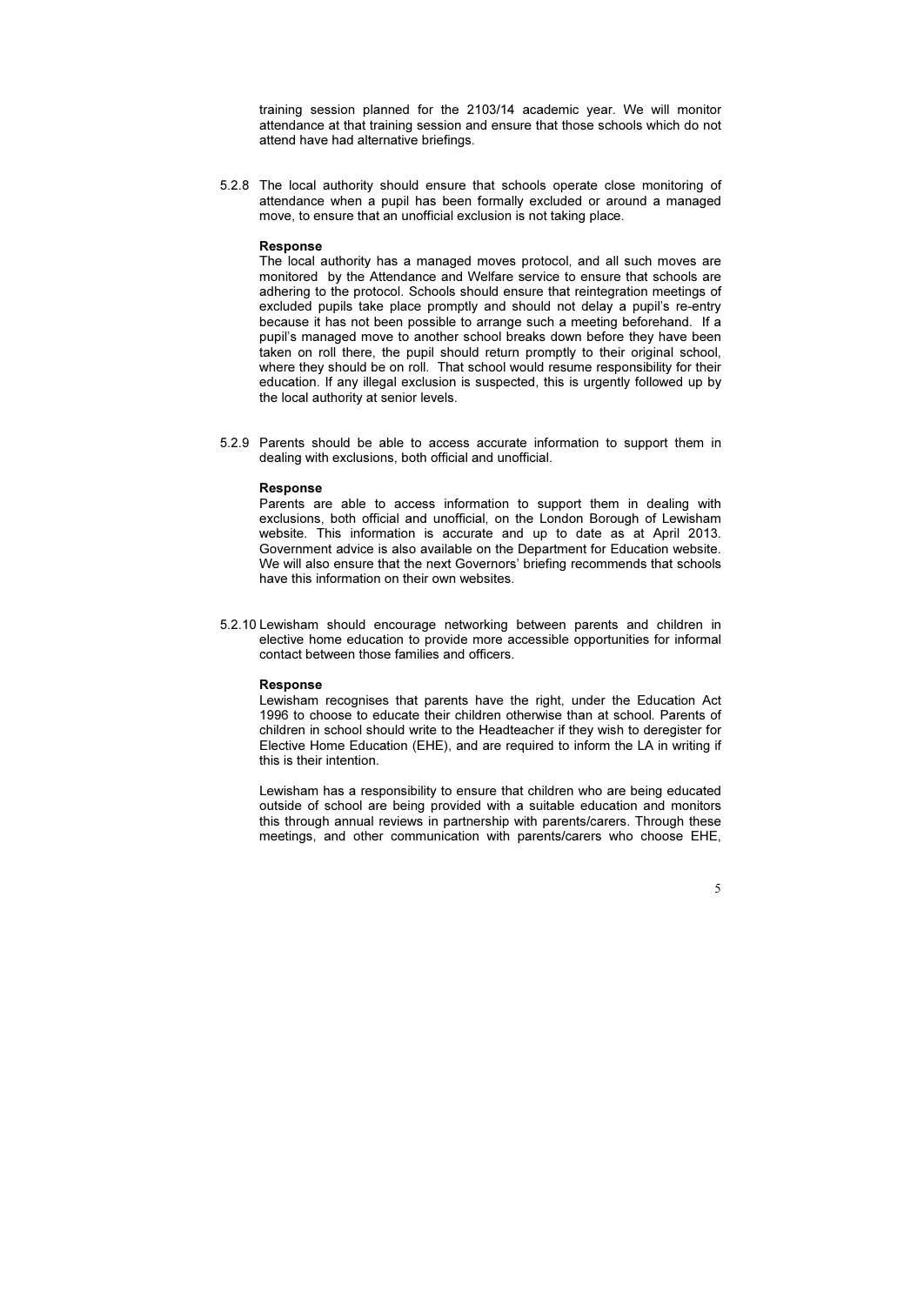Lewisham informs and encourages parents and carers to take up support services, including networking opportunities.

Officers will continue to explore opportunities for informal contact between families and officers such as offering GCSE and exam advice sessions, informal surgeries, themed coffee mornings and facilitation of a parent/carer support groups as well as utilising our Children's Centres and Youth Support Services.

5.2.11 The local authority should take into account differences in language and communication among groups identified in the review, for example the oral culture of Travellers or language barriers for children who are newly arrived in the country, and consider appropriate approaches when dealing with these groups to ensure that children are known to local organisations.

This is on the Children and Young People Select Committee agenda for 15<sup>th</sup> May 2013.

#### Response

It is an expectation of all staff and providers that appropriate, clear and timely communications are employed with children, young people and families. For example, services ensure that translation is available where required and that all information can be made available in alternative languages, that methods such as 'picture boards' are used for children, young people and their families where communication might be more difficult, and that cultural communication needs, such as the oral culture of the Travelling community, are anticipated and met.

5.2.12 A further recommendation is that the Committee undertakes a review looking at issues affecting young carers.

#### Response

#### 6. Financial Implications

6.1 There are no financial implications arising out of this report.

#### 7. Legal Implications

- 7.1 The Constitution provides for Select Committees to refer reports to the Mayor and Cabinet, who are obliged to consider the report and the proposed response from the relevant Executive Director; and report back to the Committee within two months (not including recess).
- 7.2 The Equality Act 2010 (the Act) introduced a new public sector equality duty (the equality duty or the duty). It covers the following nine protected characteristics: age, disability, gender reassignment, marriage and civil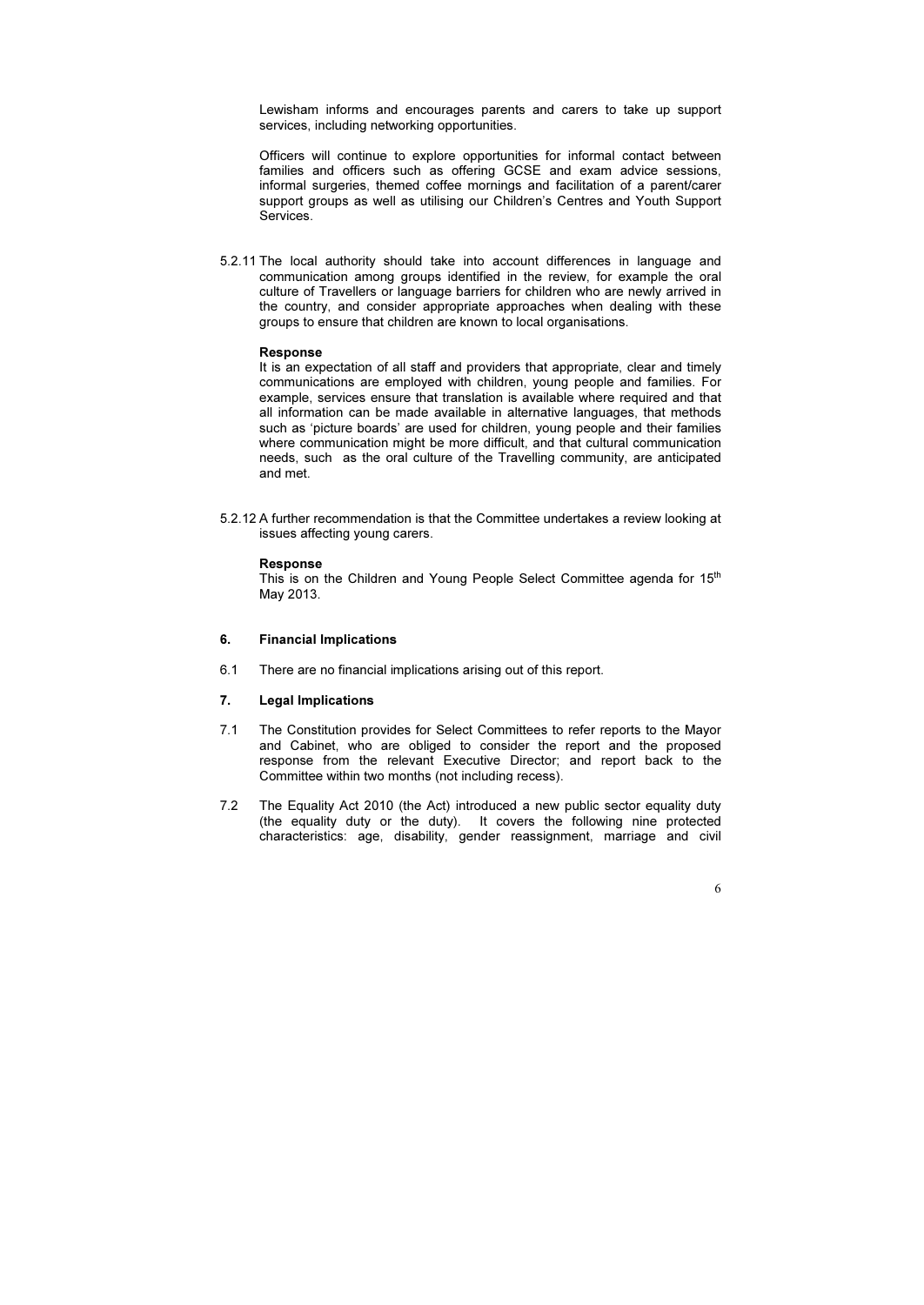partnership, pregnancy and maternity, race, religion or belief, sex and sexual orientation.

In summary, the Council must, in the exercise of its functions, have due regard to the need to:

- eliminate unlawful discrimination, harassment and victimisation and other conduct prohibited by the Act.
- advance equality of opportunity between people who share a protected characteristic and those who do not.
- foster good relations between people who share a protected characteristic and those who do not.
- 7.3 The duty continues to be a "have regard duty", and the weight to be attached to it is a matter for the Mayor, bearing in mind the issues of relevance and proportionality. It is not an absolute requirement to eliminate unlawful discrimination, advance equality of opportunity or foster good relations.
- 7.4 The Equality and Human Rights Commission has recently issued Technical Guidance on the Public Sector Equality Duty and statutory guidance entitled "Equality Act 2010 Services, Public Functions & Associations Statutory Code of Practice". The Council must have regard to the statutory code in so far as it relates to the duty and attention is drawn to Chapter 11 which deals particularly with the equality duty. The Technical Guidance also covers what public authorities should do to meet the duty. This includes steps that are legally required, as well as recommended actions. The guidance does not have statutory force but nonetheless regard should be had to it, as failure to do so without compelling reason would be of evidential value. The statutory code and the technical guidance can be found at: http://www.equalityhumanrights.com/legal-and-policy/equality-act/equality-actcodes-of-practice-and-technical-guidance/
- 7.5 The Equality and Human Rights Commission (EHRC) has previously issued five guides for public authorities in England giving advice on the equality duty:
	- 1. The essential guide to the public sector equality duty
	- 2. Meeting the equality duty in policy and decision-making
	- 3. Engagement and the equality duty
	- 4. Equality objectives and the equality duty
	- 5. Equality information and the equality duty
- 7.6 The essential guide provides an overview of the equality duty requirements Including the general equality duty, the specific duties and who they apply to. It covers what public authorities should do to meet the duty including steps that are legally required, as well as recommended actions. The other four documents provide more detailed guidance on key areas and advice on good practice. Further information and resources are available at: http://www.equalityhumanrights.com/advice-and-guidance/public-sectorequality-duty/guidance-on-the-equality-duty/ "

Public bodies such as local authorities are legally required to consider the three aims of the Public Sector Equality Duty (set out in the Equality Act 2010) and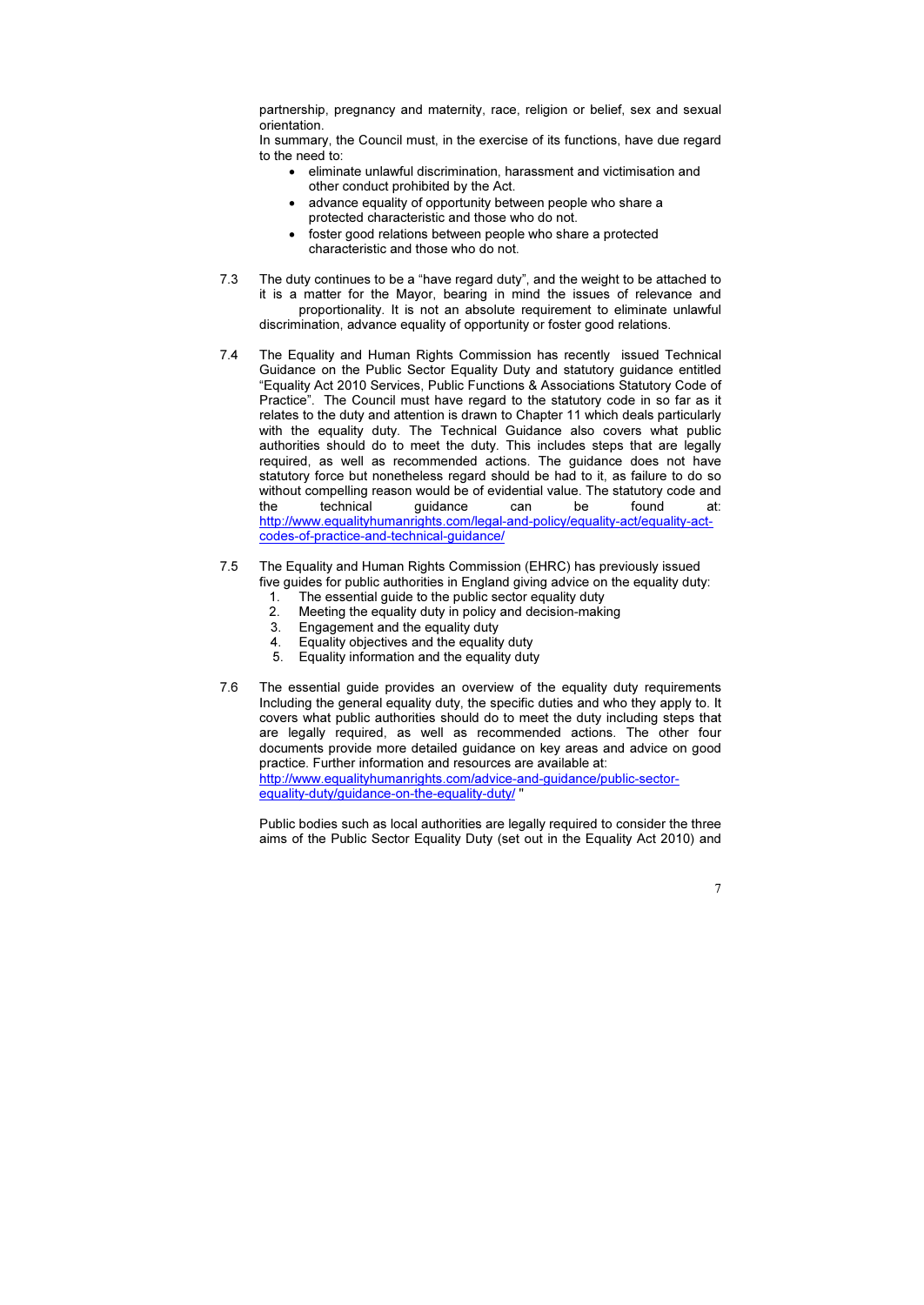document their thinking as part of any decision-making processes. The Act sets out that public bodies must have due regard to the need to:

- eliminate unlawful discrimination, harassment and victimisation;
- advance equality of opportunity between people who share a protected characteristic and those who do not share that characteristic; and
- foster good relationships between those who share a protected characteristic and those who do not share that characteristic.
- 7.7 The following equalities characteristics are 'protected' from unlawful discrimination in service provision under the Equality Act 2010: age; disability; gender reassignment; pregnancy and maternity; race; religion and belief; gender; and sexual orientation.

## 8. Equalities Implications

- 8.1 In addition to its statutory obligations under the Equality Act 2010, the Council has set its own equality objectives that underpin the Comprehensive Equalities Scheme (2012-2016). These five equality objectives are as follows: 1. Tackle victimisation, harassment and discrimination; 2. To improve access to services; 3. To close the gap in outcomes for citizens; 4. To increase understanding and mutual respect between communities; and 5. To increase participation and engagement.
- 8.2 The work of the Children and Young People's Strategic Partnership is delivered within the context of our Children and Young People's Plan 2012-2015. This plan aims to improve the lives and life chances of every Lewisham child, and inherently seeks to reduce inequalities in all that we do.

#### 9. Environmental Implications

9.1 There are no direct environmental implications arising out of this report.

## 10. Crime and disorder implications

10.1 There are no direct crime and disorder implications arising from this report.

## BACKGROUND PAPERS

http://councilmeetings.lewisham.gov.uk/documents/s20335/FallingThroughTheGaps% 20Final%20Report.pdf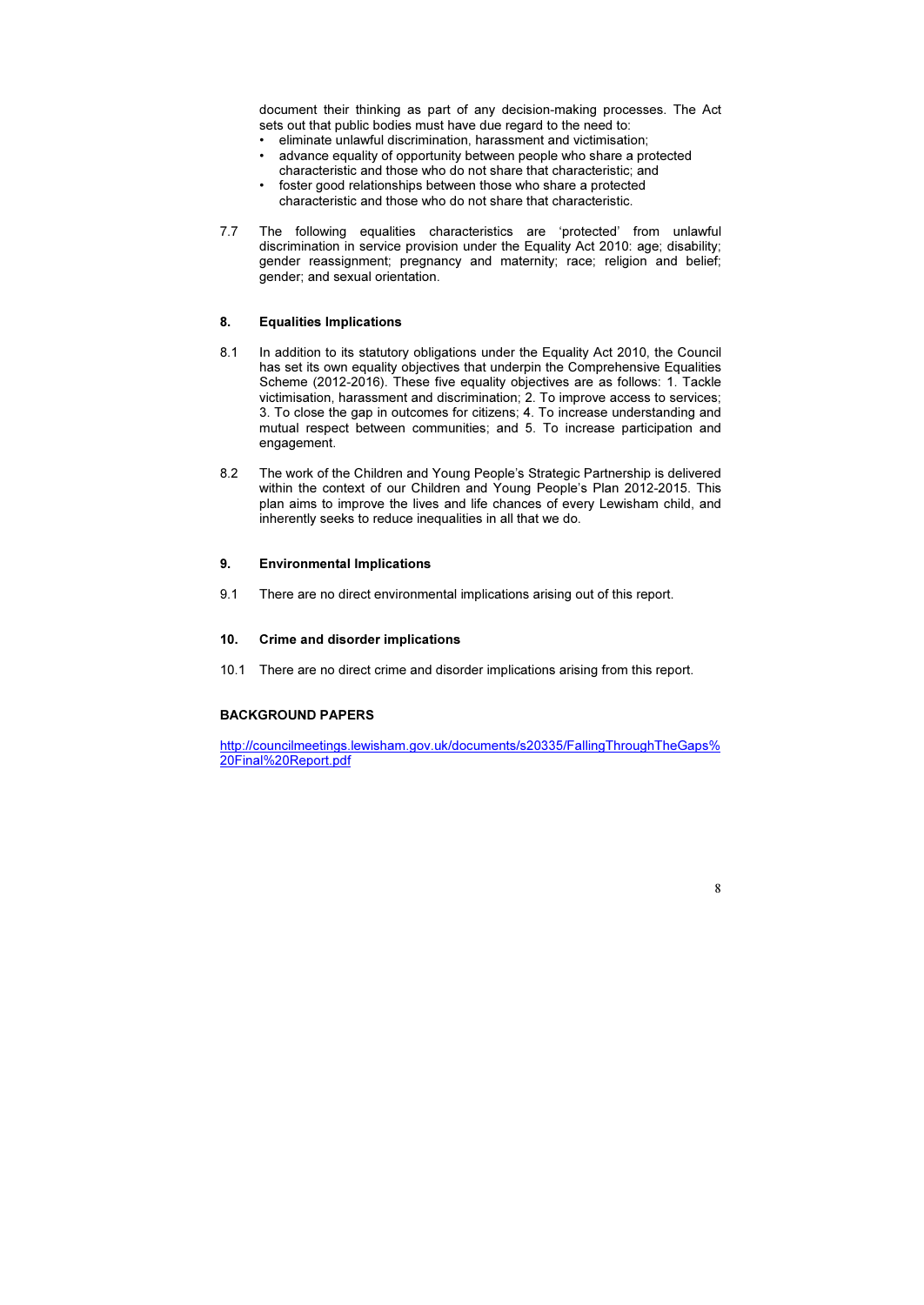\_\_\_\_\_\_\_\_\_\_\_\_\_\_\_\_\_\_\_\_\_\_\_\_\_\_\_\_\_\_\_\_\_\_\_\_\_\_\_\_\_\_\_\_\_\_\_\_\_\_\_\_\_\_\_\_\_\_\_\_\_\_\_\_\_\_\_\_

# Children and Young People Select **Committee**

# Overview and Scrutiny

Falling Through The Gaps - Children at risk, potentially, of being unknown to the local authorities

January 2013

Membership of the Children and Young People Select Committee in 2012-13:

 $\overline{\phantom{a}}$  , and the contract of the contract of the contract of the contract of the contract of the contract of the contract of the contract of the contract of the contract of the contract of the contract of the contrac

Councillor John Paschoud (Chair)

Councillor Jenni Clutten (Vice-Chair)

Councillor David Britton

Councillor Stella Jeffrey

Councillor Madeliene Long

Councillor Marion Nisbet

Councillor Jacq Paschoud

Councillor Philip Peake

Councillor Alan Till

Councillor Dan Whittle

Sharon Archibald (Parent Governor Representative)

Gail Exon (Church Representative)

Monsignor Nick Rothon (Church Representative)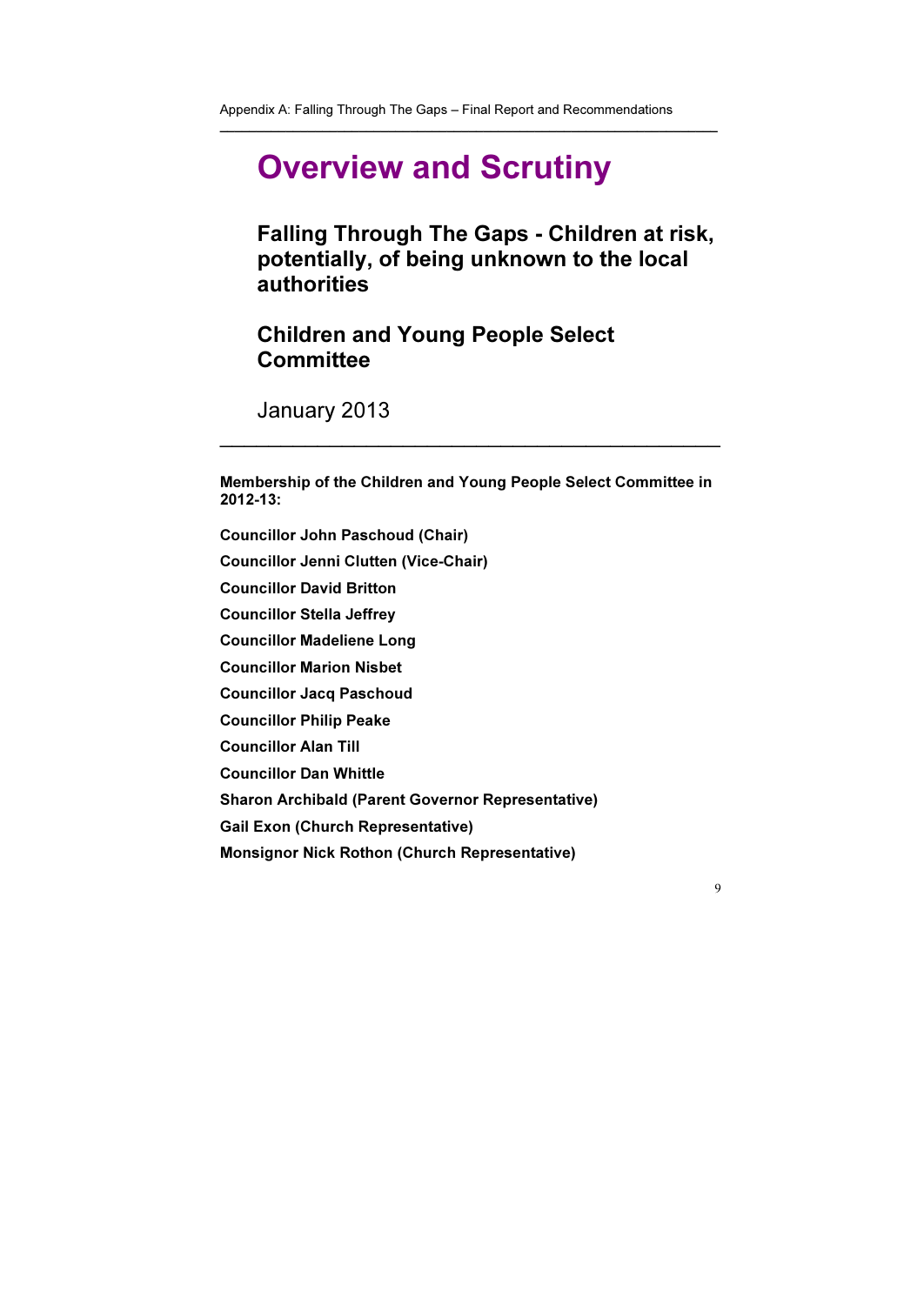# **Contents**

|         | <b>Chair's introduction</b>                                                                                                                                                                                             |                                             |
|---------|-------------------------------------------------------------------------------------------------------------------------------------------------------------------------------------------------------------------------|---------------------------------------------|
| 1.      | <b>Executive summary</b>                                                                                                                                                                                                | 3                                           |
| $2_{-}$ | <b>Recommendations</b>                                                                                                                                                                                                  | 5                                           |
| 3.      | Purpose and structure of review                                                                                                                                                                                         |                                             |
|         | <b>Findings:</b>                                                                                                                                                                                                        |                                             |
|         | 4. Previous scrutiny<br>5. Identifying children at risk<br>6. Poor attendees<br>7. Informal exclusions<br>8. Elective home educated children<br>9. Traveller children<br>10. Young carers<br>11. Newly arrived children | 9<br>11<br>19<br>22<br>27<br>30<br>33<br>37 |
|         | <b>12. Sources</b>                                                                                                                                                                                                      | 40                                          |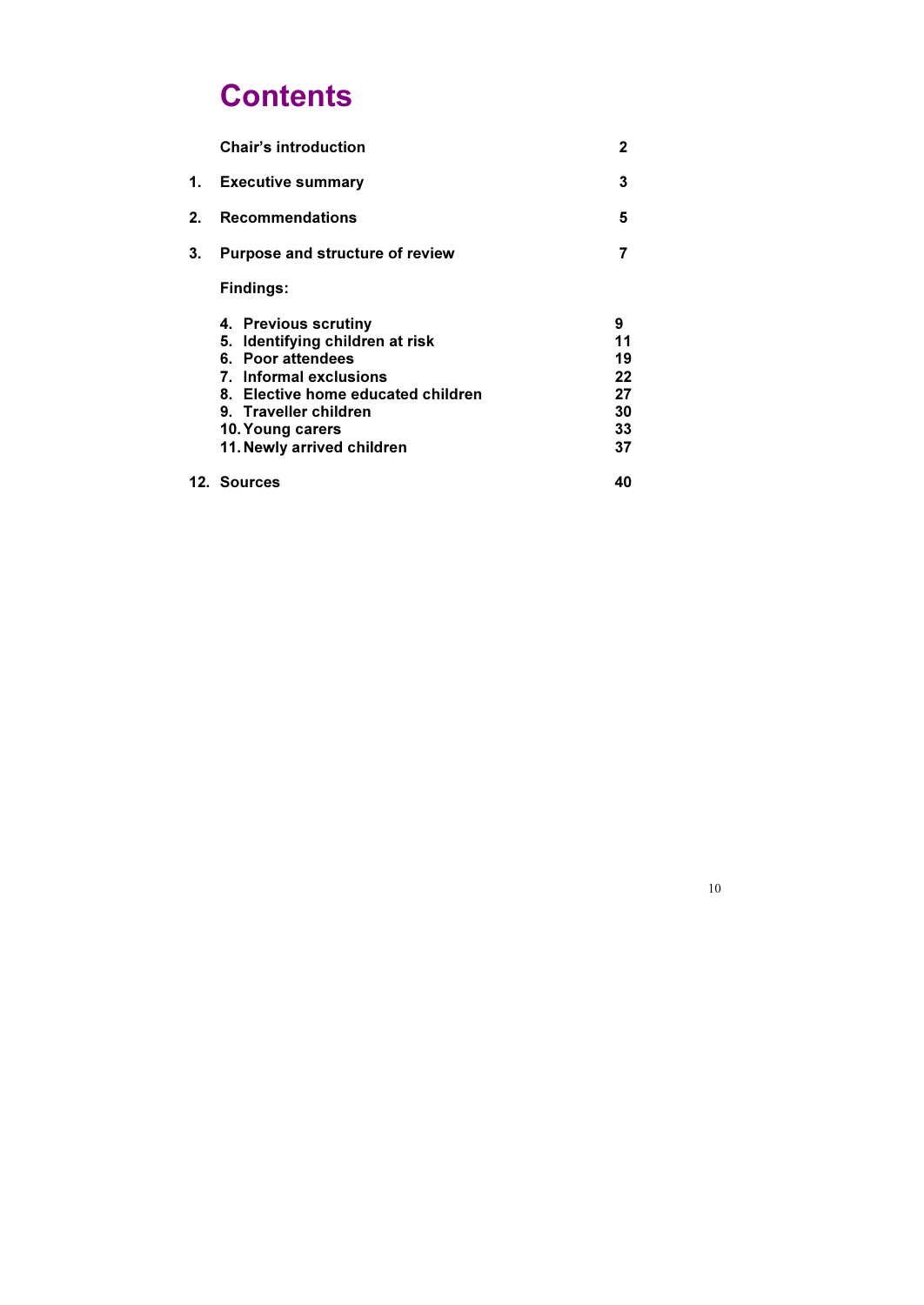## Chair's Introduction

The Children & Young People Select Committee of Lewisham Council is pleased to present this report and these recommendations. I would like to personally express my thanks, and those of the Select Committee, to all who contributed to the review, including Lewisham Council officers, Lewisham Schools staff, Lewisham Healthcare NHS Trust and local voluntary organisations. Our thanks are also due to our Scrutiny Manager, Andrew Hagger, who turned a large volume of evidence and minutes into a concise and readable report and provided suggestions for evidence and witnesses.

From the beginning we were all clear that we were not responding to or attempting to correct any particular concerns about services currently delivered by Lewisham Council, or any of the other public sector agencies looking after the welfare of children in Lewisham. On the contrary, much independent evidence, such as the Ofsted report from 2012, suggests that Lewisham's public services are doing very well in this respect. Our motivation for the Review has been the premise that "there's always room for improvement"; and our inspiration has been the watchword and title of Lewisham's Children and Young People's Plan: "It's Everybody's Business" to do the best we possibly can in safeguarding the children for whom we have a responsibility.

Our recommendations are deliberately not prescriptive of solutions, but attempt to suggest further improvements to close some of the 'gaps' through which vulnerable children may fall un-noticed. I hope that the Mayor and Cabinet of Lewisham, and the organisations with which we work will be able to make use of our work to make some relatively small and cost-effective changes to what is done now, so our policies and practices can be even better in the future.

All too often, local authority children's services make the news because a vulnerable child has 'fallen through one of the gaps'. It's less likely that the work we've done will be so newsworthy. But if as a result we can avoid only one future investigation into such tragic consequences, for even just one child in Lewisham, then our time will have been well spent.



Councillor John Paschoud, Chair of the Children and Young People Select Committee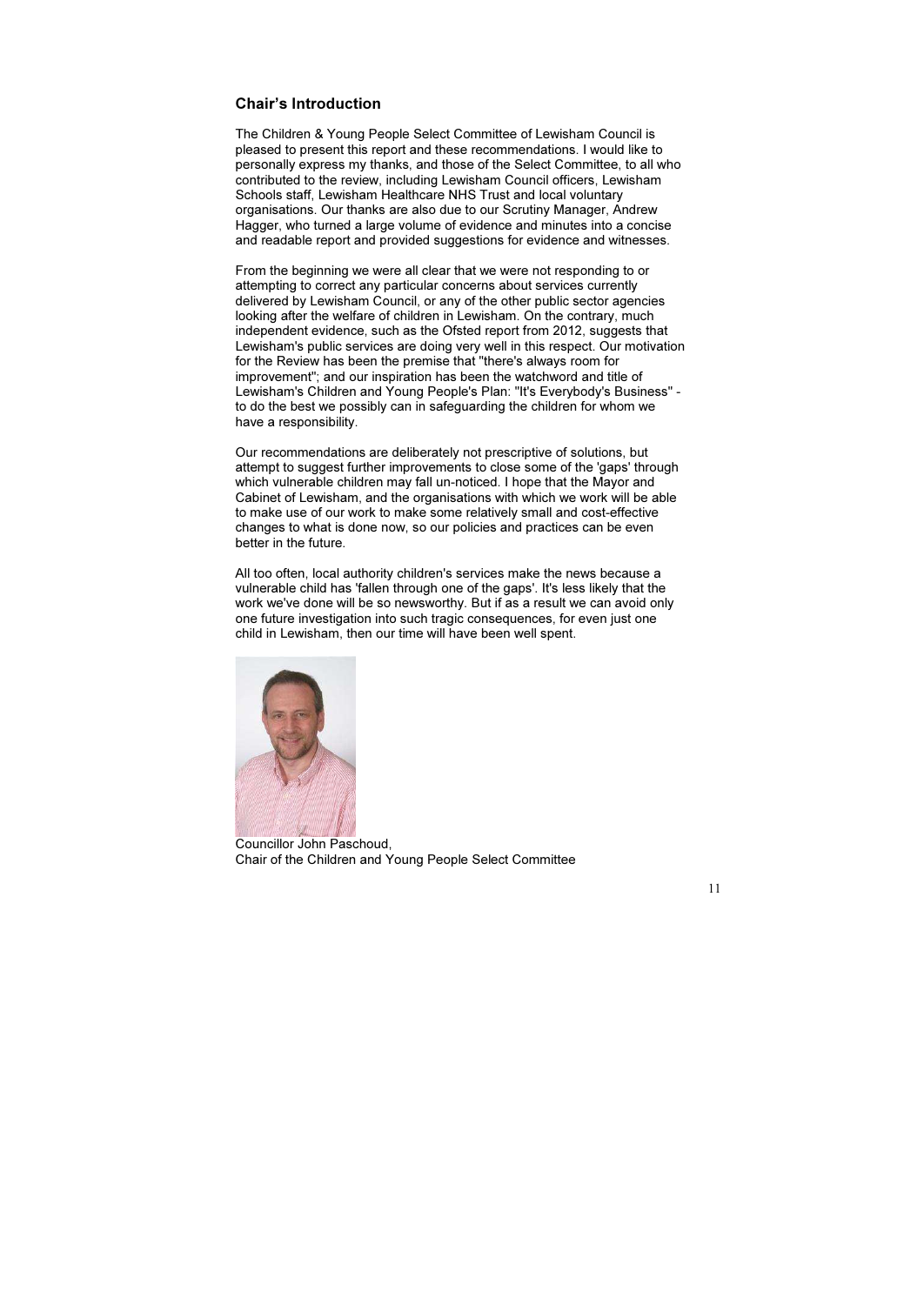# 1. Executive summary

- 1.1. Knowing the exact number of children living in the borough and where they are is difficult to quantify, as is quantifying the extent of the problem of children who are at risk of being unknown to local authorities. However, the Committee recognised that because of this difficulty it was important to carry out this review and to see if safeguards can be put in place to further prevent children being unknown to local authorities. Therefore the report focusses in on the potential gaps there may be in procedures, policies and protocols in and between organisations in the borough and tries to see if these procedures, policies and protocols could be strengthened to narrow those gaps.
- 1.2. Children unknown to local authorities are more vulnerable and more at risk. A child who is unknown is less likely to have any sort of effective intervention to help them and is a potential safeguarding issue. A child who is unknown is unlikely to be receiving a suitable education and therefore is at risk of failing academically and socially. Legislation and guidance sets out the responsibilities that local authorities have towards the children that live in their area, including suitable education.
- 1.3. Previous scrutiny carried out by Cardiff Council's Children and Young People Scrutiny Committee in April 2009 provided a useful starting point for the Committee and included recommendations around improved data sharing and monitoring. Work carried out by the Children and Young People Select Committee in 2009/10 also highlighted the importance of information sharing and good protocols in ensuring that safeguarding is effective.
- 1.4. The Committee found that Lewisham has well-established arrangements, structures and policies in place for identifying and supporting vulnerable children and young people, highlighted by Ofsted's report in March 2012 which gave Lewisham an outstanding mark for safeguarding services. The Attendance and Welfare Service also plays a pivotal role, including regular register checks and monitoring attendance. Lewisham Safeguarding Children Board co-ordinates different agencies that deal with safeguarding in the borough, while health services provide a point of contact for pre-school children through the Health Visiting Service and GPs.
- 1.5. Poor attendance was identified as a key indicator for potential issues surrounding a child potentially being unknown to local authorities. A child who is not in school is potentially unsafe, especially if it is not clear whether a child is being properly supervised while not in school. There are a range of tools that both schools and the local authority can use to monitor attendance, however if absence is incorrectly coded then reasons for poor attendance can be masked.
- 1.6. Unofficial exclusions are situations where a school requires a young person to leave the premises but does not record it as a formal exclusion. Unofficial exclusions are illegal and are hard to identify as they are by their nature unrecorded. A child who is unofficially excluded could potentially be put at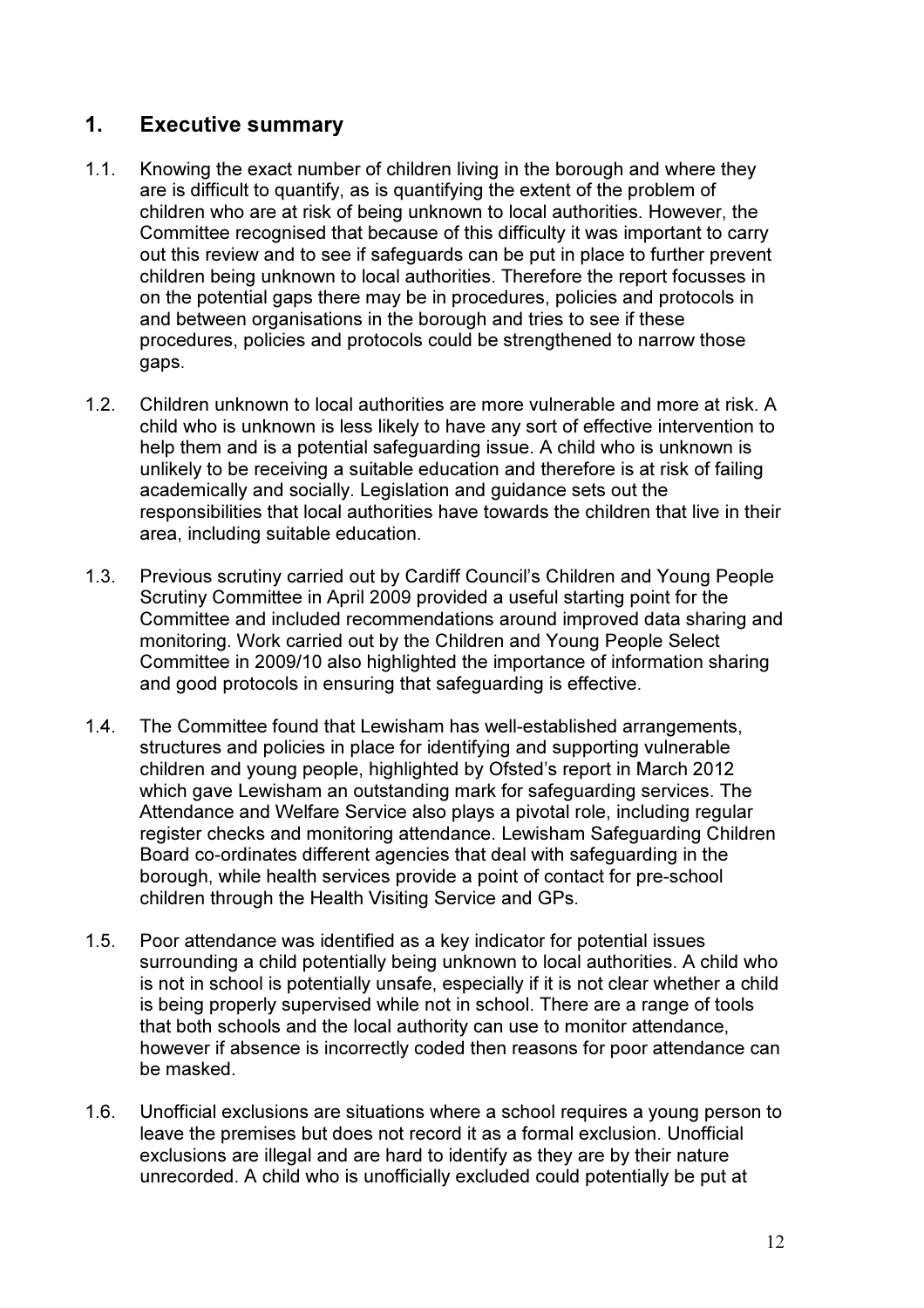greater risk and may be 'unknown' during the period they are excluded from school. Lewisham has policies in place, such as the Managed Moves Policy and the Fair Access Policy, to try to provide a framework for schools and parents to be able to deal with exclusions. However the Committee found that it is not possible to guarantee that unofficial exclusions will not take place in Lewisham schools. Closer monitoring of attendance to identify potential exclusions and more information for parents could help identify and prevent unofficial exclusions.

- 1.7. Children in elective home education could potentially be unknown partly due to legislation around the issue which limits the power that local authorities have to enforce visits and ensure standards of education. Lewisham's Elective Home Education Policy outlines guidance for local authority staff and schools and there has been a concerted effort to join-up and share information with other services in the Council and across the borough with regard to elective home education.
- 1.8. Traveller children are vulnerable to being unknown to local authorities due to a number of factors, including increased chances of being removed from the school roll due to moving between accommodation, poor attendance and poor health outcomes. Support for travellers is available from the traveller Outreach worker and the School Improvement Team, however the disbanding of the Traveller Education Service has had an impact on the community.
- 1.9. Young carers face significant challenges in their lives due to the pressures of their caring responsibilities. The Committee found that young carers are at risk of being unknown due to the impact these responsibilities have, while a potential lack of knowledge of 'who' and 'what' young carers are means that they could be overlooked. Work by Carers Lewisham and Lewisham council is trying to address this issue of awareness and Lewisham has a social worker dedicated to working with young carers.
- 1.10. New arrivals could deal with many different authorities within Lewisham, including housing, health and social care, or by contacting organisations such as Lewisham Refugee and Migrant Network (LRMN) or Action for Refugees in Lewisham (AFRIL) . However there is the potential to be unknown if children have been trafficked or have otherwise entered the country illegally and do not wish to be known.
- 1.11. The Committee found that generally the procedures, policies and protocols in place in Lewisham were good, with the recommendations produced aimed at further improving performance and monitoring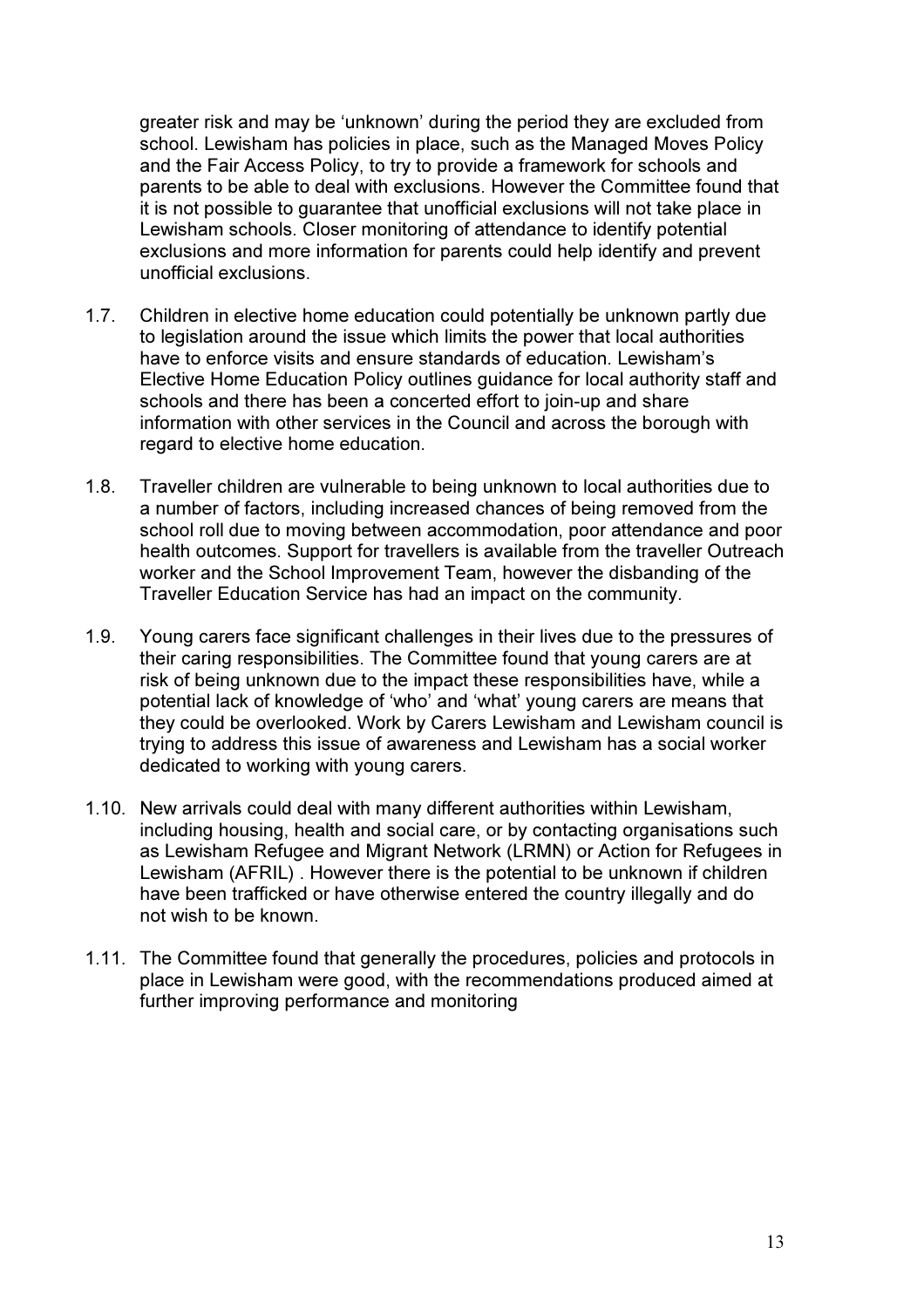# 2. Recommendations

- 2.1. The Committee would like to make the following recommendations:
- R1. Ensure that arrangements are in place so that when a child with potential difficulties who was previously unknown to authorities is identified, services can be made aware of their existence. This could be of particular use for newly arrived children in the country.
- R2. Consideration should be given to how the borough's single point of contact for safeguarding concerns can be more widely known, emphasising the wider message that 'It's Everybody's Business' to take responsibility and look out for vulnerable children in Lewisham.
- R3. MPs and Councillors, who may deal with newly arrived or unidentified children in their casework, should be regularly reminded of the clear point of contact and encouraged to refer to it.
- R4. Lewisham Safeguarding Children Board should continue to regularly scrutinise data about children who are missing from education and ensure that all agencies are aware of which groups of children are locally most at risk of missing education, in order to ensure that they are given the appropriate attention
- R5. Councillors' safeguarding responsibilities should be routinely highlighted to them through the member development programme.
- R6. Schools should be reminded of the need to ensure that the use of relevant categories for recording absences should be regularly audited in detail and the Attendance and Welfare Service should continue to challenge schools on their use in order to identify instances of poor attendance.
- R7. School Governors should be supported, where needed, with training and awareness on tracking and identifying poor attendance, particularly in relation to poor attendance as an indicator of broader problems that a child may be facing.
- R8. The local authority should ensure that schools operate close monitoring of attendance when a pupil has been formally excluded or around a managed move, to ensure that an unofficial exclusion is not taking place.
- R9. Parents should be able to access accurate information to support them in dealing with exclusions, both official and unofficial.
- R10. Lewisham should encourage networking between parents and children in elective home education to provide more accessible opportunities for informal contact between those families and officers.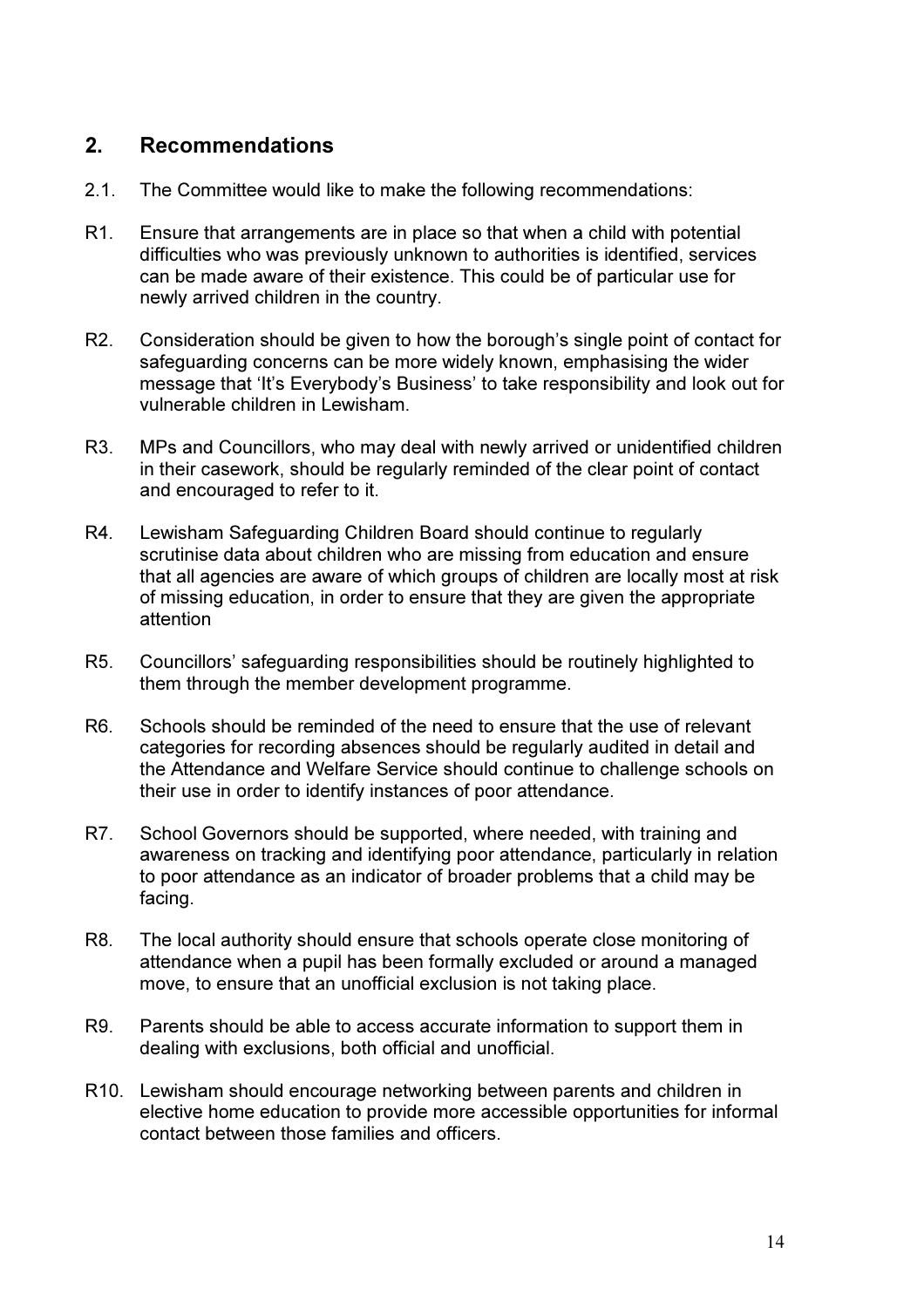- R11. The local authority should take into account differences in language and communication among groups identified in the review, for example the oral culture of Travellers or language barriers for children who are newly arrived in the country, and consider appropriate approaches when dealing with these groups to ensure that children are known to local organisations.
- R.12 A further recommendation is that the Committee undertakes a review looking at issues affecting young carers.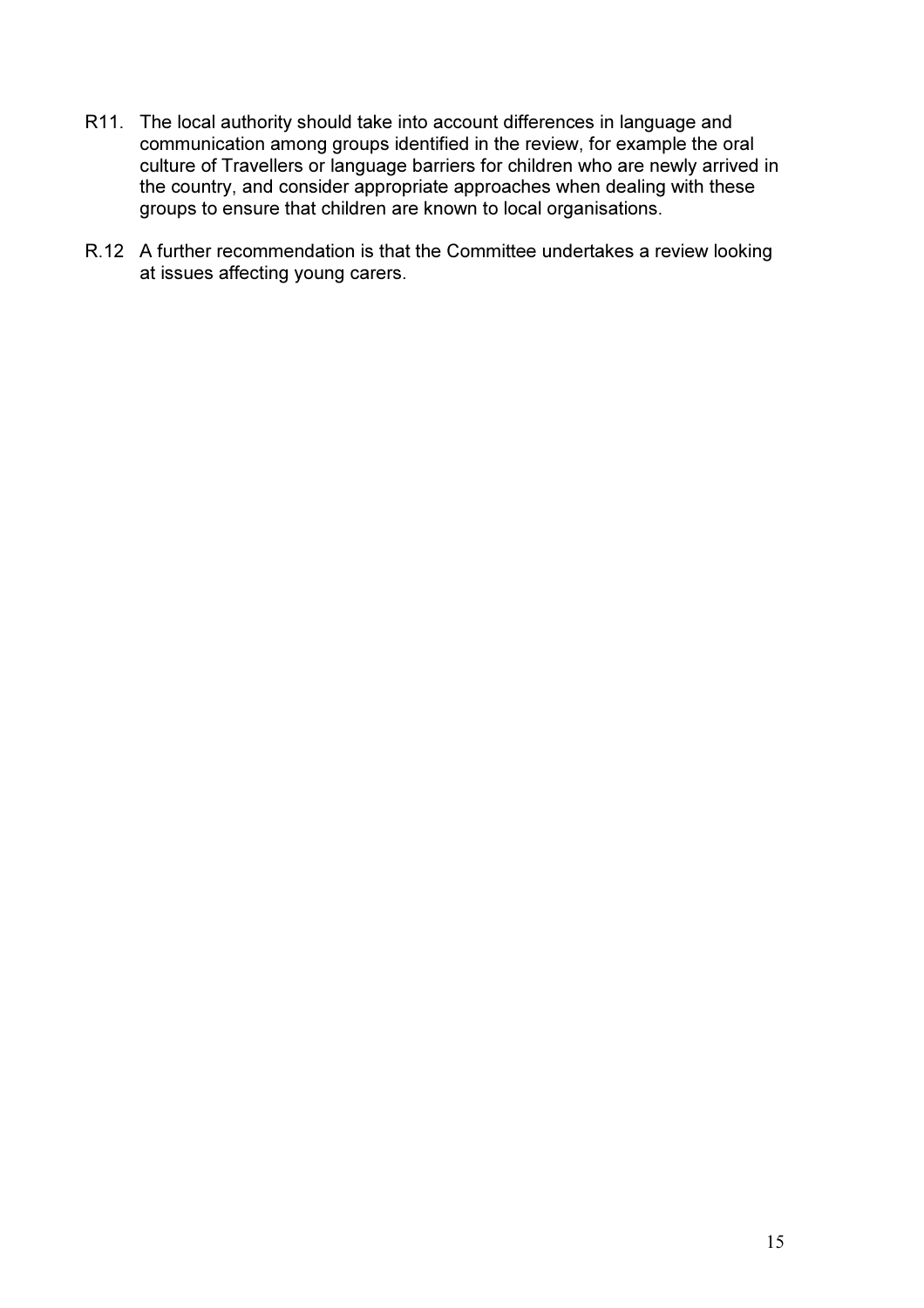# 3. Purpose and structure of review

- 3.1. At the meetings of the Children and Young People Select Committee on the 6<sup>th</sup> of March and 17<sup>th</sup> May 2012, the Committee discussed undertaking an indepth review looking at the issue of "missing" children – those that may be unknown to the local authorities and therefore, potentially, at risk and decided as part of its work programme to undertake an in-depth review.
- 3.2. Within those discussions, the Committee noted the difficulties of knowing the exact number and details of all of the children living in the borough at all times, and also the difficulty of quantifying the extent of the problem of children who are at risk through being unknown to local authorities, but the Committee felt that it was precisely because it was a difficult problem to quantify that it was something that the Committee should further investigate.
- 3.3. The Committee therefore agreed to focus on identifying the potential gaps in statutory agency knowledge about the number of children within the local authority, which could lead to vulnerable children not being properly accounted for or cared for, and what the local authority and partners were doing to limit those gaps.
- 3.4. The Committee identified a number of "risk" factors for children being unknown to the local authorities upon which a focus may lead to a) quantifying the potential extent of the problem and b) reviewing the procedures and relationships local agencies have in place to ensure that the risk of young people being not known to any agency including schools is minimised. The Committee discussed the various areas of potential consideration within this topic, and highlighted informal exclusions, home education, new arrivals into the country, young carers and travellers as potential areas of interest within the review.
- 3.5. The Committee agreed to take evidence to attempt to answer the following key questions:
	- What arrangements does the Council and its partners, through the Children's Strategic Partnership Board and the Lewisham Children's Safeguarding Board have in place to ensure that young people are known to local authorities at all times and the risk of children being unknown are reduced?
	- Are they as effective as they can be?
	- Are there ways that current practices and relationships could be improved?
	- What have other councils, schools and partners successfully done to reduce the risk of young people being unknown to them?
- 3.6. The committee received information ahead of their 20 September 2012 meeting from the Children and Young People Directorate about the Lewisham approach to the groups/areas of potential interest, as well as the 2010 Ofsted report on 'Children Missing From Education', the report by the Office of the Children's Commissioner School Exclusions Inquiry entitled 'They Never Give Up On You' , Lewisham Council's Elective Home Education Policy, Cardiff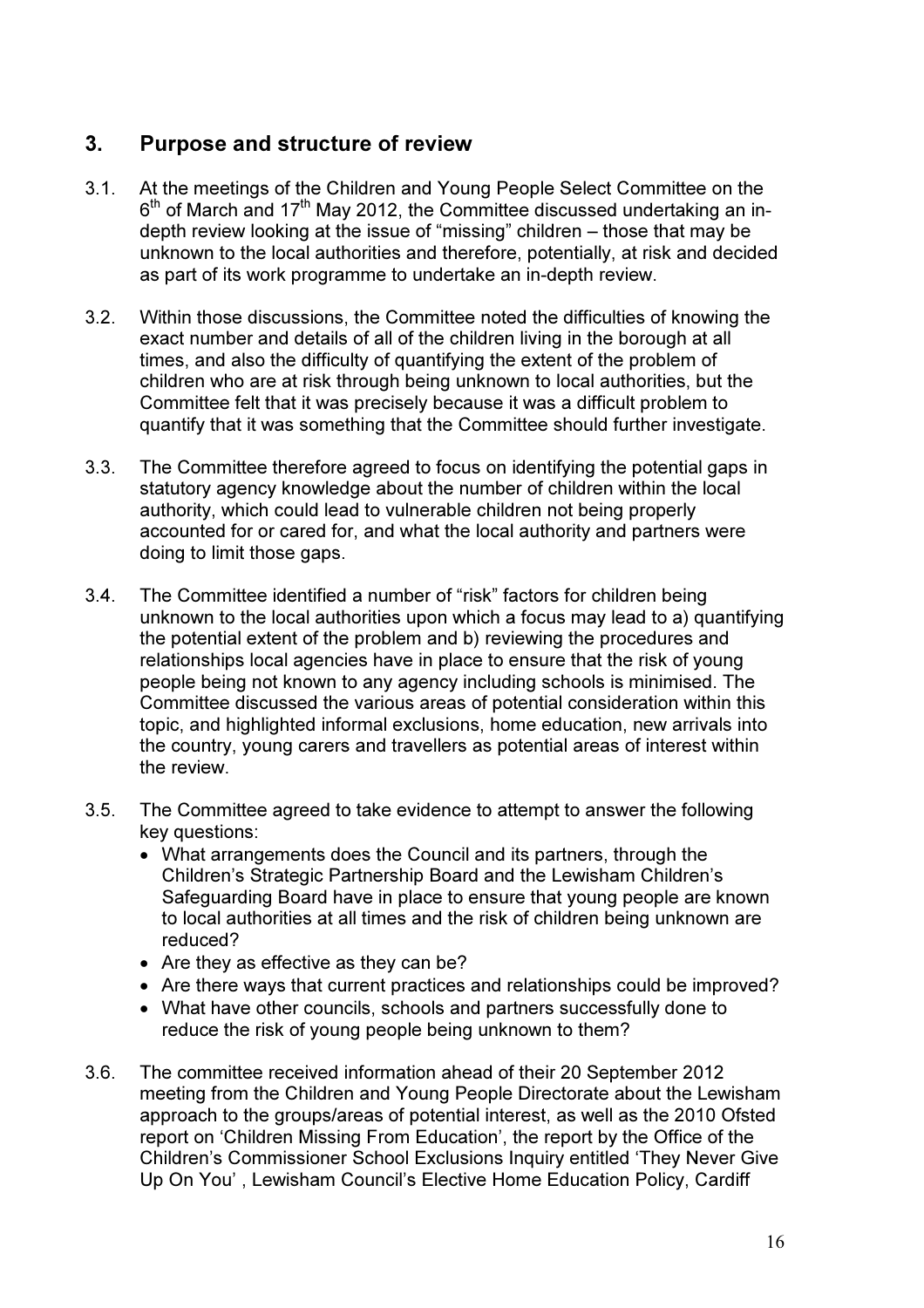Council's Executive Response to Cardiff's Children and Young People Scrutiny Committee review of 'Children Missing From Education in Cardiff' and the Lewisham Mayor and Cabinet's response to the Children and Young People Select Committee review on safeguarding.

- 3.7. At the meeting itself, evidence was supplied by Frankie Sulke, Executive Director for Children and Young People, John Russell, Service Manager for Educational Access, Chris Doorly, Chair of Lewisham Safeguarding Children Board, Ian Smith, Director of Children's Social Care and Mark Gale, School Improvement Officer with responsibility for Elective Home Education. Steve Davies, Headteacher at Coopers Lane Primary School and Ruth Holden, Principal of Bonus Pastor Catholic College also spoke to the Committee.
- 3.8. Following the meeting, the committee was circulated Lewisham's Out of School Policy, Managed Move Protocol and the Bonus Pastor Catholic College Inclusion Policy.
- 3.9. The Committee received further evidence ahead of their 4 December 2012 meeting in the form of notes from an interview conducted by the Scrutiny Manager about young carers with Helen Hay, Service Manager for Referral and Assessment, Shareen Jenkins, Team Manager for Referral and Assessment and Pearl Morene, Young Carers Social Worker. Also included was information about the Young Carer Charter information, young carer responding flowchart and notes from an interview conducted by the Scrutiny Manager with Anne Finn (Service General Manager, Children & Young People) and Beulah Lewis (Children's Service Manager) at Lewisham Healthcare NHS Trust.
- 3.10. At the meeting itself, evidence was supplied by Brenda Downes, Traveller Outreach at Lewisham Irish Community Centre, Philip Mills, Young Carers Manager with Carers Lewisham, Ian Smith, Director of Children's Social Care, John Russell, Service Manager for Educational Access, Helen Hay, Service Manager for Referral and Assessment and Keith Martin, Service Manager for Children In Need.
- 3.11. Subsequently the committee received information about newly arrived children from Rosario Mincher, Director of Lewisham Refugee and Migrant Network as well as case studies on young carers supplied by Helen Hay, the report by Charlie Taylor, the Government's Expert Adviser on Behaviour on Improving Attendance in School and the Centre for Social Justice's review of educational exclusion entitled 'No excuses'.
- 3.12. The Committee concluded its review and agreed its recommendations on 30 January 2013.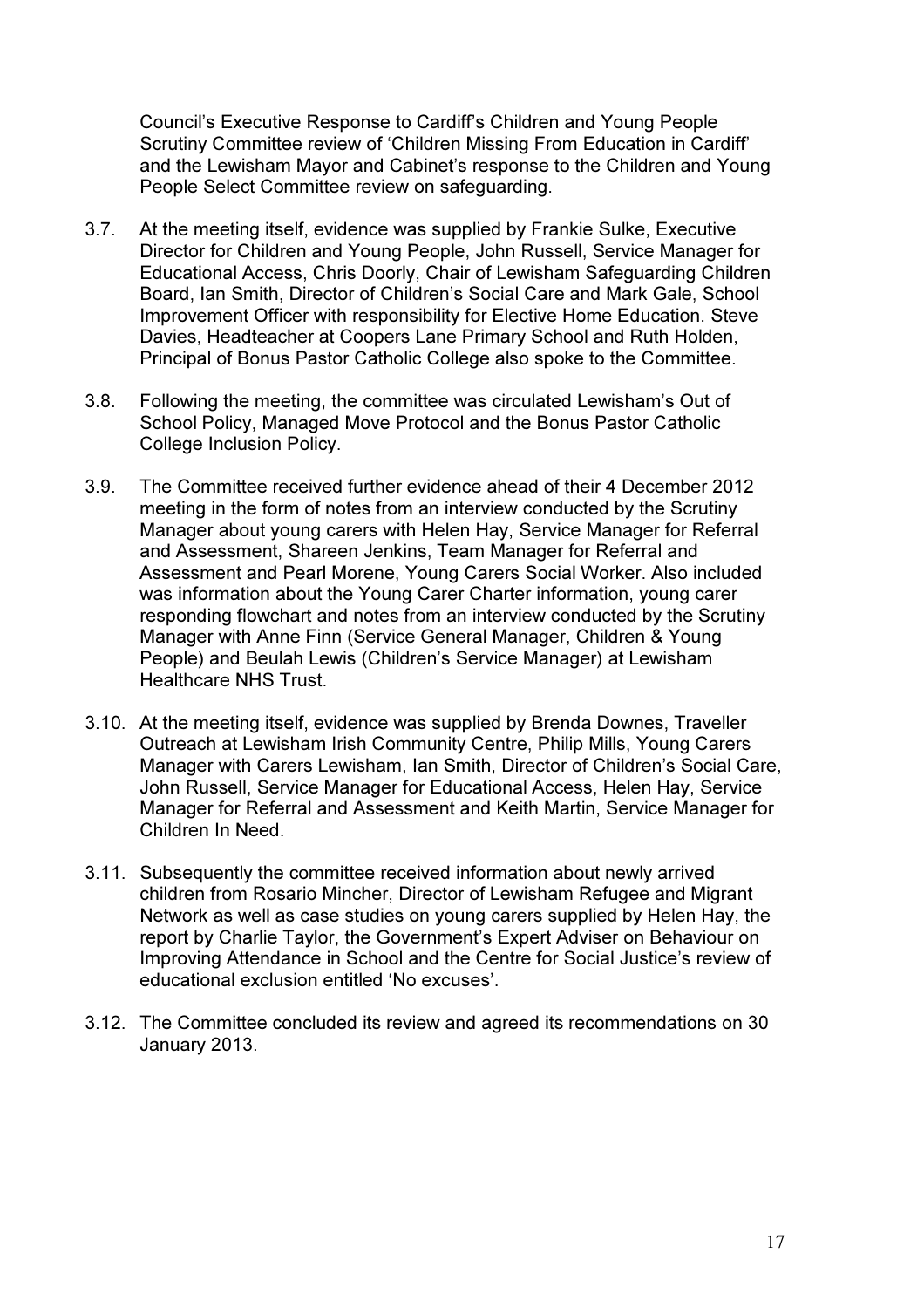# 4. Previous scrutiny

l.

- 4.1. Other Local Authority scrutiny functions have carried out reviews focusing on children "missing from education". Cardiff County Council conducted a Scrutiny Review entitled 'Children Missing from Education in Cardiff' which reported in April 2009<sup>1</sup>. The review was triggered in 2008, as it was reported in the local media that 125 of Cardiff's pupils who were expected to transfer directly from their feeder primary school to the secondary school did not attend the expected secondary school. The task and finish group inquired into a number of areas relating to the processes and procedures, and organisations involved in the monitoring and investigation of incidences when it is alleged that a child has gone missing from school. In particular the Members considered partnership working, legislation and guidance, responsibilities, and data collection management and analysis.
- 4.2. The review made a number of recommendations based on their findings including: that the Welsh Assembly Government should issue statutory guidance to all Local Authorities on the expected standard practice across Wales in dealing with Children missing from Education and that it should also issue additional powers for Educational Welfare Officers to make inquiries about children who are not registered at a council school. The Cardiff review also recommended that the Local Safeguarding Board should develop and implement a 'children missing from education' policy approved and adopted by all members of the board to ensure compliance with Section 436A of the Education & Inspection Act 2006. They further recommended that the Local Safeguarding Board develop and implement data sharing protocols, to aid in the monitoring and control of pupils who are at risk of going missing or who arrive in Cardiff without registering with a school, and this protocol to be agreed and adopted by all members of the Board.
- 4.3. The Children and Young People's Select Committee carried out a review entitled 'Safeguarding: Information sharing for child protection' in 2009/2010<sup>2</sup>. The Committee wanted to carry out a detailed review into this vital statutory responsibility to assure itself, and the public, that safeguarding responsibilities were being robustly implemented in Lewisham, and identify possible improvements to safeguarding practices in Lewisham.
- 4.4. The Committee found a real commitment to robustly meeting safeguarding responsibilities across all levels of staff the Council and all partner agencies. Officers from all partner agencies demonstrated a clear organisational commitment to meeting their safeguarding responsibilities; however all accepted that embedding a culture of awareness and information sharing

 $1$  'Children Missing from Education in Cardiff', Cardiff Children and Young People Scrutiny Committee April 2009 (<u>www.cardiff.gov.uk/objview.asp?object\_id=14845</u>)<br><sup>2</sup> 'Safeguarding: Information sharing for Child Protection' Lewisham Children and Young

People Select Committee, March 2010

<sup>(</sup>http://councilmeetings.lewisham.gov.uk/Data/Mayor%20and%20Cabinet/20100303/Agenda/8 7e33f2b43cc42cfa21ca65a814a2ed0SafeguardineviewbytheCYPSelectCommitteeFINALApp endixtoitem133March2010.PDF)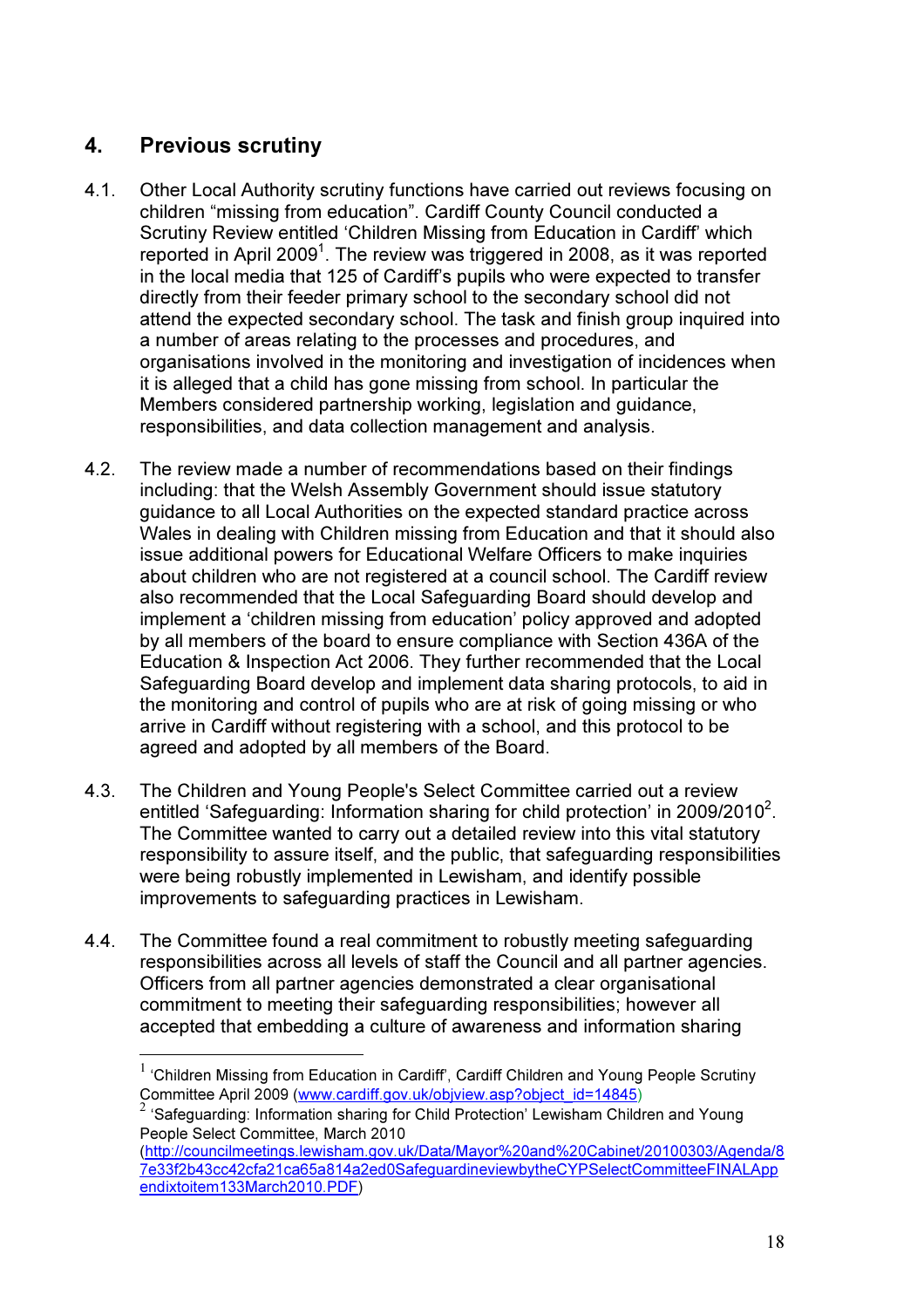through to every single member of staff at every level of every organisation in Lewisham was a challenge that they had to continue to prioritise.

- 4.5. Staff from all organisations confirmed that progress was being made in improving communication and joining up services and practices to develop a truly multi-agency approach, although all agreed that there was still room for improvement in the way in which agencies communicated and worked together.
- 4.6. It was evident to the Committee that there was a genuine desire at all levels across all agencies to continue to improve practices and communicate more effectively to safeguard children in Lewisham and that work has been done to implement previous Serious Case Review recommendations. Upon consideration of the evidence gathered, the Committee identified a number of strategic and practical recommendations to support continued improvements in communication and safeguarding practices in Lewisham. These recommendations were directed to the Council as well as specific recommendations directed to the Metropolitan Police, the Primary Care Trust (PCT), schools and the Lewisham Safeguarding Children Board.
- 4.7. One set of recommendations focussed on promoting understanding below the strategic level, including:
	- The prioritisation of the co-location of services
	- Actively seeking out opportunities for joint training across all partnership
	- Shadowing between different professionals and organisations to develop understanding
	- Listening to the direct experiences and views of children and parents who have been through the child protection system
	- Clear escalation procedures for urgent safeguarding concerns
- 4.8. Another set of recommendations focussed on mechanics of communication, including:
	- Harmonising systems or sharing ICT systems (such as through joint commissioning) to ensure that partnership organisations systems are compatible
	- A protocol for sharing confidential information between all partner organisations
	- Guidance on how, when and what method to use to communicate with families and professionals
	- Noting and agreeing the contact details of all involved parties, and the best method of communication at each case conference
	- A standardised model for recording information
- 4.9. There were also a series of organisation specific recommendations for the Metropolitan Police, the Primary Care Trust (PCT), schools and the Lewisham Safeguarding Children Board. These recommendations centred on closer working, sharing information, enhanced involvement by GPs and strong monitoring of absence management in schools.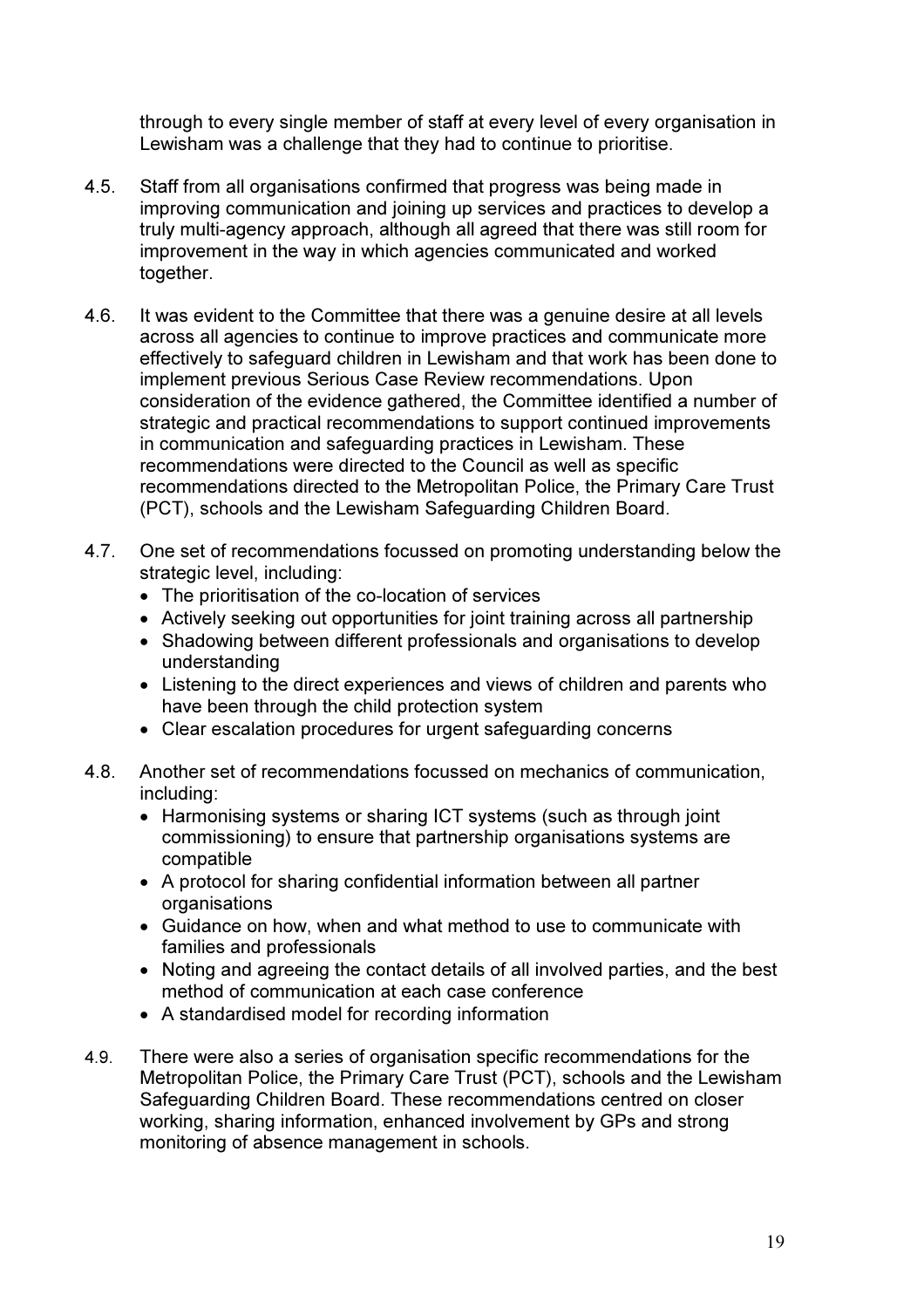# 5. Identifying Children at Risk

## What are the key issues?

- 5.1. Children who are unknown to local authorities are more vulnerable and more at risk. A child who is unknown is less likely to have someone notice if something happens to them and are less likely to have any sort of effective intervention to help them. Therefore an unknown child is a potential safeguarding issue. A child who is unknown to local authorities is also likely to be not receiving a suitable education.
- 5.2. All local authorities are required to make arrangements to enable them to establish, as far as it is possible to do so, the identities of children living in their area who are not receiving a suitable education. 'Suitable education' is defined as 'efficient full-time education suitable to her/his age, ability and aptitude and to any special educational needs the child may have.' Children who are not receiving a suitable education either through school, alternative provision or home education are often referred to as children who are 'missing education'.
- 5.3. Under the statutory guidance for local authorities in England, issued by the former Department for Children, Schools and Families in 2008, some children living in certain circumstances are recognised as facing more obstacles to achieving the five Every Child Matters Outcomes (being healthy, staying safe, enjoying and achieving, making a positive contribution and achieving economic well-being). This can include not receiving a suitable education. The range of obstacles could include:
	- children and young people under the supervision of the youth justice system
	- children from families fleeing domestic violence
	- children of homeless families, perhaps living in temporary accommodation, house of multiple occupancy or bed and breakfast
	- young runaways
	- children in families involved in anti-social behaviour
	- children who are on the child protection register
	- children affected by substance and/or alcohol misuse
	- unaccompanied asylum seekers; children of refugees and asylum seeking families
	- children in new immigrant families, who are not yet established in the UK and may not have fixed addresses
	- children of migrant worker families (who may not be familiar with the education system)
	- children of families who can be highly mobile, e.g. parents in the armed forces, Gypsy, Roma and Traveller families
	- children who do not receive a suitable education whilst being educated at home
	- children who have been bullied
	- children who have suffered discrimination on the grounds of race, faith, gender, disability or sexuality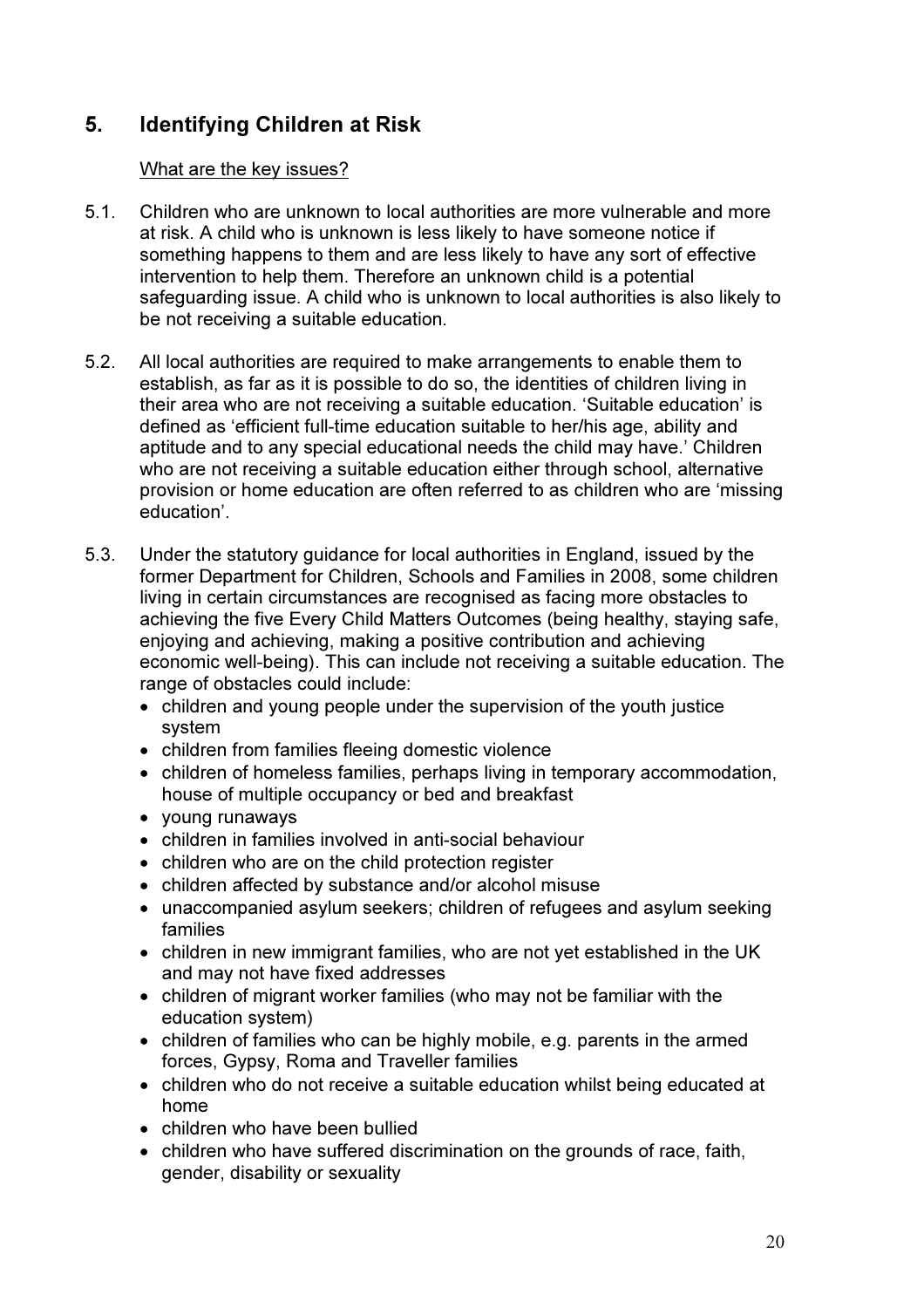- children at risk of sexual exploitation, including children who have been trafficked to, or within the UK
- children at risk of 'honour'-based violence including forced marriage or female genital mutilation
- looked after children/children in care; children who go missing from care
- children who are privately fostered
- young carers
- teenage parents
- children who are permanently excluded from school, particularly those excluded unlawfully e.g. for problematic behaviour or offending children whose parents take them abroad for a prolonged period
- children who were registered with a school that has closed, and have not made the transition to another school
- children of parents with mental health problems
- children of parents with learning difficulties
- children with long term medical or emotional problems.
- 5.4. In August 2010, Ofsted published a report entitled 'Children Missing From Education'.<sup>3</sup> The report highlighted that children missing from education, and whose whereabouts become unknown, not only risk failing academically but are also potentially vulnerable to physical, emotional and psychological harm. Children and young people who are not being educated are also at risk of failing socially. Therefore children missing from education are also the first most obvious and researchable group of children who could potentially be at risk by being out of contact and/or unknown to the local authorities.
- 5.5. In order to identify children who are not receiving a suitable education, a local authority has to know which children live in its area. None of the children's services departments in the local authorities visited as part of the Ofsted report's work were confident that they were aware of all the children living in the area.
- 5.6. Officers in the authorities visited consistently said, 'We don't know what we don't know.' Although the children's services departments had established clear protocols with maintained schools and academies for taking pupils off a school's roll, excluding them or putting part-time timetables in place, young people of secondary school age were potentially vulnerable because some schools did not follow guidelines and procedures.
- 5.7. The Ofsted report highlighted 3 strands of work carried out by local authorities: preventing poor school attendance and truancy; acting once absence occurred to establish children's safety and try to get them back to school; and taking action to trace children whose whereabouts were not known. In the best practice seen, preventing children from becoming 'missing' was a high-level strategic responsibility, often led by the education welfare service.

 $\overline{a}$ 

<sup>&</sup>lt;sup>3</sup> 'Children Missing From Education', Ofsted 2010 (http://www.ofsted.gov.uk/resources/children-missing-education)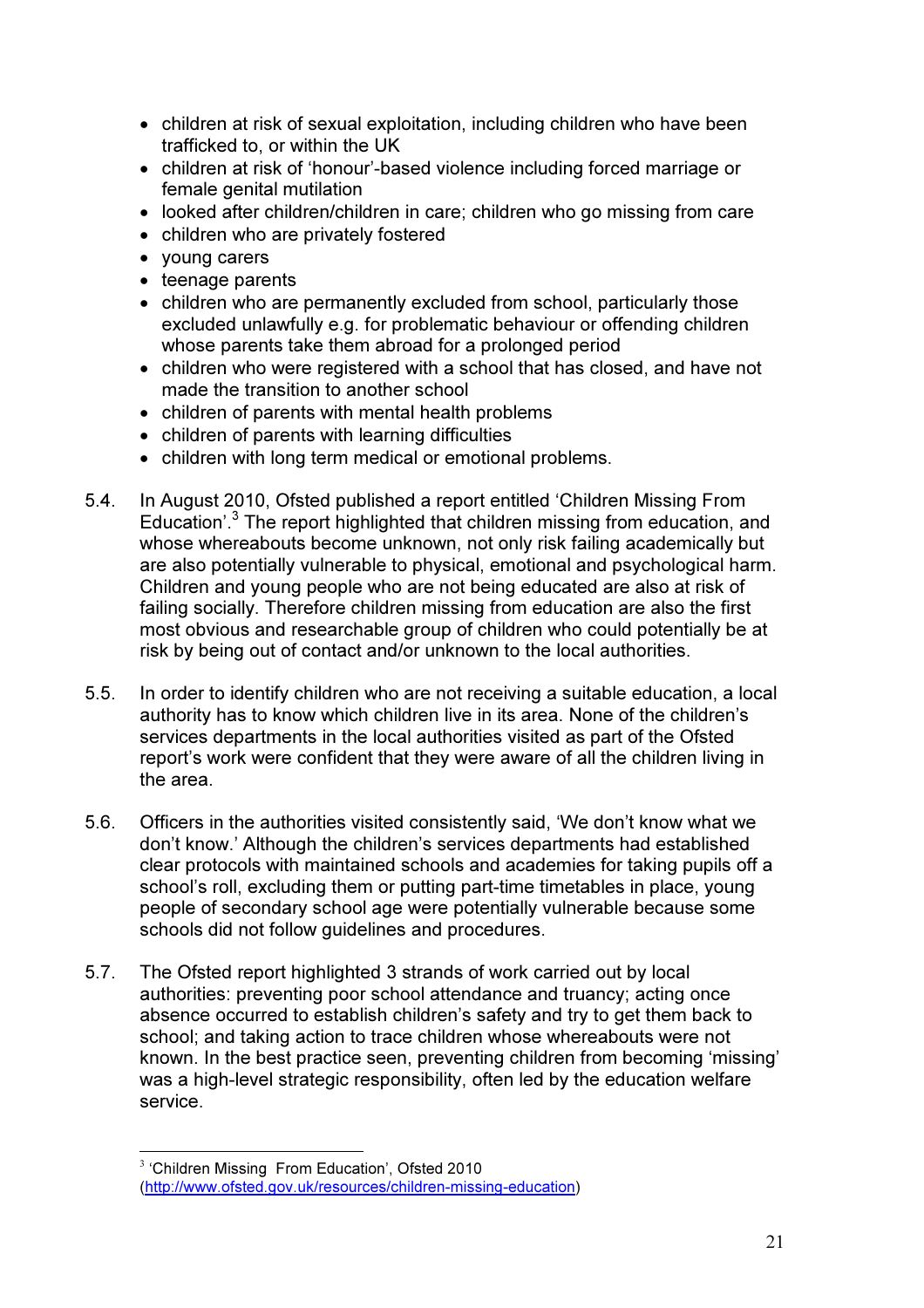- 5.8. It started with promoting good attendance from the moment children started school through to the end of compulsory education, and involved paying careful attention to key transition points. Additionally, the systematic involvement of health professionals in identifying children who were not receiving any education had a positive impact on finding children who were not previously known to the local authorities and enabling them to be placed in school.
- 5.9. All but two of the local authorities in the Ofsted report had identified groups of children and young people who were perceived to be most at risk of missing education, based on national guidelines and the local area's characteristics. The Local Safeguarding Children Board regularly scrutinised the data about children who were missing from education and the actions being taken. However, even when the local authorities had clear policies and processes, with a strong emphasis on safeguarding, if schools disregarded them, this could quickly result in children and young people becoming lost to the system.

## What is done locally?

#### Local authority

- 5.10. The local authority has a general duty to secure provision for every child in their area, suitable to their age, aptitude and special needs as well as a duty to safeguard children. Officers highlighted that Lewisham has well-established arrangements and structures in place for identifying and supporting vulnerable children and young people, with education partners key to these arrangements. The arrangements incorporate features recommended in good practice.
- 5.11. Vulnerable young people can be identified through statutory means (e.g. through a school register check), networking (where a member of the partnership identifies concerns through contact with the family), or through a complaint (by the parent, or from a member of the extended family or a member of the public).
- 5.12. The local authority has a range of methods for intervening and supporting vulnerable children, from statutory interventions such as prosecution, to holistic approaches such as the Team Around the Family, designed to tackle the wider issues the family faces. It is a minimum expectation that any child presenting concerns will have a Common Assessment Framework (CAF) form completed about them by the relevant agency and a Team Around the Child or Family (TAC or TAF) arranged, where a multi-disciplinary team of practitioners is established on a case-by-case basis to support a child, young person or family. This is designed to lead to the implementation of plans and provision of services to support them.
- 5.13. The network of support includes a range of Children's Social Care teams such as the Family Support Team (looking at early intervention with the aim of keeping cases from escalating), the Family Intervention Project (which deals with more complex cases and family work) and Targeted Family Support, as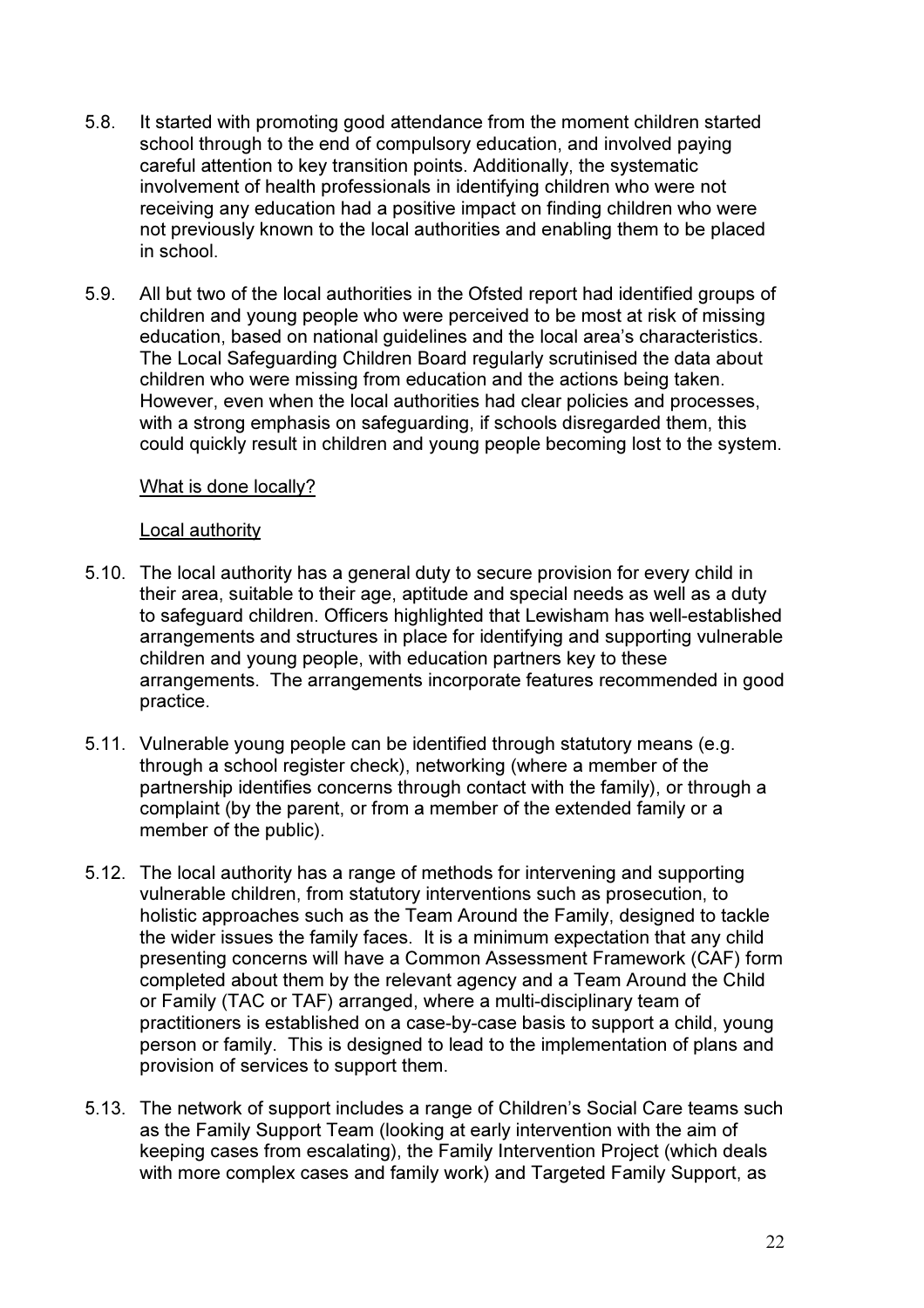well as Children's Centres, the Attendance and Welfare Service, the Integrated Youth Support Service, GPs, CAMHS, the Police, School Nurses and Health Visitors.

- 5.14. The local authority has a key role in the local partnership's response to the needs of vulnerable children. This includes putting in place appropriate arrangements for sharing information about these pupils and brokering packages of support.
- 5.15. The CYP Attendance and Welfare Service has a pivotal role in terms of identifying children and young people who may be at risk. Regular register checks are overseen to identify any early problems in attendance or highlight specific areas of concern.
- 5.16. The Children Missing Education Officer tracks children whose whereabouts are not currently known, and advises schools whether they can be removed from roll or not. The importance of good attendance was flagged as a crucial protective factor for vulnerable children and retaining them on a school roll helps to establish a line of accountability for that pupil. The Inclusion Officer supports schools and parents with the exclusion process, in doing so ensuring there is consistency in approaches taken and that schools and parents are aware of the relevant quidance.
- 5.17. Lewisham's Out of School policy<sup>4</sup> highlights the way that Lewisham provides for pupils that may not be attending school. Lewisham defines pupils out of school as pupils who are not on a school roll for the following reasons: they have been permanently excluded from school; they are being educated otherwise or at home; they are new to the area and difficult to place. Lewisham has a zero tolerance policy towards exclusions of pupils with a Statement of Special Educational Needs (SEN), pupils who are Looked After Children (LAC) and pupils subject to a child protection plan. The Out of School policy also defines support for those children leaving custody.
- 5.18. Ofsted recently conducted an inspection of Lewisham's safeguarding and looked after children services, with a report published in March 2012. Safeguarding services were given a grade 1 or outstanding mark, with praise for partnerships between agencies which were described as strong and mature with a robust focus on improving outcomes for children and young people in all aspects of their safeguarding and child protection work. It identified a wide range of partners involved at all levels. The work of the fair access panel was seen as having contributed to a significant reduction in numbers of children missing from education. Ofsted pointed out that vulnerable groups were identified early, through excellent partnerships between schools and the police, and through knowledge of siblings.

 $\overline{a}$ 

<sup>&</sup>lt;sup>4</sup> 'Policy and Protocols for Pupils Out of School', Lewisham Council, December 2011 (http://www.lewisham.gov.uk/SiteCollectionDocuments/PoliciesProtocolsForPupilsOutOfScho <mark>ol.pdf</mark>)<br><sup>5</sup> Safeguarding and looked after children inspection, Ofsted 2012

<sup>(</sup>http://www.ofsted.gov.uk/local-authorities/lewisham)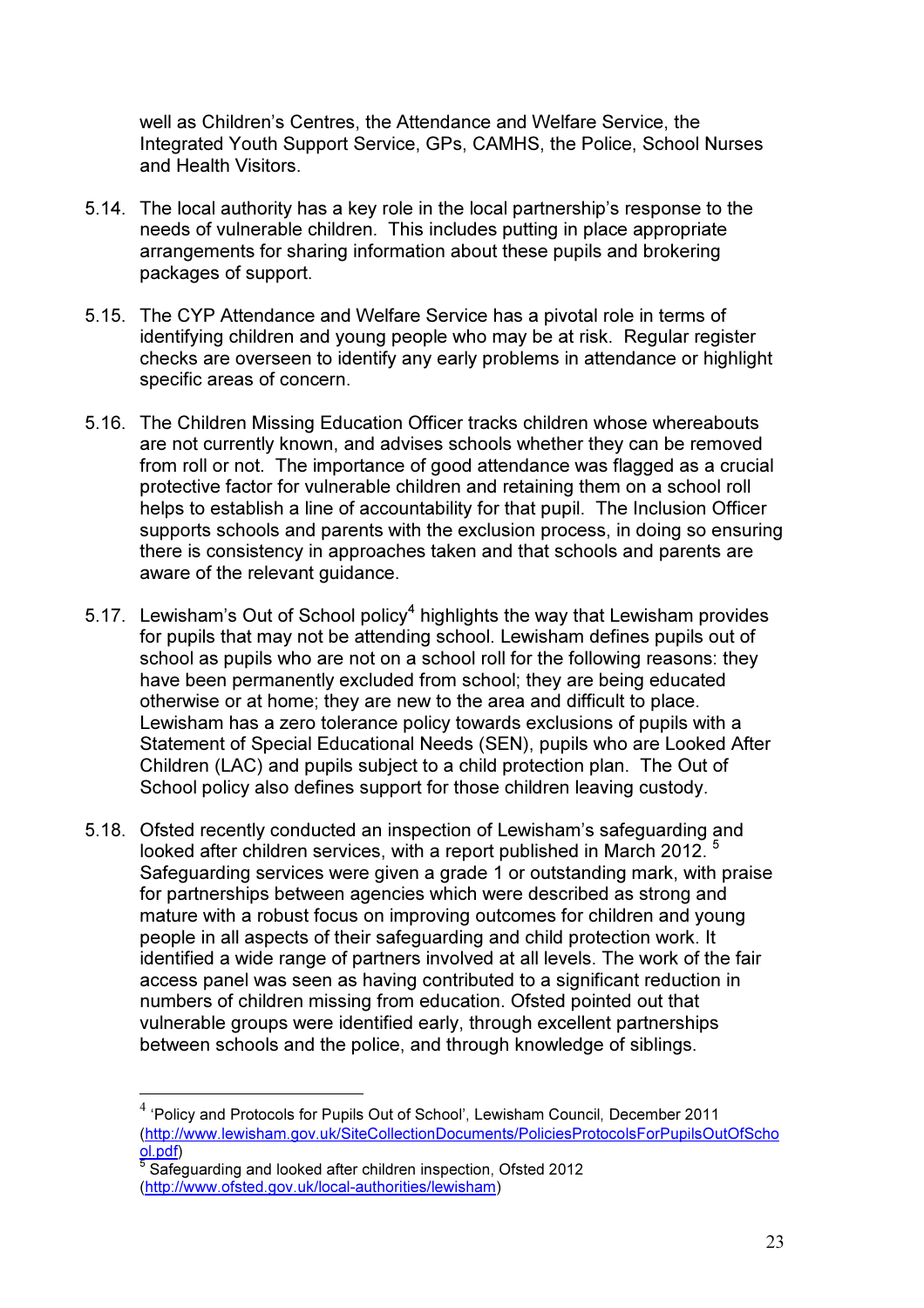## **Schools**

- 5.19. The attendance and attainment of pupils in vulnerable groups is a key focus for any school, given the evidence that many pupils in these groups have poorer attendance and poorer outcomes and may be more subject to exclusion. Schools are under a duty to make appropriate provision for pupils with special educational needs, including those who present behavioural problems and who might be at risk of exclusion.
- 5.20. Evidence from the Headteacher of Coopers Lane Primary School and the Principal of Bonus Pastor Catholic College highlighted the importance of safeguarding training for all staff and that the welfare of children is everyone's business. By using a collaborative approach to engage parents in their child's education and building relations with them a school is more likely to gain information on the child's wellbeing. By being engaged with parents, schools can also reduce the likelihood of a child leaving without the parents informing anyone or an unofficial exclusion taking place.
- 5.21. Schools also use a joined-up approach by working with different agencies to share information, including between secondary schools, primary schools and academy schools. Staff are encouraged to attend meetings where they can share information and best practice. Bonus Pastor Catholic College has an inclusion policy that sets out expectations of teachers, children and parents. It also sets out their safeguarding policy and approach.

## Lewisham Safeguarding Children Board

- 5.22. The Lewisham Safeguarding Children Board fulfils a number of roles, including co-ordinating different agencies that deal with safeguarding, ensuring safeguarding responsibilities are undertaken properly as well as promoting training and communication. The LSCB can oversee and pick up on issues and hold organisations to account. The Chair of the LSCB explained that serious case reviews can often highlight that organisations have little bits of information that don't get shared and that this can be a factor in cases where there have been negative outcomes for a child.
- 5.23. There are policies in place that offer guidance on sharing information and concerns. There are also procedures in place for officers to record, monitor and share information, highlighting when and how to share information.
- 5.24. Training and awareness is also offered to the voluntary sector and there are voluntary sector representatives on the board. The Chair of the LSCB informed the Committee that the last training and awareness event had 100 attendees.
- 5.25. There is also communication with different providers, agencies and boroughs across London due to people moving in and out of different areas. For example, officers highlighted a recent case where a number of boroughs worked together to share information about one family. There is a pan-London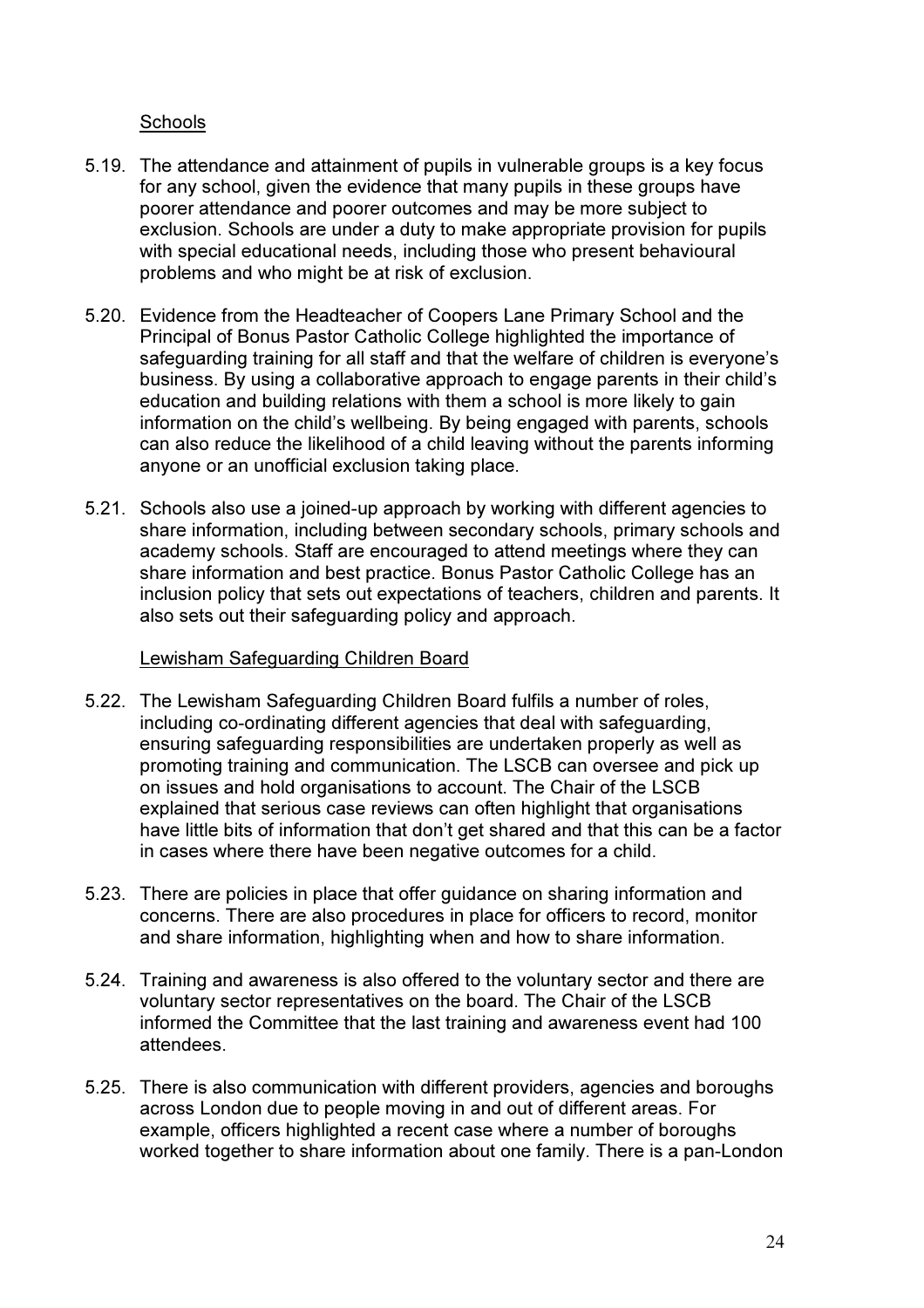approach to safeguarding where the borough of ordinary residence has the lead responsibility.

5.26. The LSCB has not carried out any specific work related to children who may be unknown to the local authorities, but welcomed the Committee looking at children at highest risk.

Health

 $\overline{a}$ 

- 5.27. Lewisham Healthcare NHS Trust (LHT) and other health providers also deal directly with children and can help with identifying children that may be falling through the gaps. All pregnant women who attend hospital for ante-natal care are notified to the Health Visiting service, after which the Community Health Visiting Service would be notified about the birth and all families are then offered a universal health visiting service which includes regular developmental reviews for the child.
- 5.28. Under 5s will generally be known as they will be registered with GPs or have some kind of health concern where they are seen by a health worker. Schoolage children over the age of 5 are already in the healthcare system when they register for education as there is the transfer of care from the Health Visiting Service to the School Nursing Service. The School Nursing Service may receive information about any of the young people in the targeted groups and may continue to provide services even if the young person is not currently attending school. Therefore their contribution is vital in identifying and tracking vulnerable pupils, whether they are on the roll of a school or not.
- 5.29. Anne Finn, Service General Manager for Children & Young People at LHT and Beulah Lewis, Children's Service Manager at LHT pointed out during an interview that school aged children are more vulnerable to being missed if they move into Lewisham and do not attend school. For a child to be known to health services it will be largely dependent on them registering for services, although home visits by health workers can be useful to pick up and register siblings who may not be registered with health services.
- 5.30. Anne Finn highlighted that safeguarding is taken seriously by LHT. There is an Executive Director with responsibility for safeguarding who sits on the Lewisham Safeguarding Children Board as well as Safeguarding Advisors within LHT teams. Information sharing protocols are in place and training needs are identified clearly, with every person's needs for training on safeguarding mapped out.
- 5.31. The Committee was informed that links to GP practices and health workers are generally strong, with practices having procedures in place for sharing information. The Ofsted report on safeguarding and looked after children services <sup>6</sup> highlighted that awareness on safeguarding and child protection within primary care is very good and well embedded. The majority of GPs

 $^6$  Safeguarding and looked after children inspection, Ofsted 2012 (http://www.ofsted.gov.uk/local-authorities/lewisham)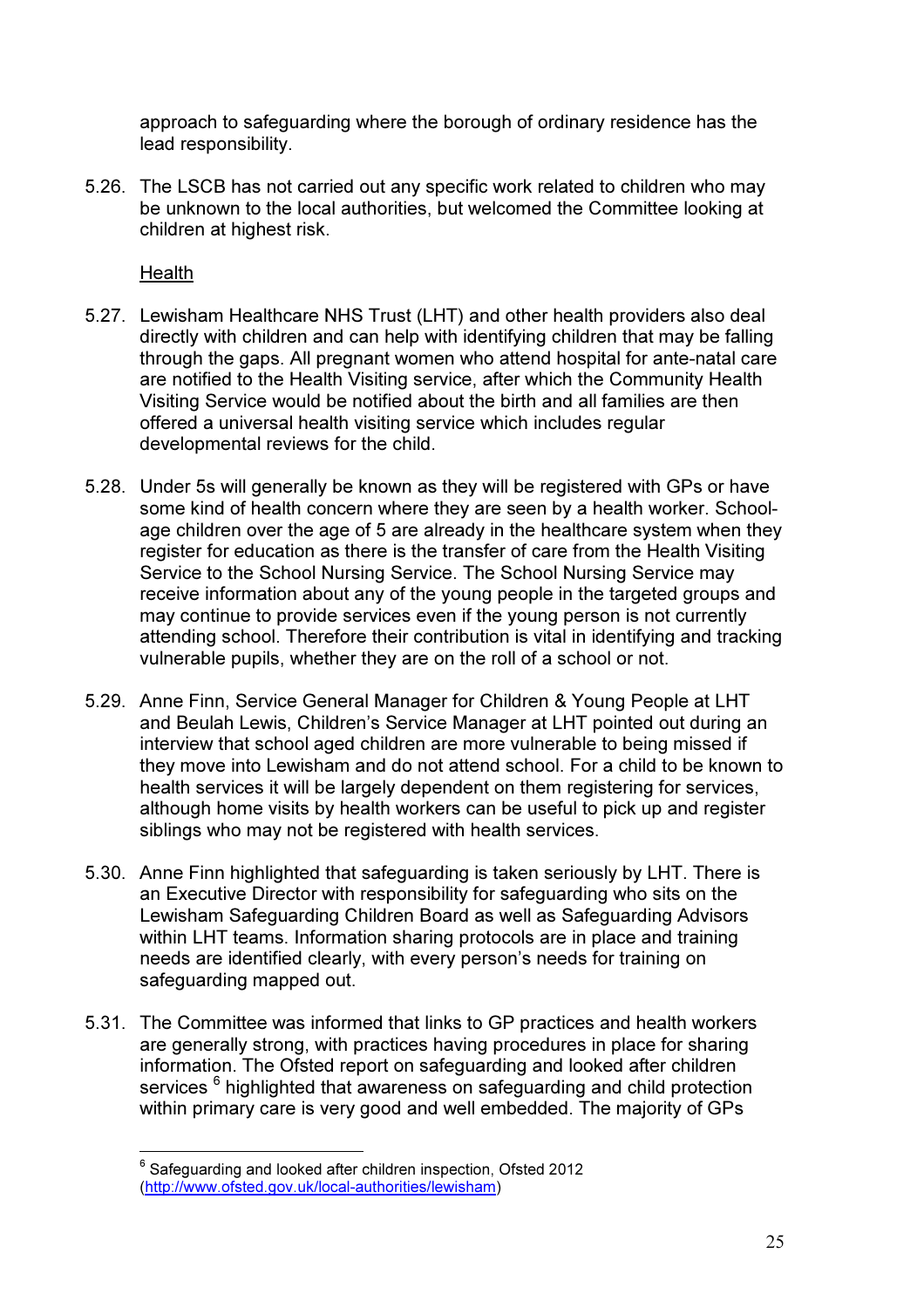have completed training at Level 2 and named GP safeguarding leads have been identified in all GP practices and are well supported by regular meetings as well as access to supervision. Effective meetings take place regularly between GPs and health visitors to share information on vulnerable families, ensuring coordination of primary care services in safeguarding children. However, for the protocols concerning the passing on of information and making sure that a child is known to other agencies to be completely effective it is completely dependent on all individuals at all times following the protocols set in place. Other health providers also pass on information, and Accident and Emergency protocol is to always check to make sure that a child coming through its doors is known and to notify the Community Health Service.

#### Where are the gaps?

- 5.32. 'We don't know what we don't know' it is difficult to know all the children, all the time, though this should remain the aim of local authorities.
- 5.33. If schools and other organisations don't follow guidelines and protocols or share information effectively then the knowledge that they have will not be passed on, nor will they understand the significance of information being supplied from other agencies.
- 5.34. School-aged children moving into Lewisham after 5 and then not attending school could be at risk as they are less likely to be in touch with services provided by a local agency (such as the health service).
- 5.35. There is a potential gap in between developmental reviews for the under 5s, although these are regularly scheduled by the health visitors. However, there does need to be a balance between regular checks and surveillance.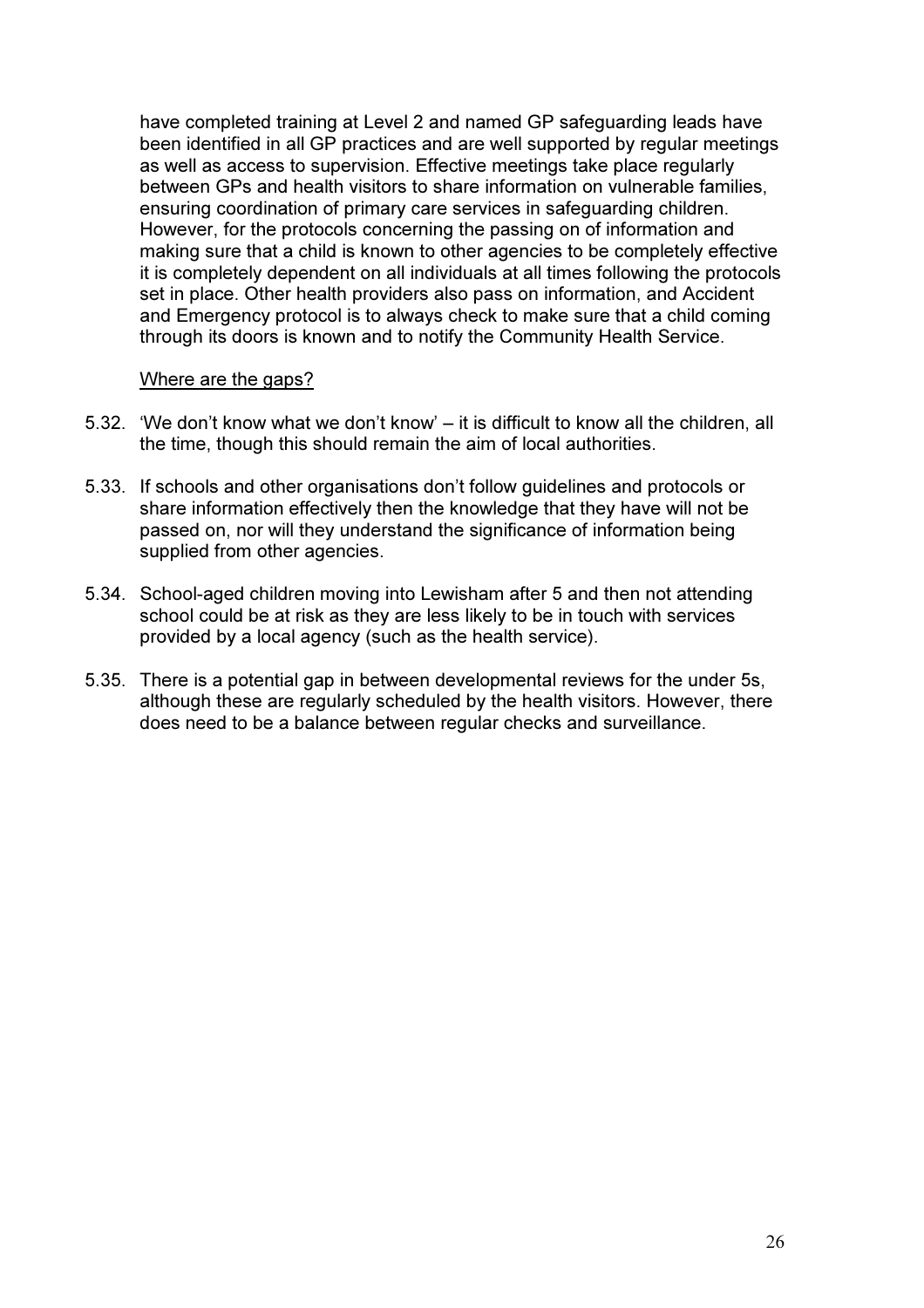## Recommendations:

- R1. Ensure that arrangements are in place so that when a child with potential difficulties who was previously unknown to authorities is identified, services can be made aware of their existence. This could be of particular use for newly arrived children in the country.
- R2. Consideration should be given to how the borough's single point of contact for safeguarding concerns can be more widely known, emphasising the wider message that 'It's Everybody's Business' to take responsibility and look out for vulnerable children in Lewisham.
- R4. Lewisham Safeguarding Children Board should continue to regularly scrutinise data about children who are missing from education and ensure that all agencies are aware of which groups of children are locally most at risk of missing education, in order to ensure that they are given the appropriate attention
- R5. Councillors' safeguarding responsibilities should be routinely highlighted to them through the member development programme.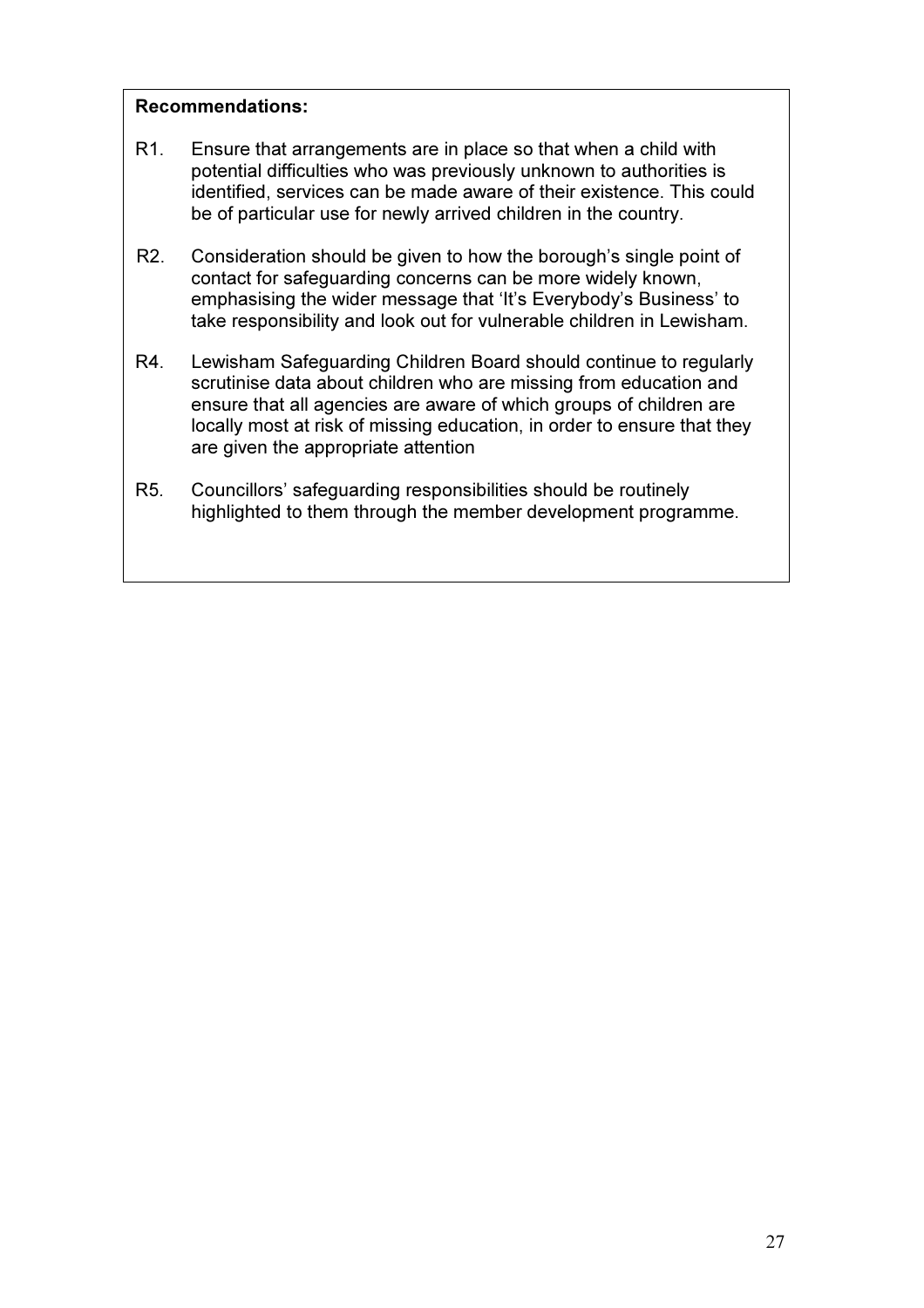# 6. Poor attendance

 $\overline{a}$ 

## What are the key issues surrounding poor attendance?

- 6.1. The Taylor report on 'Improving Attendance at School'<sup>7</sup> reiterated the link between poor attendance and lower academic achievement. Only three per cent of the pupils who miss more than 50% of school manage to achieve five GCSEs grade A\* to C, including Maths and English. It also highlighted the importance of focusing on overall and persistent absence rather than authorised and unauthorised absence, and of switching the emphasis from 'truancy' in the later years to non-attendance condoned by parents in the early years. Evidence shows that children who miss significant amounts of their education in primary school are more likely to truant later on. Non-attendance in the early years when approved by parents can become a pattern and establish poor attitudes towards school.
- 6.2. The Taylor report also highlighted that poor attendance is often a sign that there are some more serious issues going on in the child's home, but many schools have commented on the difficulty of getting social workers to take it seriously enough. If the family circumstances that are leading to children not being sent to school regularly are addressed at an early stage then further more serious and costly interventions from social care may be avoided.
- 6.3. A child not in school is potentially unsafe, especially if it is not clear whether the child is under suitable supervision while not in school. A child not in school is a potential safeguarding issue.

What is being done locally to address the issues surrounding poor attendance?

- 6.4. Responsibility for children being educated is shared between schools and the authority. Schools are accountable for their attendance, while governing bodies have a duty to ensure that their school has appropriate policies in place to secure good attendance. The local authority is the only body with the power to prosecute parents for poor attendance, under the Education Act 1996, sections 441 and 441(a). The government definition of persistent absence refers to pupils who attend schools for less than 85% of the available sessions, and this is a key, though not exclusive, focus for the authority. Provisional figures show that Lewisham's primary school attendance in 2011- 12 was 95.71%, an increase from the previous year's 95.25%. %. The authority has the second highest attendance in primary schools among inner London boroughs and is in the top quartile nationally. Secondary school attendance in Lewisham is less good.
- 6.5. Schools, supported by the local authority, have a range of tools specifically to improve attendance and help safeguard pupils, including targeted casework,

<sup>&</sup>lt;sup>7</sup> 'Improving Attendance at School', Charlie Taylor for Department for Education, 2012 (http://www.education.gov.uk/schools/pupilsupport/behaviour/a00208164/taylor-review)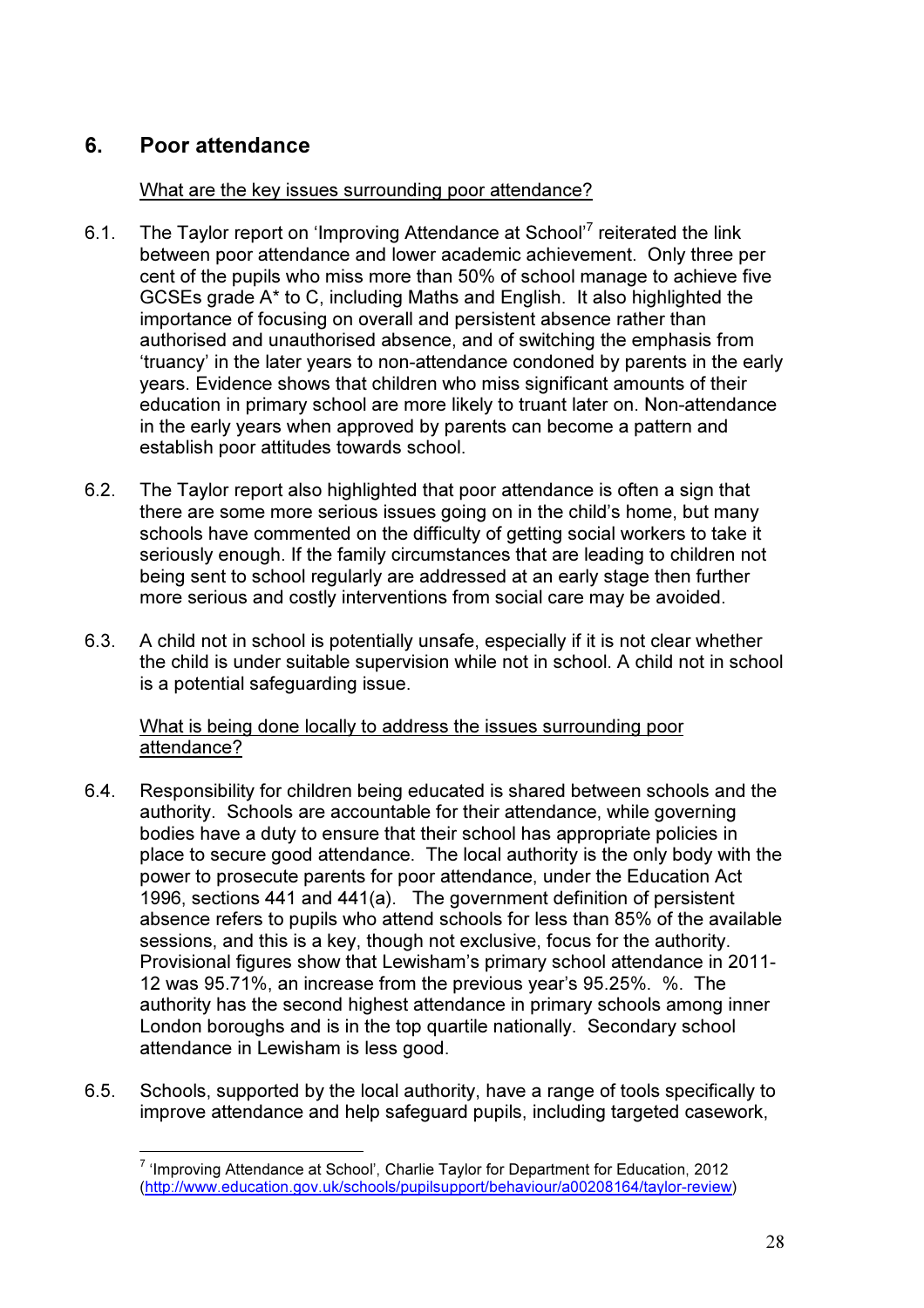truancy patrols with the police, register checks, scrutiny of data to enable effective targeting, attendance 'panels' to give parents a final pre-court opportunity to improve their child's attendance, fixed penalty notices and other forms of prosecution. These are supplemented by other forms of support for the family, designed to address the issues holistically, and accessed via the Early Intervention Service, which includes Children's Centre services, the Family Support Team and Targeted Family Support.

- 6.6. Regular register checks are carried out in schools to ensure that instances where attendance is a concern (such as unofficial exclusion, or persistent absence), are brought to light. However, officers highlighted that it is important that absence is coded appropriately, otherwise a misleading impression could be created. It has been known for schools to use codes such as C (other authorised circumstances) or B (educated off site) wrongly. This type of coding should not stand up to repeated scrutiny and part of the role of the Attendance and Welfare Service is to challenge schools about ongoing cases of persistent absence.
- 6.7. Officers explained to the Committee that the reasons why children fail to attend in primary school and secondary school can vary. Younger children are more subject to medical absences, whereas secondary pupils in the later years are more subject to disengagement. Parents are more likely to condone absence with younger children, whereas with older children they may have less influence over the absence

#### Where are the gaps?

- 6.8. Poor attendance can be an indicator of a wider issue, be it an informal exclusion, a young carer or a traveller who may need extra attention. Poor attendance may be an indication of a child heading towards becoming unknown.
- 6.9. The use of the wrong codes for absence by schools can conceal the actual reason for absence, thereby preventing those monitoring attendance from identifying what is happening and increasing the chances of a child becoming unknown.
- 6.10. Parents can inadvertently increase the chances of their child becoming unknown by condoning absences from school at an early age. This could be especially important as doing at an early age could lead to absence at a later stage.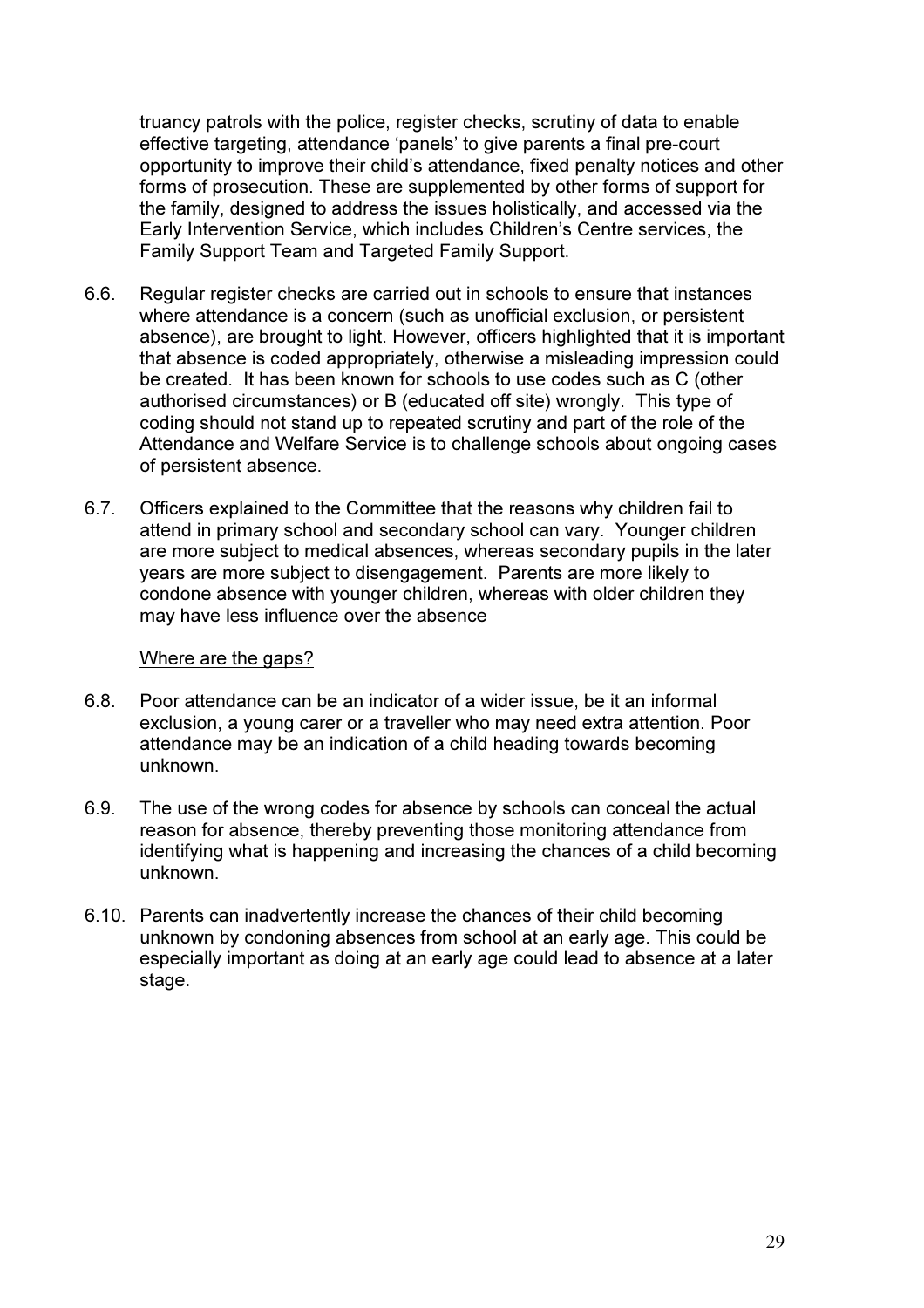## Recommendation:

- R6. Schools should be reminded of the need to ensure that the use of relevant categories for recording absences should be regularly audited in detail and the Attendance and Welfare Service should continue to challenge schools on their use in order to identify instances of poor attendance.
- R7. School Governors should be supported, where needed, with training and awareness on tracking and identifying poor attendance, particularly in relation to poor attendance as an indicator of broader problems that a child may be facing.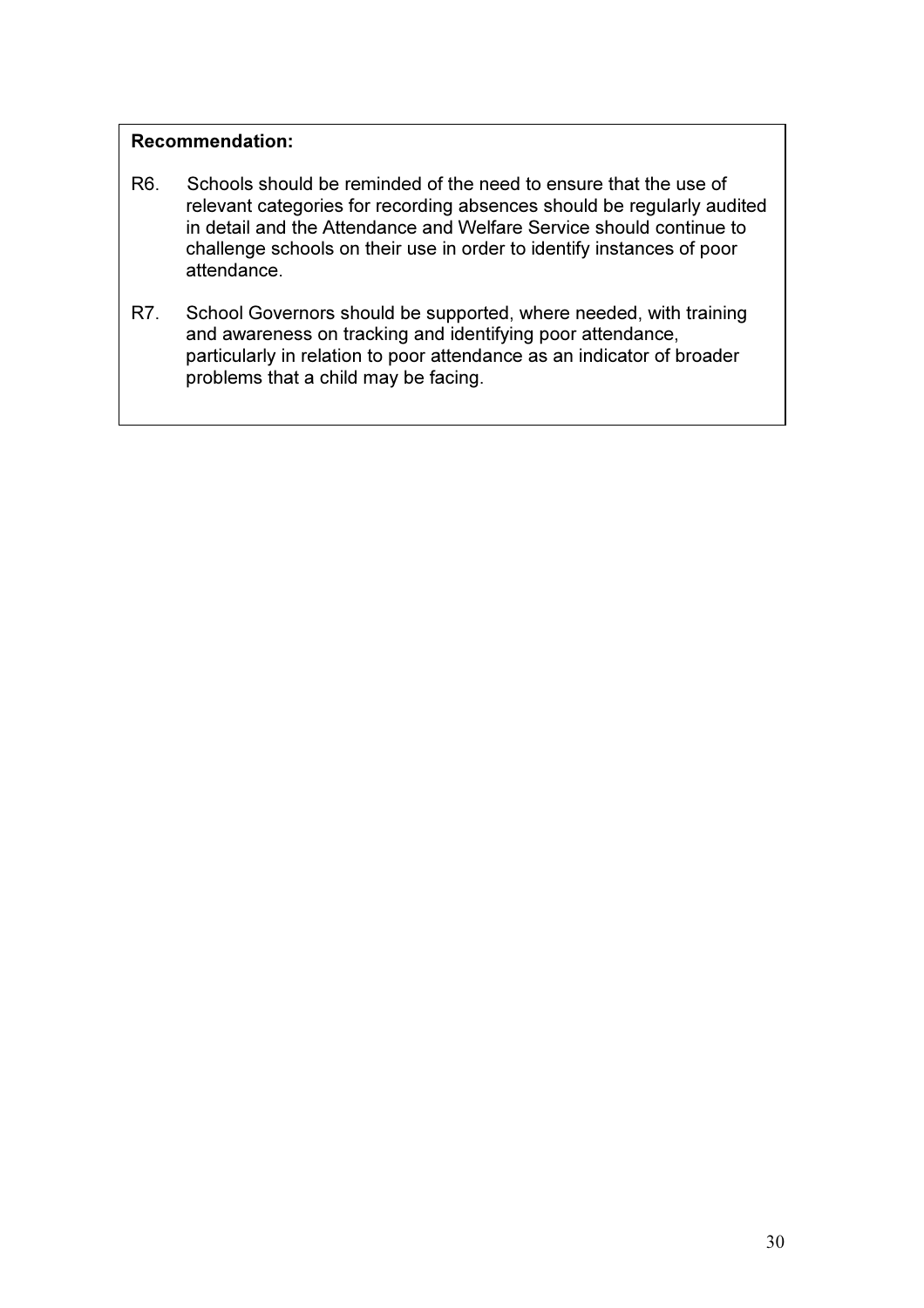# 7. Unofficial exclusions

 $\overline{a}$ 

## What are the key issues surrounding unofficial exclusions?

- 7.1. The issue of "unofficial" or "informal" exclusions relates to situations when a school requires a young person to leave the premises but does not record it as a formal exclusion. This might be for a fixed, usually short, period of time, or in the worst cases indefinitely.
- 7.2. While schools can exclude pupils by reason of their behaviour, provided the school acts within the law (which is explained to schools through Statutory Guidance), the practice of unofficial exclusion is illegal. The Department for Education issued guidance on this specific matter in April 2011 ('Managing and eliminating incidents of unofficial exclusion'), which restated that the practice of unofficial exclusion is illegal.
- 7.3. Examples of the kind of illegal activity that the enquiry and the guidance noted include the following
	- Unrecorded short-term exclusions to allow children to 'cool off'
	- Students being sent home and not allowed back into school until a reintegration meeting had taken place with the parents (and which may be delayed)
	- Parents being told that their child risks being permanently excluded if they return to school after a fixed-term exclusion
	- Parents being recommended to educate their child otherwise, even though they do not realise what is involved
	- Students being sent home without being told the reason, or without the parent being told
	- Students being coerced by head teachers into moving to different schools
	- Requesting students to stay out of school for a particular reason, such as an Ofsted inspection
	- Placing pupils on study leave for longer than usual
- 7.4. A report by the Office of the Children's Commissioner Exclusions Inquiry  $8$ provided examples of unofficial exclusions, including students being "sent home" and not allowed back into school until after a meeting has taken place with their parents. Where parents are unwilling or unable to attend this meeting, the informal exclusion can run for a week or more. Other examples involved students being coerced by head teachers into moving to different schools; and in one extreme case, a head teacher admitting to researchers that he managed Year 11 pupils from Christmas until May, with parents asked to keep their children at home for the rest of the academic year, otherwise they will be permanently excluded.
- 7.5. Pupils who are unofficially excluded are in a particularly vulnerable situation. The reasons for them being unofficially excluded in the first place may

<sup>&</sup>lt;sup>8</sup> 'They Never Give up on You', Office of the Children's Commissioner Exclusions Inquiry, 2012 (http://www.childrenscommissioner.gov.uk/content/publications/content\_561)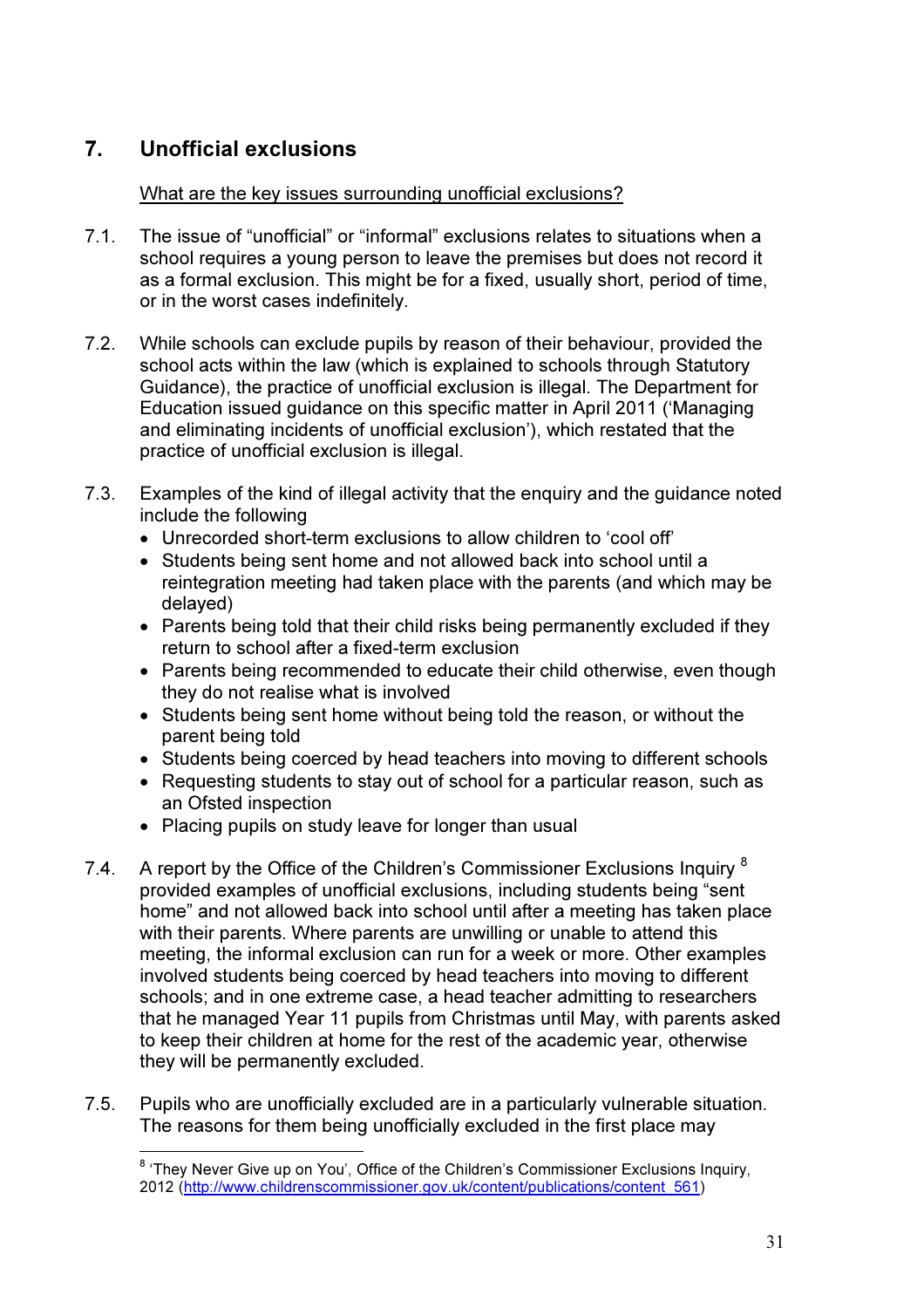constitute vulnerability, and the position they are put in increases that, while removing the means of support to address their issues. By definition, an unofficially excluded pupil has already fallen through the gap.

- 7.6. The Office of the Children's Commissioner (OCC) report explained that given this behaviour is already illegal but persists in the system, further regulation is unlikely to be either necessary, or an effective deterrent. Because it is usually covert and informal with no records kept, it is extremely hard to identify and quantify. The acquisition of information therefore depends on scrutiny of procedures, on reliable sharing of data between partners who encounter examples, and on anecdotal evidence from parents or others. To protect children and young people's legal rights, the OCC recommended that more must be done to prevent these illegal exclusions. This could include measures such as creating mandatory standard wording for documentation sent to parents in cases of exclusion.
- 7.7. Many parts of England operate "managed move" systems as an alternative to formal exclusions. Under these systems, when a school is no longer able to continue to educate and support a child as a result of the child's behaviour or in the case of an irretrievable breakdown in relationships for other reasons, the "home" school makes an agreement with another school or an alternative educational setting for the child to move without a formal exclusion appearing on their record.
- 7.8. Systems and practice vary enormously. The OCC report found that in some cases the move is negotiated informally between head teachers, and often consists of a simple reciprocal exchange of disruptive pupils between schools. In others, there is a more formal and closely monitored process.
- 7.9. A review of educational exclusion by Centre for Social Justice<sup>9</sup> highlighted the use of managed moves (on a 'voluntary' basis) to remove a pupil from the school roll, though the process is subject to no regulation and little statutory guidance. The Centre for Social Justice reported that the process is being abused by some head teachers who engineer these moves with carefully chosen words and implicit threats to permanently exclude pupils contrary to the relevant guidance, with some schools are taking an 'out of sight out of mind' approach to challenging pupils, and getting their behaviour 'off their hands.' As a result the child's learning is not carefully or adequately structured and unofficially excluded children are at risk of becoming unknown.

What is being done locally to address the key issues surrounding unofficial exclusions?

7.10. The authority has a duty to secure suitable provision for every child in its areas, suitable to their age, aptitude and special needs. If this is a child with behavioural issues, the suitable education may include assistance provided

 $\overline{a}$ 

<sup>&</sup>lt;sup>9</sup> 'No excuses: A review of educational exclusion', Centre for Social Justice 2011 (http://www.centreforsocialjustice.org.uk/publications/no-excuses)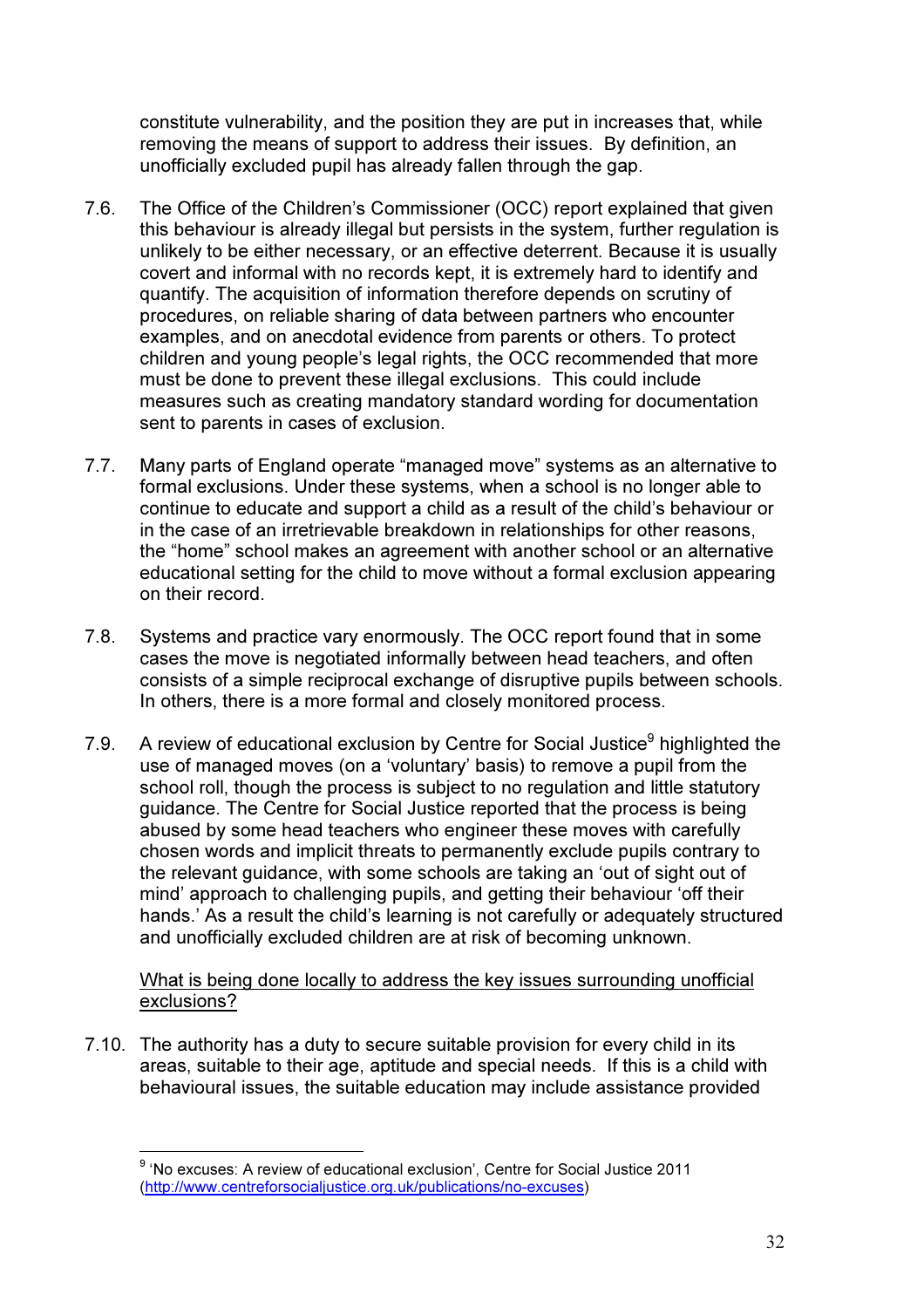through the school's delegated budget, or via a statement, or in specialist provision such as the behaviour resource at New Woodlands.

- 7.11. Officers explained that there is a robust approach to formal exclusions, which includes a shared understanding that there should be no permanent exclusions of Looked After Children, children with statements of special educational need or those with a Child Protection Plan.
- 7.12. Within Lewisham, only the headteacher (or the deputy head if the head is absent) has the power to recommend exclusion, which the school governors' discipline committee must then consider. The process should involve an exploration of what measures have been put in place for the pupil to address any behaviour issues, and what alternatives to exclusion have been considered. The parent has the right to make representations to the governors, for most fixed term exclusions and for all permanent exclusions.
- 7.13. Lewisham has a Fair Access Policy<sup>10</sup> which is agreed to by all maintained mainstream schools including Academies in the borough. The Policy is legally binding and is underpinned by the School Admissions Code. The purpose of this policy is to ensure unplaced children are admitted to school and receiving education without delay and to ensure all schools admit a fair share of such children. The aim is to strengthen and develop the existing admissions arrangements and procedures, with the Fair Access Panel taking account of any genuine concerns about the admission. In certain circumstances, it may be appropriate to transfer a pupil to another school to reduce the risk of the pupil being permanently excluded.
- 7.14. Lewisham also has a managed moves policy, which sets out the principles, procedures and guidance to parents and carers. A managed move must be with the agreement of the pupil's parents and the receiving school, and should have the signed agreement of the parents, known as the Managed Moves Contract. Copies of this contract and correspondences must be forwarded to the Inclusions Officer within 5 working days for the purposes of tracking and monitoring. Prior to a managed move, headteachers should satisfy themselves that the usual requirements of behaviour management have been met.
- 7.15. Officers also highlighted a number of other approaches that Lewisham has to deal with exclusions, including
	- The Inclusion Officer, whose role is to challenge the school involved and set out the authority's expectations in terms of a return to school or alternative placement. It would also involve raising the matter at the Fair Access Panel,
	- The Early Intervention framework means support can be provided to families whose children are experiencing exclusion (official or otherwise), with the aim of ensuring their reintegration and addressing the wider

 $\overline{a}$ 

 $10$  'Fair Access Policy' Lewisham Council, October 2012 (http://www.lewisham.gov.uk/myservices/education/schools/school-admission/Pages/Fair-Access-Policy.aspx)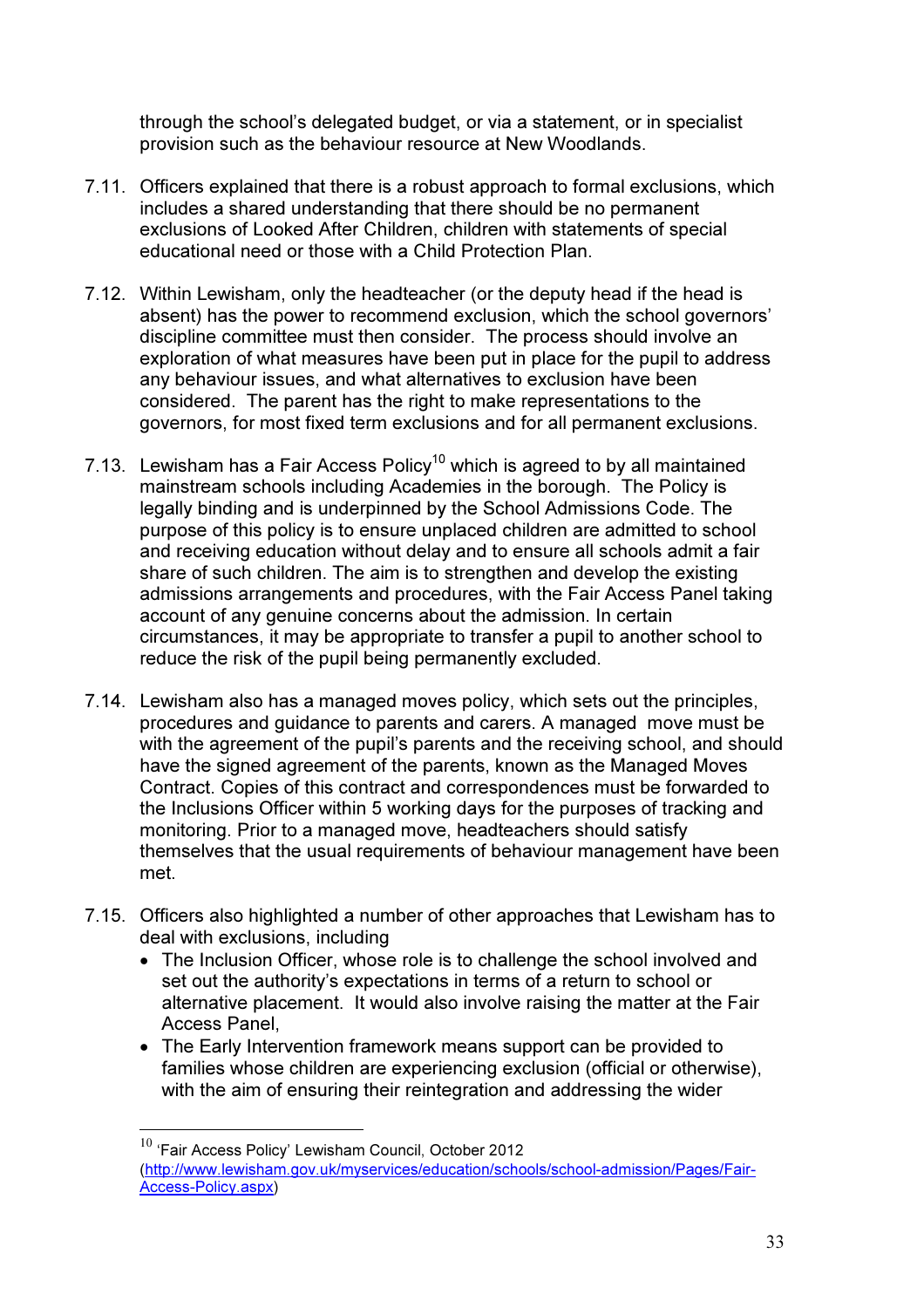difficulties that the family may be facing. To reiterate, schools already have a range of resources available to help these pupils and unofficial exclusion should not be an option.

- The School Recovery Board monitors school performance, and issues of concern such as high levels of exclusion, or instances of unofficial exclusion, would be reported there, and could result in the school being placed into a category of concern
- 7.16. Evidence from the Headteacher of Coopers Lane Primary School and the Principal of Bonus Pastor Catholic College showed that the approach taken in those schools is a preventative one. The aim is to avoid exclusion by using behaviour strategies and other disciplinary strategies such as internal exclusion where a child is removed from class and educated separately, or by using learning mentors. Both schools have clearly defined behaviour policies which set out the expectations of pupils. No child has been permanently excluded from a primary school in Lewisham for many years and this is seen as a measure of success of these school policies.
- 7.17. Despite the systems and safeguards mentioned above, it is not possible to guarantee that unofficial exclusions will not take place in Lewisham schools. None of the usual safeguards and support applied to formal exclusions such as daily phone calls, work sent home and planned reintegration apply to pupils who are unofficially excluded. As an unofficial exclusion is informal the parent has no formal right of appeal. They also be unaware of the child's right to a suitable education and the school's responsibility to provide this, and may lack the wherewithal to assert their concerns and rights.
- 7.18. As highlighted earlier in the report, information gathering on this group of pupils is less straightforward than for other groups where there is a reporting requirement between schools and the authority and possibly the DfE. As an unofficial exclusion can be characterised in a number of ways, partners should be alert to any situation where a child or young person is on roll of a school, is not attending, and has not been formally excluded
- 7.19. The Attendance and Welfare Service is a key source of information on unofficial exclusions. The service now routinely collects information which can help identify whether any informal exclusions are taking place. The Inclusion Officer and the Children Missing Education Officer may also encounter instances of informal exclusion. In the academic year 2011-12, the service uncovered about 14 instances of informal exclusion, 11 from secondary schools and 3 from primary schools
- 7.20. Lewisham has a zero tolerance approach to unofficial exclusions, supplementing its zero tolerance of permanent exclusions of Looked After Children and other vulnerable groups. However, it is important to establish the extent of any failure to follow proper procedures, and how any instances that do occur are dealt with
- 7.21. Case studies of unofficial exclusions that occurred in Lewisham were also presented to the Committee. In the first case study, a gap in attendance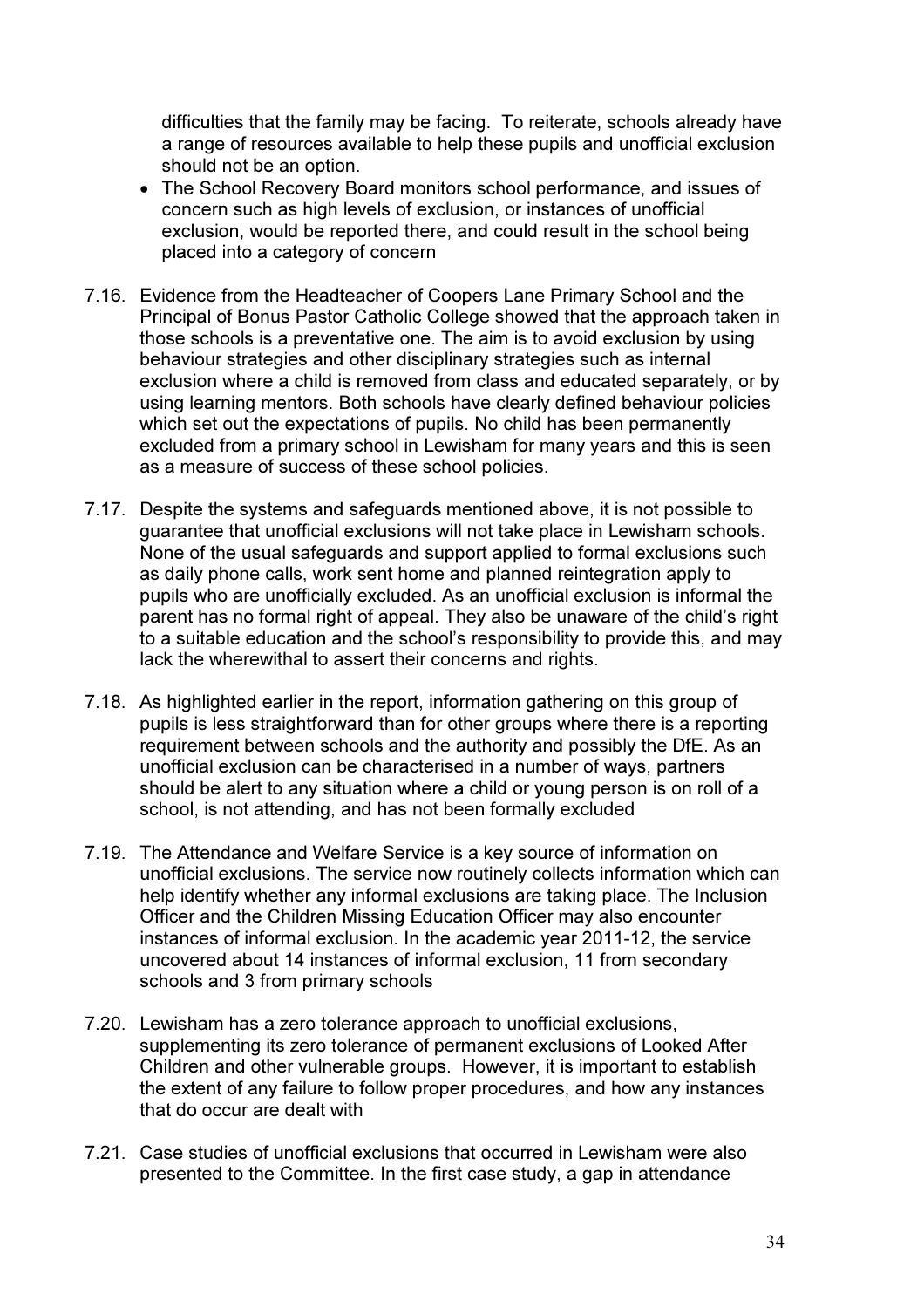originated from the pupil not returning to school after a fixed term exclusion, which is one of the indications quoted in national guidance of an illegal exclusion. This was followed by attempts to identify a managed move to another school, which the parents refused. There was no indication of any attempts to establish what the parents' wishes actually were. The case highlighted the limitations of the effectiveness of managed moves if parents choose not to accept them. Although the Attendance and Welfare service correctly identified this as an unofficial exclusion, this was only conclusively done after the third register check.

- 7.22. In the second case study the pupil missed school between February and May, because the attempted managed move failed, and because parents kept the pupil at home inappropriately, and the school colluded with this. The protocol agreed by schools in Lewisham is that pupils should only have one managed move, as the evidence is that repeated moves are unlikely to be successful. It was incorrect for Pupil B's absence to be marked as receiving education offsite as he was not.
- 7.23. The case studies highlight that unofficial (illegal) exclusions often follow a Fixed Term Exclusion, and the latter should be markers for investigation in the half-termly register checks by the Attendance and Welfare Service

#### Where are the gaps?

- 7.24. Due to the lack of definitive information available, unofficial exclusions are hard to pick up on and therefore a gap.
- 7.25. Absence after a formal exclusion or around time periods where a managed move is being negotiated or about to take place could be an indicator of an unofficial exclusion.
- 7.26. Due to the illegal nature of the exclusions, those involved are unwilling to talk about unofficial exclusions or to raise the issue.
- 7.27. A school could inappropriately and inaccurately authorise absence, creating a gap and 'legitimising' it.

#### Recommendation:

- R8. The local authority should ensure that schools operate close monitoring of attendance when a pupil has been formally excluded or around a managed move, to ensure that an unofficial exclusion is not taking place.
- R9. Parents should be able to access accurate information to support them in dealing with exclusions, both official and unofficial.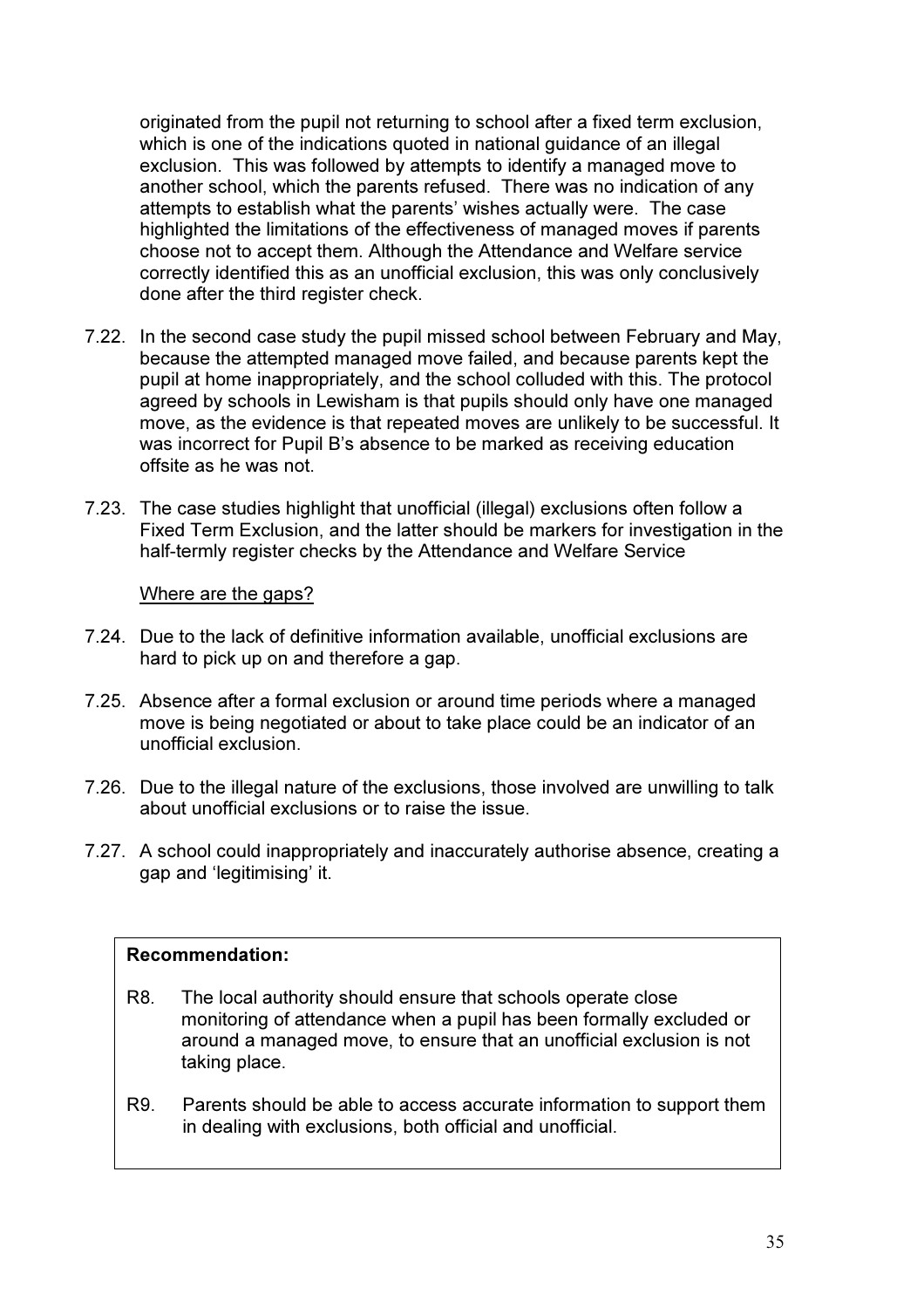# 8. Elective home education

#### What are the key issues surrounding elective home education?

- 8.1. Parents have a right under the Education Act 1996 to choose to educate their children otherwise than at school. They are required to inform the authority in writing that they intend to educate their child otherwise. Once they have done so, schools can remove the child's name from their roll, in line with the Pupil Registration Regulations. The authority has limited powers to ascertain the standard of the education being provided, as the authority does not have the right to enter the home to inspect the provision being made, unless they have reason to think there are concerns, which in some ways is contradictory. This means a 'visit' may have to take place for example in a library rather than in the family home.
- 8.2. Parents have various reasons for saying they are going to home educate. These include not being willing to accept an alternative offer of a school place when they did not get the school they wanted. This may be partly related to the greater pressure on primary school places in recent years, and the number of parents of primary children who home educate has indeed increased.
- 8.3. Evidence supplied from Children and Young People Directorate officers showed that there are also isolated instances where schools encourage parents to say they will home educate, in order to avoid an exclusion. This was reinforced by anecdotal evidence from members of the Committee who had come across examples of this either through their casework, or through their roles as school governors. However, the parent may realistically be unable to provide suitable education for the child. If the parent then decides to seek a place in another school, there is disruption both to that child's education and potentially to that of pupils in another school where they may be admitted. Lewisham's Fair Access Protocol seeks to prevent this transfer of responsibilities by requiring the original school to readmit the pupil.
- 8.4. Mark Gale, the School Improvement Officer with responsibility for elective home education (EHE) explained that attainment levels by children in EHE are generally not as good as school educated children and this is explained to parents as a potential outcome. They are not required to take SATS, GCSEs or A levels.

## What is being done locally to address the issues surrounding elective home education?

8.5. The actual number of EHE children increased significantly in 2011-12 (up 49% on the previous year) though in terms of the overall pupil population the change was not statistically significant. The current caseload, at the most recent available figures, is 145, which demonstrates a significant amount of churn in the system. 111 new cases were recorded from 1 September 2011, but many of these parents only educated otherwise for a short time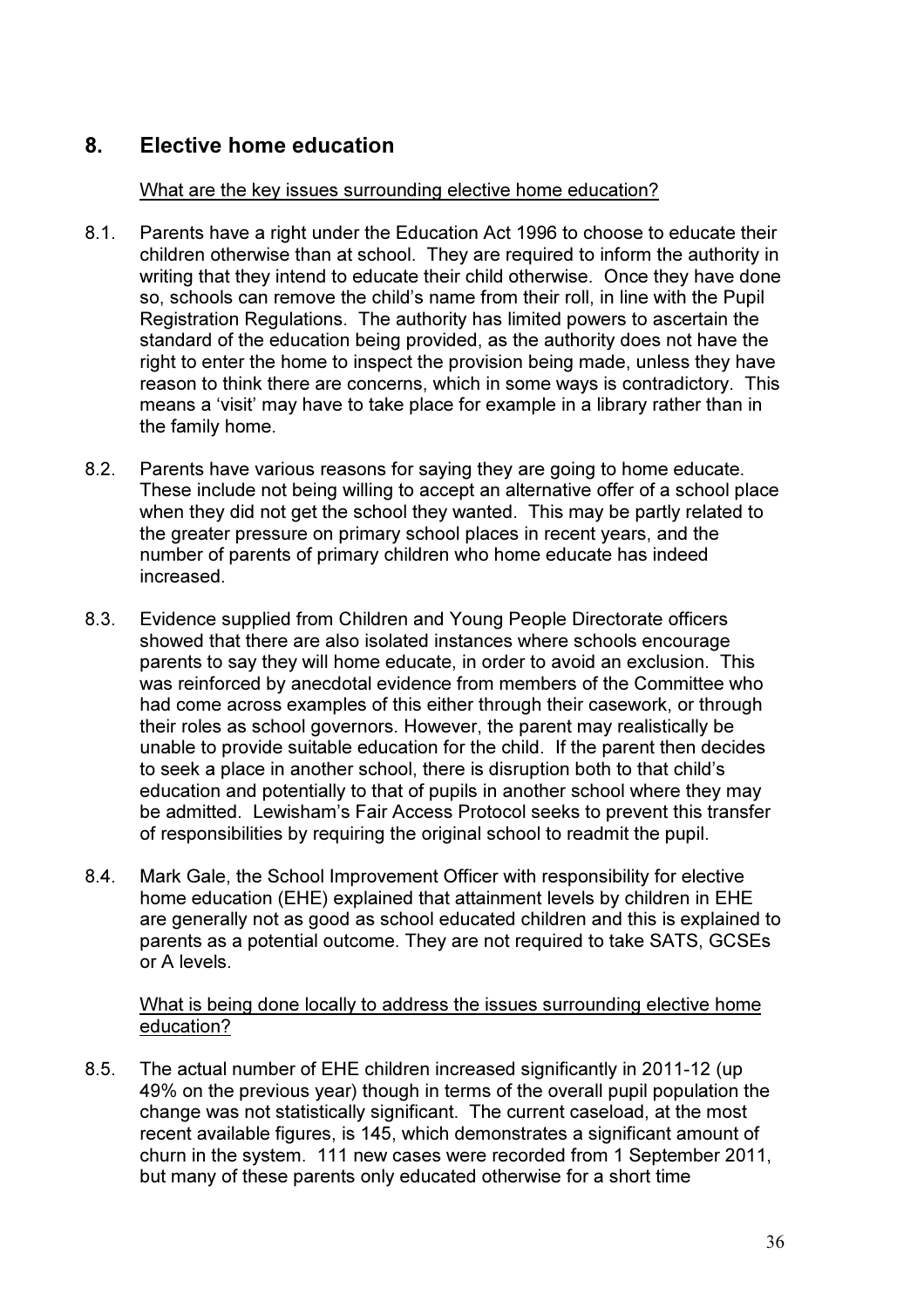- 8.6. The caseload is red, amber and green rated to indicate where there may be concerns. Out of 157 children on the list at the end of the summer term 2012, 118 (75%) were rated 'green' to indicate that EHE provision is suitable and there are no safeguarding concerns. 19 (12%) were 'amber', which meant either this was a new referral where provision is unknown and a visit is required, or the provision has previously been inspected and judged suitable, but the parent is slow to engage with the authority for annual inspection or review. 20 (13%) were 'red', which means that the parent is not engaging, or poses a legal challenge (by refusing access), or the previous school has raised concerns about the family's capacity to deliver EHE. It may also indicate the authority has stated that the education is not suitable but the family continues to believe it can deliver, or the case is being monitored.
- 8.7. There are no leans towards specific ages, genders or geographic clusters for children in EHE and Lewisham has similar numbers of EHE children to neighbouring boroughs and very similar issues. Lewisham has good practice and shares it.
- 8.8. Lewisham has an Elective Home Education Policy<sup>11</sup>, which was developed in January 2012 and outlines guidance for local authority staff, the procedures for EHE children, and guidance for schools (including part-time or 'flexi-time' schooling). The system for monitoring children who are receiving Elective Home Education is well embedded in Lewisham. The authority recognises the parental right to choose to educate their children otherwise than at school, and that it has a responsibility to safeguard both education and welfare and ensure that children are being educated outside of school, of whom its officers are aware, are being provided with a suitable education. The authority has measures in place to ensure that partners should report any children being home educated of whom the authority is unaware.
- 8.9. A School Improvement Officer will contact the family to ascertain whether the education being provided is suitable. The contact is usually in the form of a visit. Regular reviews take place thereafter. If the education is found not to be suitable, the School Improvement Officer may agree a plan of action with the parent, or may refer the matter to the Fair Access Panel, which initiates a School Attendance Notice, if parents are less co-operative. This is intended to prompt the parent to say what arrangements they are making for their child's education, and can lead to prosecution if the parent refuses to cooperate or does not satisfy the authority that the arrangements are suitable. A school place would normally be identified during this process and the child would be expected to start there by a given date.
- 8.10. The EHE Safeguarding Board meets twice a term with representatives from across CYP and Health to discuss EHE cases where there may be concerns over a child.

 $\overline{a}$ 

 $11$  Elective Home Education Policy, Lewisham Council, January 2012 (http://www.lewisham.gov.uk/SiteCollectionDocuments/ElectiveHomeEducationPolicy.pdf)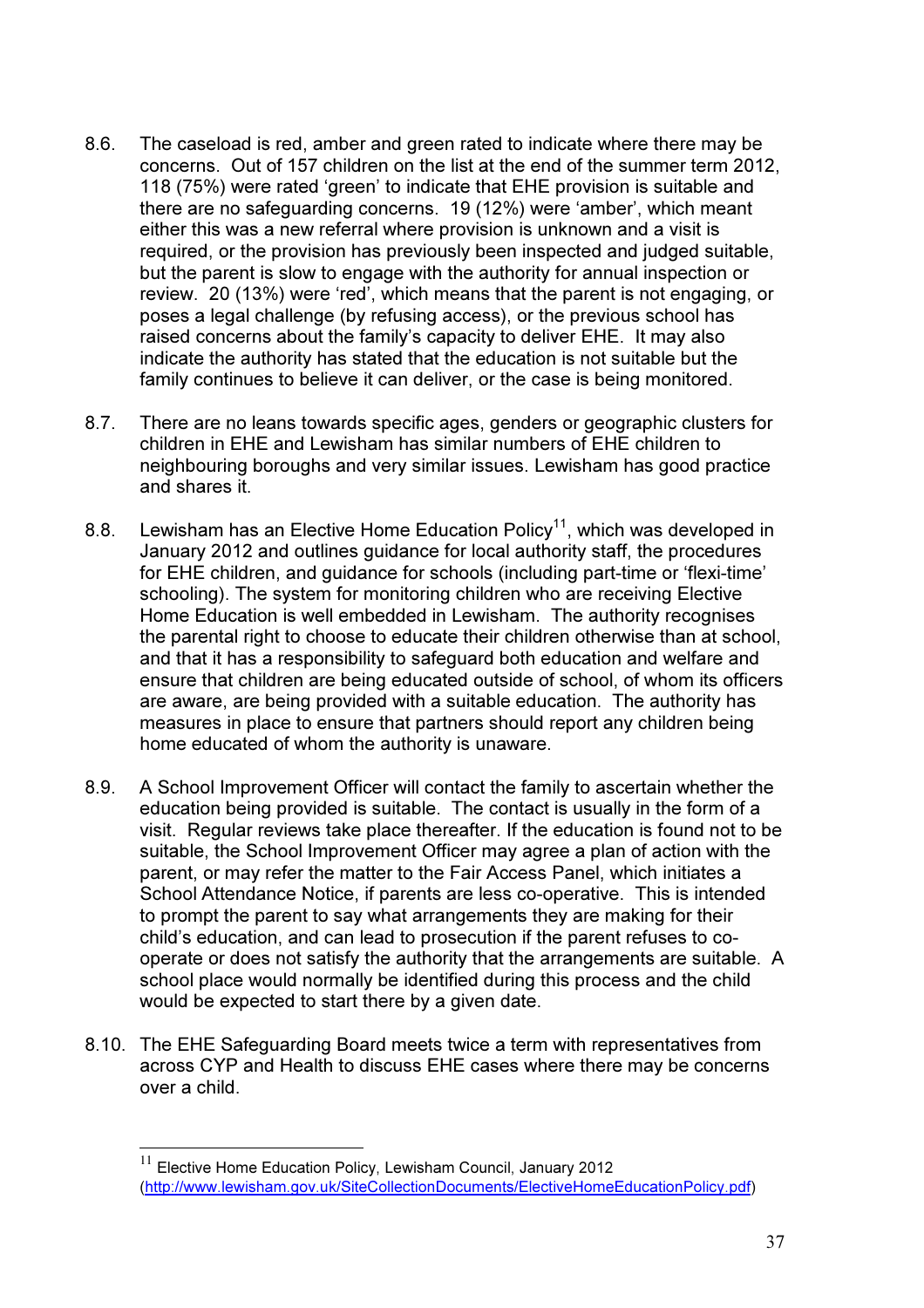8.11. Developments in the School Improvement Service have meant enhanced joinup with other services across CYP and Health to explore unknowns, risk assess, problem-solve and monitor progress. Enhanced tracking and monitoring systems are now in place and there is increased frequency of visits and contact with families. There is also increased challenge to parents who refuse access to their children as the authority argues that they have a statutory duty to ensure that the welfare and education of all children and young people is safeguarded.

## Where are the gaps?

- 8.12. Legislation around EHE means that local authorities lack the power to enforce visits to ensure standards of education and safeguarding.
- 8.13. If parents are uncooperative there is a danger of a lag, which could be months, between the Council being informed a child is being EHE and the visit.
- 8.14. There is a potential link between a child being declared EHE after problems with a school and an unofficial exclusion
- 8.15. A child who has never been in the school system would not be picked up by School Improvement Officer as there is no requirement for the parents to notify the local authority.

## Recommendation:

R10. Lewisham should encourage networking between parents and children in elective home education to provide more accessible opportunities for informal contact between those families and officers.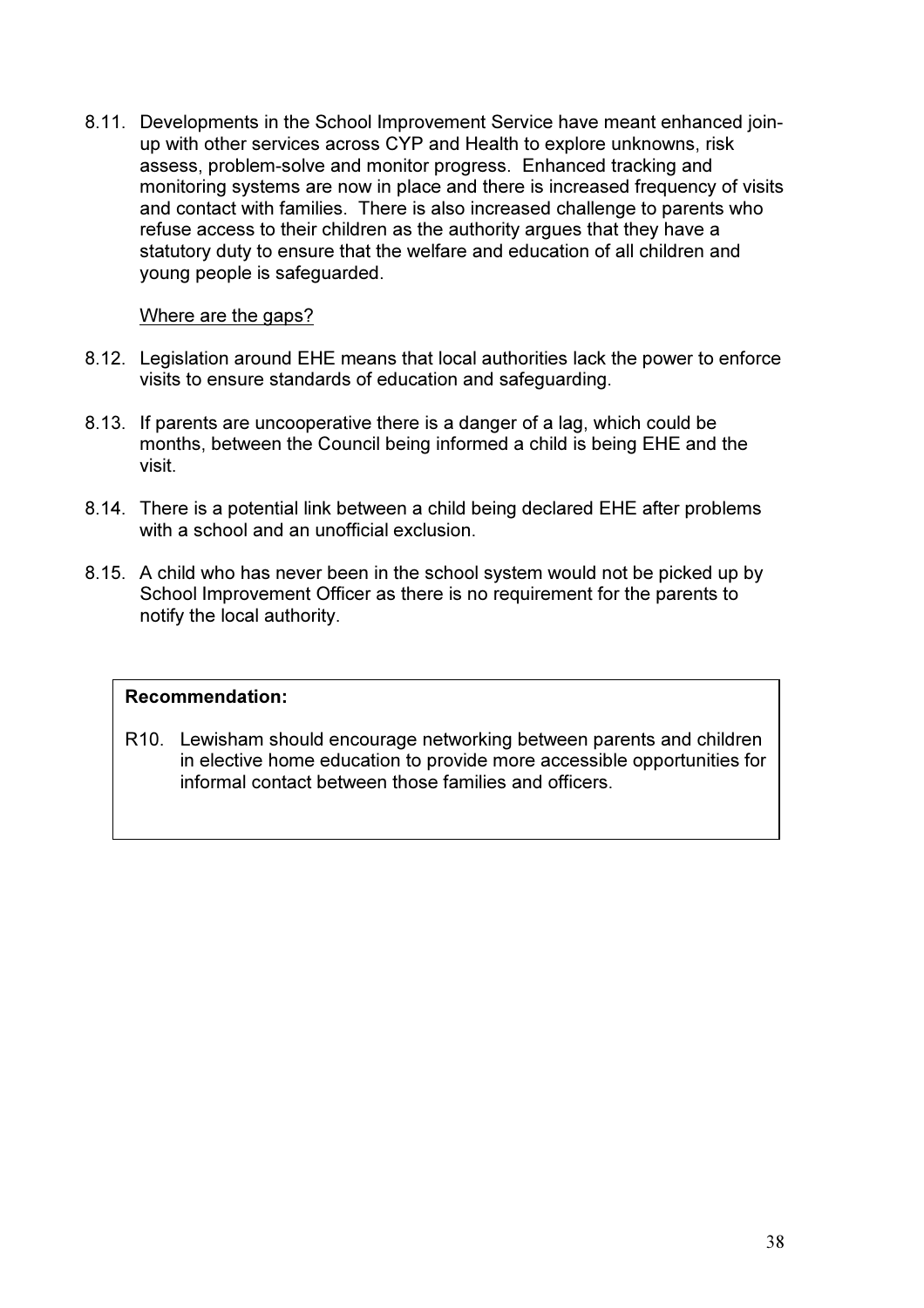# 9. Traveller children

## What are the key issues surrounding traveller children?

- 9.1. The 2011 Census categorised Roma and Irish Travellers as distinct ethnic groups, for the first time. Recent estimates of the numbers of Travellers living in Great Britain vary widely, from 15,000 to 300,000. As children of Travellers often grow up outside conventional health and education systems, their progress and outcomes can be significantly worse than those of other groups, in particular a high mortality rate. This was supported by Brenda Downes, the Traveller Outreach worker with Lewisham Irish Cultural Centre, who provides access to services, advice and some advocacy to Travellers, both adult and children.
- 9.2. Brenda Downes informed the Committee that Traveller children are amongst the lowest achieving and lowest attending in schools and suffer from both a general lack of access and a lack of successful access. Their high mobility means that they can be queuing for places in schools, especially in inner London and in secondary schools mid-term. The Ofsted report 'Children missing from education' highlighted that schools in the authorities visited did not always follow the legislation on attendance which requires them to keep Traveller children on the roll of their 'base school'. The result was that if the school was full, Traveller children were unable to be readmitted when they returned to the school.
- 9.3. Further evidence from Brenda Downes highlighted that Traveller communities are still nomadic, but that there has been a shift from elective nomadism (such as moving to different traveller sites or physically moving) to forced nomadism where families are in private sector rented accommodation and move every 6 months at the end of tenancies due to the instability of rental contracts and a lack of records and references. Accommodation is frequently of a poor standard, which can also contribute to the low level health issues in children.
- 9.4. Traveller communities tend to have low levels of literacy. Previously there had been efforts to improve education for travellers via the Traveller Education Service, which had a national network contacting the receiving borough when travellers moved to the area and was quite efficient. However, the service was disbanded in 2011 and the loss of it has had a significant impact. Support for Travellers was mainstreamed, which relies on support and effort to make sure that education and awareness of needs is built into those mainstream services. The Traveller Education Service had a 100% secondary transfer record, but Brenda Downes informed the Committee that she had come across Traveller children that had not made the transfer, with 8 or 9 identified over the last 2 years.
- 9.5. Communication by official bodies is largely via textual and IT means, such as an email or a letter. However, as pointed out by Brenda Downes, traveller culture is generally oral so obtaining responses to this approach is not always successful. This means that Travellers may not be able to access services as successfully.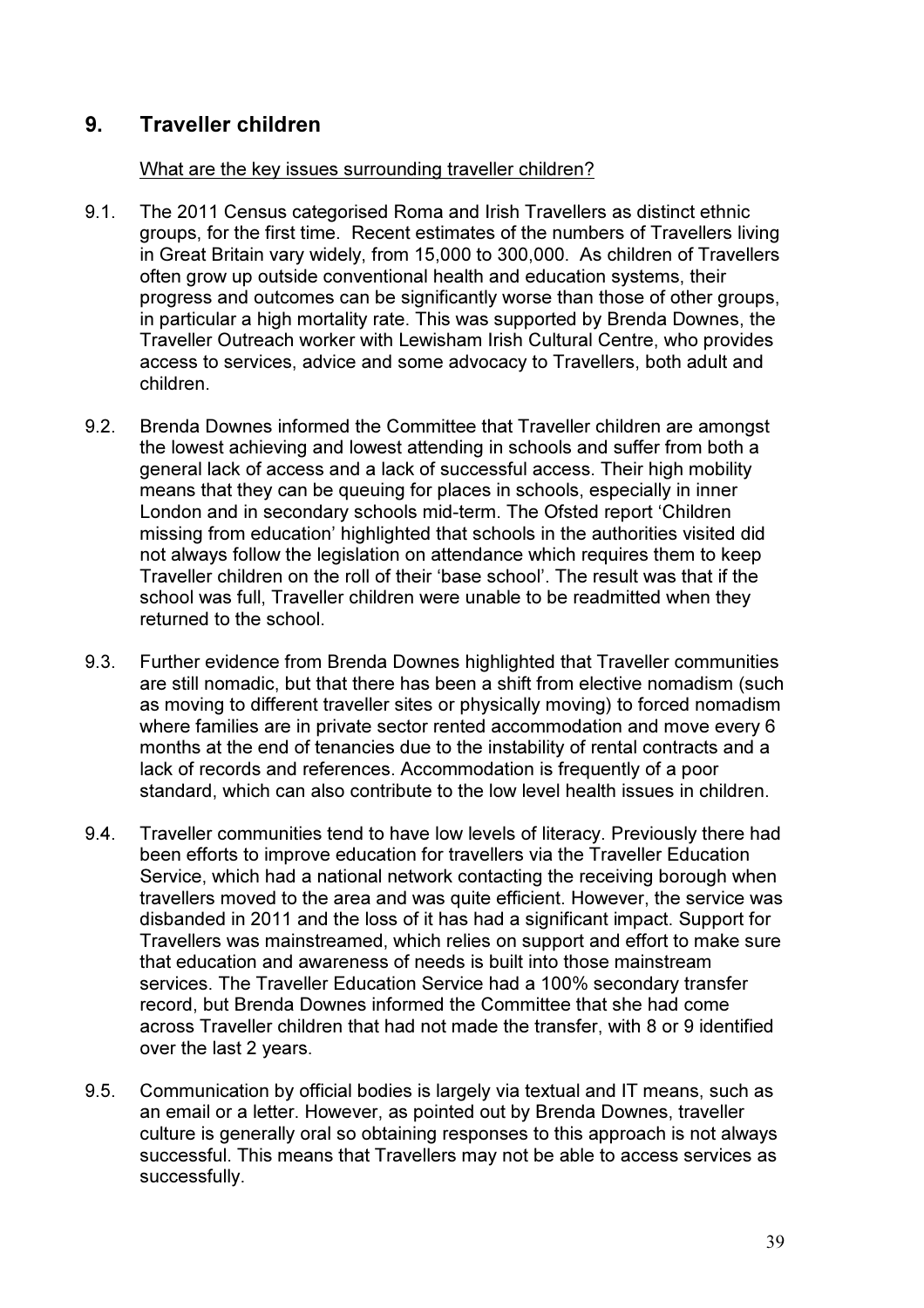9.6. Within Lewisham, of the 63 Traveller pupils identified in the Schools Census, 22 (34%) were persistent absentees, meaning they attended school on less than 85% of the available sessions. Previous research by the Attendance and Welfare Service showed that on average, Travellers had the worst attendance of any ethnic group.

#### What is being done locally to address the key issues surrounding Traveller children?

- 9.7. The January 2012 school census showed there were 63 Travellers recorded as being in Lewisham schools (43 nursery and primary, 20 secondary). Figures were from nursery, primary and secondary schools and academies. The previous year there were 75 (57 nursery and primary and 18 secondary). Officers stressed that these are small samples and it would probably be wrong to draw firm conclusions from them, but that secondary numbers are much smaller than the primary, suggesting possible disengagement at secondary age. There were no Travellers recorded as being in years 12 to 14. Brenda Downes estimates that there are around 223 traveller children in or around the borough.
- 9.8. The Attendance and Welfare Service works closely with community representatives on the Traveller Forum and the Irish Community Centre to reduce the marginalisation that Travellers can experience. Their work includes embedding stricter expectations in schools about the attendance of Traveller children and helping make services more accessible to them.
- 9.9. A member of the School Improvement Team has strategic responsibility for traveller education, though the immediate responsibility for education of Travellers rests with schools. Schools are well aware of the need to differentiate their support to Traveller children and to monitor their attendance closely.
- 9.10. Brenda Downes also meets with the School Improvement Team and social workers to take a preventative approach. As part of this preventative approach there are also links to different agencies providing support and services. There are often a series of complex needs for her clients, but once involved with a Traveller family she is able potentially identify if children within that family may be at risk. Clients are mostly self-referred, though there are increasing tenant and welfare referral concerning children and referrals may come via agencies such as police and education.
- 9.11. The Traveller Community was used to having trusted workers who they know, though this has largely gone due to mainstreaming of services. As staff turnover, local knowledge about Travellers can be lost so the clear handover of information is important.
- 9.12. Obtaining a statement of Special Educational Need can be quite difficult for traveller children due to them moving. Some counties and boroughs have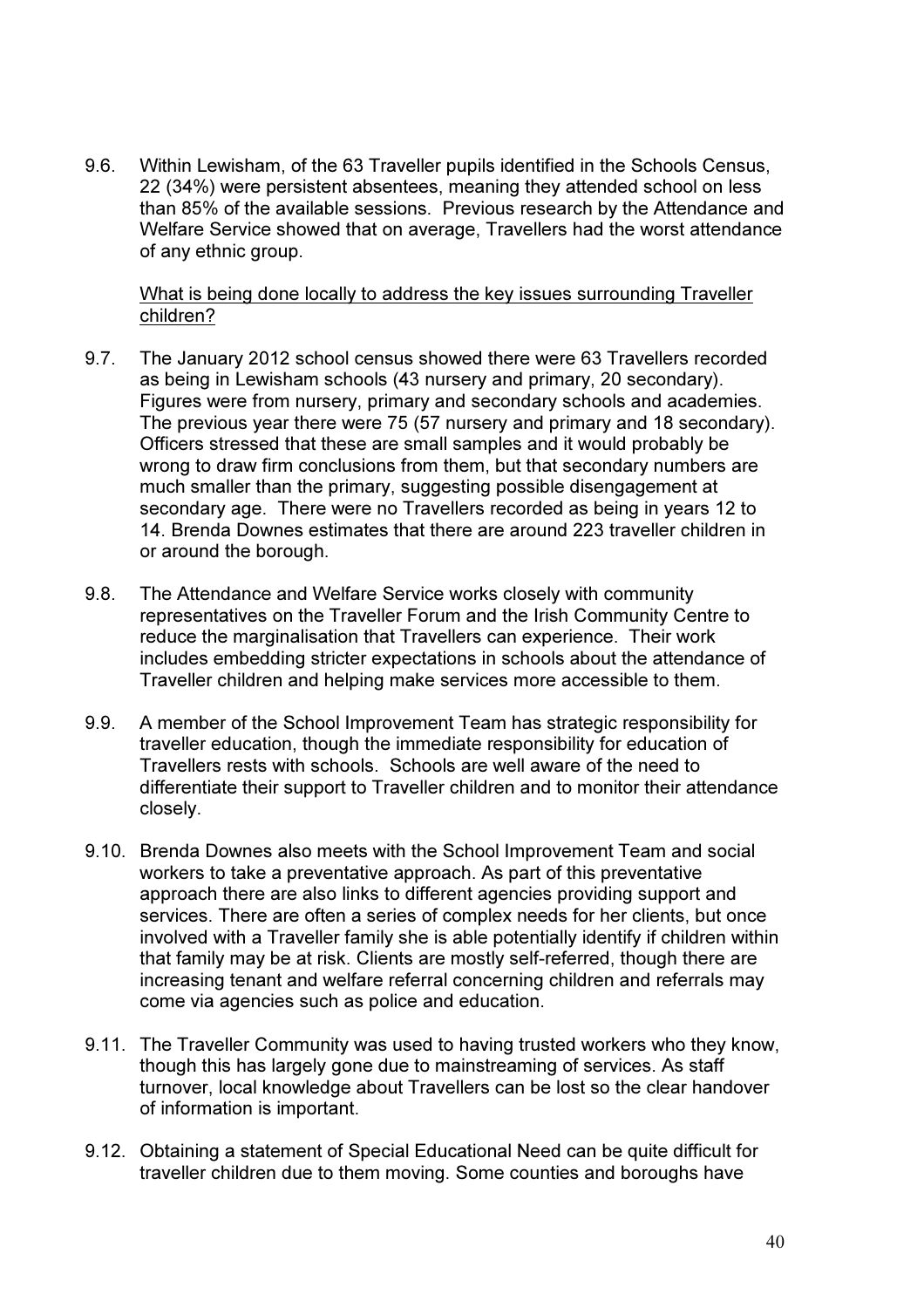agreements in place to share information and build upon it. Brenda Downes informed the Committee that Kaleidoscope in Lewisham does well in obtaining statements of Special Educational Need for Traveller children.

#### Where are the gaps?

- 9.13. Due to the disbanding of the Traveller Education Service and the mainstreaming of services there is a potential lack of awareness among service providers of the specific needs of traveller children and the issues faced by them.
- 9.14. Traveller children are at risk of being inappropriately taken off the school roll.

#### Recommendation:

R11. The local authority should take into account differences in language and communication among groups identified in the review, for example the oral culture of Travellers or language barriers for children who are newly arrived in the country, and consider appropriate approaches when dealing with these groups to ensure that children are known to local organisations.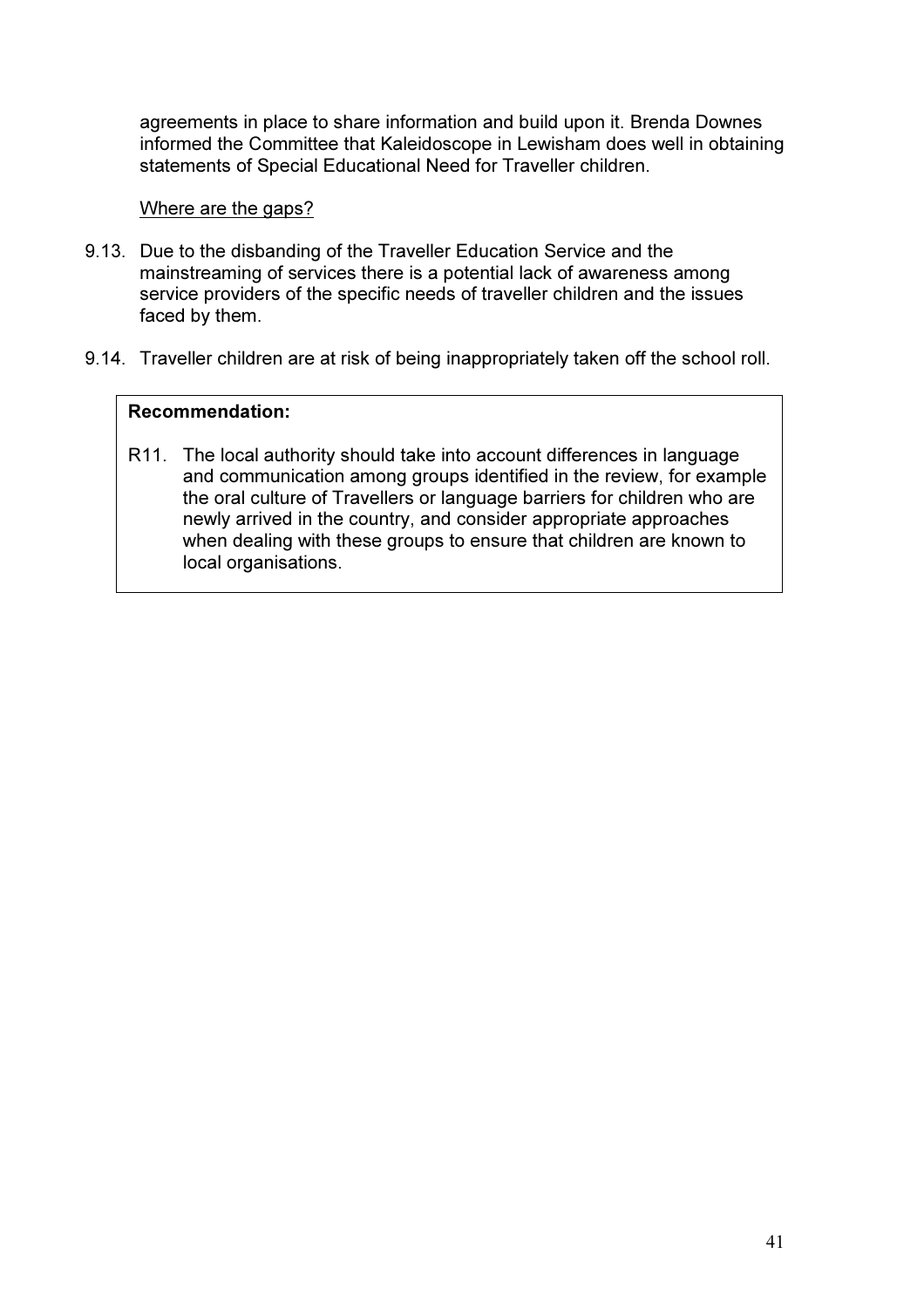# 10. Young carers

## What are the key issues surrounding young carers?

- 10.1. Young carers are children and young people under 18 who provide regular and ongoing practical, personal care and, or emotional support to a family member who has a physical, learning or mental disability, or who misuses substances, or where there are issues of domestic violence.
- 10.2. A young carer's role within a family can vary according to the nature of the illness or disability, the level and frequency of the family member's need for care and the family structure as a whole. Young carers often take on practical and/or emotional caring responsibilities that would normally be undertaken by an adult within a family. The tasks undertaken by a young carer can leave them significantly disadvantaged in terms of them being able to enjoy and achieve in their lives and maintain their school work. The mental health of a young carer could be affected.
- 10.3. Nationally there are estimated to be one million Young Carers.<sup>12</sup> 56% are girls, 56% live in lone-parent families, one in ten are caring for more than one person, and 20% receive no support other than that provided by their Young .<br>Carers link.<sup>13</sup>
- 10.4. Barriers and challenges that young carers face include:
	- Social Exclusion
	- Guilt

 $\overline{a}$ 

- Physical & Emotional Health Problems
- Missed Youth
- Few Qualifications
- Restricted choices as an adult
- Expected to have poorer life outcomes
- 10.5. These challenges can lead to children being unknown to local authorities. A child may be missing school and have poor attendance due to caring commitments, have behavioural problems that can lead to issues around exclusion (either official or unofficial) or be pulled out of school to be home educated so they can be at home to help. Due to caring commitments young carers may not be able to socialise or leave the home very often, further cutting them off from potential contact with authorities. The focus on the needs of the person they care for, which can often be very serious, could also mean that agencies in contact with the family overlook the needs of the young carer.
- 10.6. Lack of awareness is a problem, as children and young people carrying out caring responsibilities do not always recognise themselves as 'carers'.

<sup>&</sup>lt;sup>12</sup> National Carers Strategy, 2008

<sup>&</sup>lt;sup>13</sup> 'Young Carers in the UK 2004', Chris Dearden and Saul Becker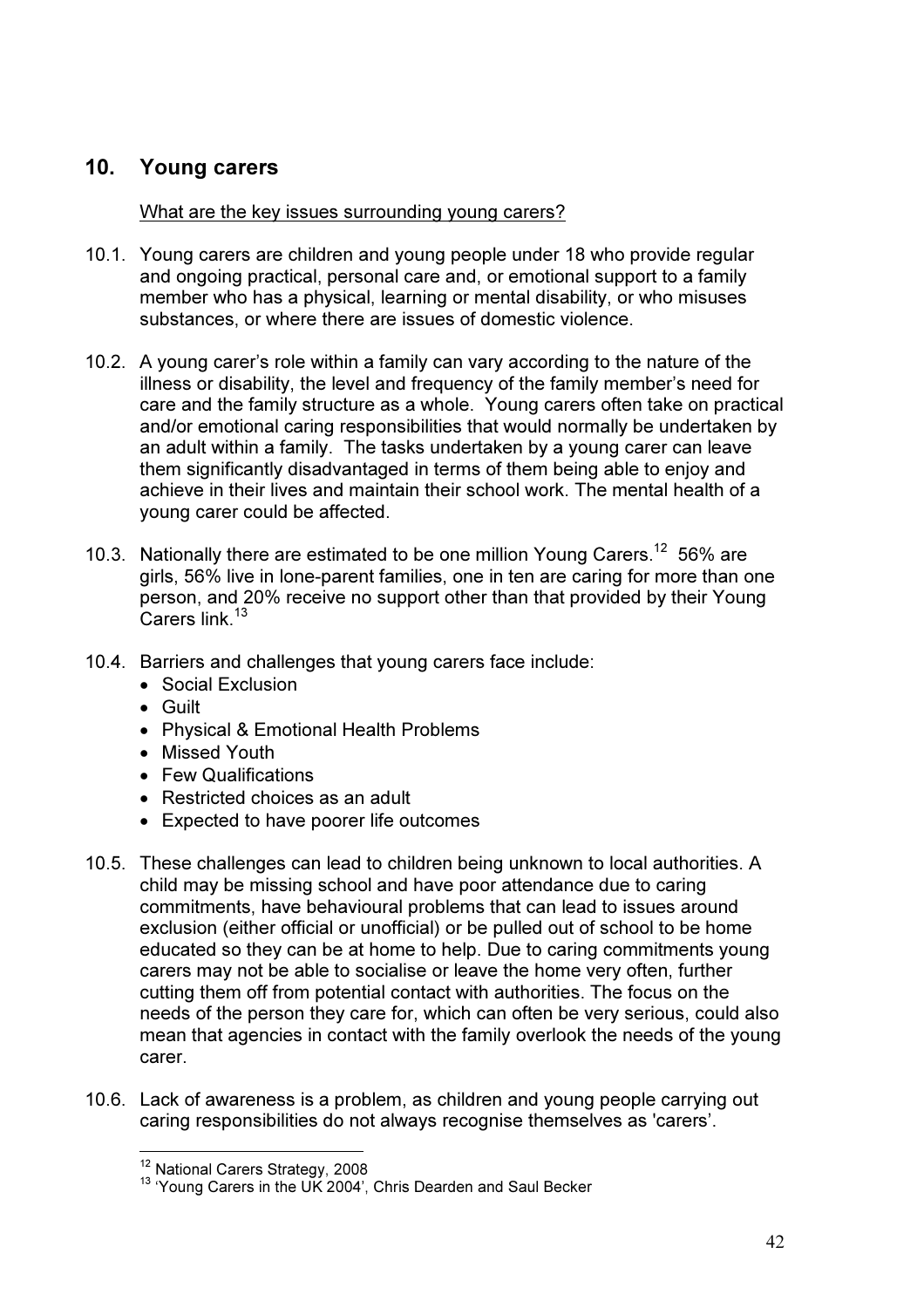Evidence from officers and from Philip Mills, Young Carers Manager with Carers Lewisham showed that carers often feel that it is wrong to want or seek outside intervention and that there can be a fear of social services so families are wary of services or interference. Also adult services don't always think "family" and health professionals do not routinely refer Young Carers to social services.

- 10.7. Schools will often pick up on a caring situation due to issues such as being late to school, poor attendance or falling standards in their work. The identification of young caring situations can assist schools in monitoring and supporting pupils to reach their potential, with better understanding of their situation if they are aware that they have additional responsibilities at home.
- 10.8. Until there is an assessment in the home it is difficult to tell whether a case has crossed from a child helping out in a family situation to a carer situation. Not all young people referred to Carers Lewisham are carers, but this is a low amount.
- 10.9. Getting the person being cared for into appropriate services is important, as this is the primary concern for the young carer, as well as providing provide respite for the young carer and allowing them to engage in activities so they can have fun, which is important for children.
- 10.10. The Committee raised concerns over children who may have been brought over to the UK to take on caring responsibilities. Officers indicated that for many of these children the usual methods of identification would apply, however those that were in the country illegally may avoid getting in touch with authorities and could be missed.

## What is being done locally to address these?

- 10.11. There are 511 young carers registered with Carers Lewisham and there is rolling waiting list throughout the year. Research from Carers Lewisham<sup>14</sup> suggests that one in ten children or young people are Young Carers. This would equate to 6,500 in the borough. One in three Young Carers have regularly missed school, or experienced educational difficulties because of their role.
- 10.12. Carers Lewisham provides support to carers in Lewisham generally, with 21 years' experience of supporting Young Carers. They are funded partly by LBL and the PCT but currently get nearly 40% of the cost of providing the services from Trusts and other donors. They are a holistic service to support all carers and the main organisation within Lewisham dealing with young carers. Their aims are to improve life skills and learning for young carers, reduce inappropriate care for young carers and to improve self-esteem, confidence and resilience for young carers.

 $\overline{a}$ 

<sup>&</sup>lt;sup>14</sup> 'Still Unseen and Unheard' 2009 http://www.carerslewisham.org.uk/wpcontent/uploads/2011/12/Still-Unseen-and-Unheard-Web.pdf)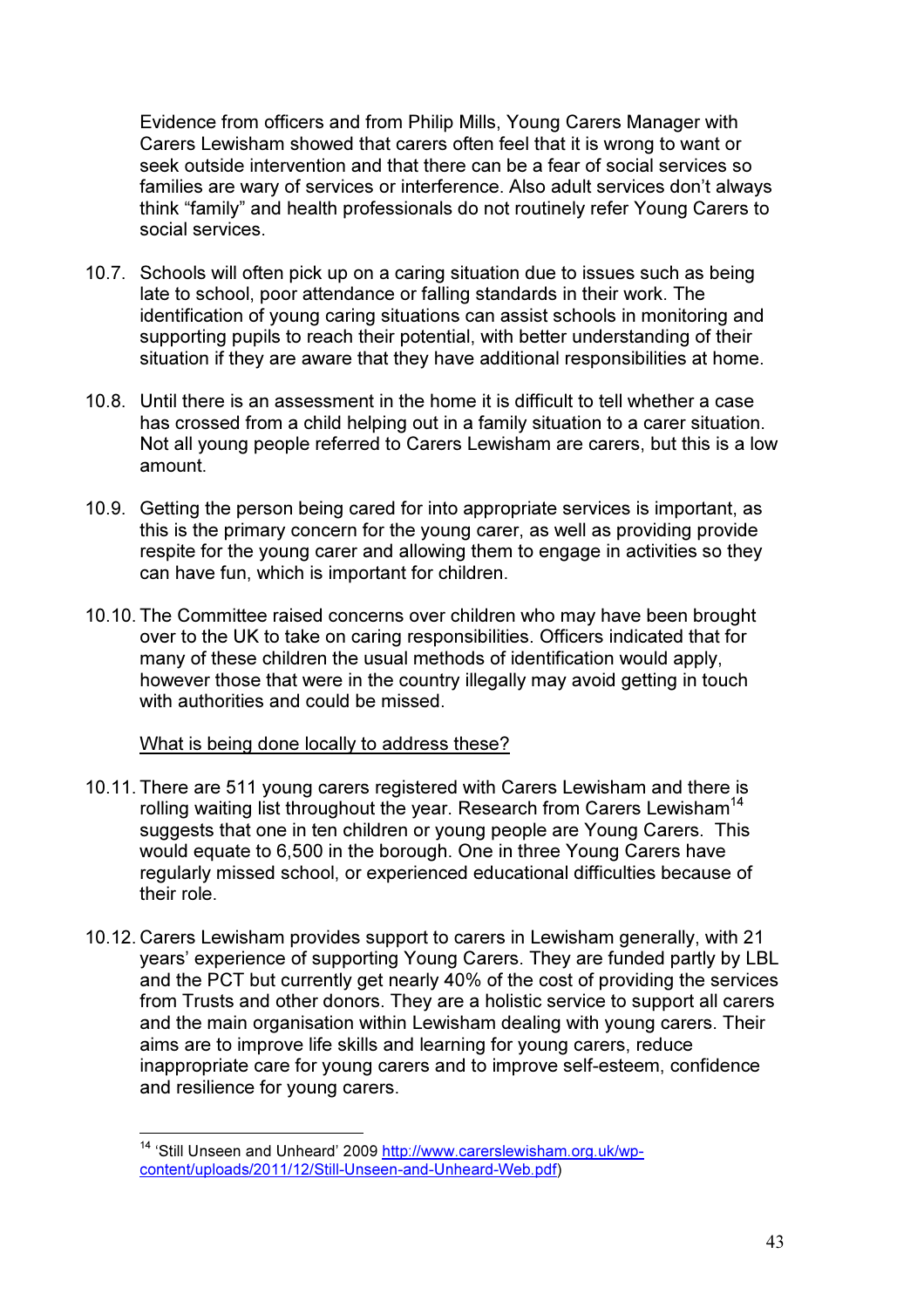- 10.13. Young carers will often come into contact with Children's Social services when they cross the threshold of needs in relation to other areas of social work, such as concerns over safeguarding or opportunity. Referrals will therefore come from other areas. There is no specific legislation attached to provision for young carers, so Lewisham's approach is based on best practice for children and whether they cross the threshold of need.
- 10.14. Children's Social Care has one Young Carers Social Worker who worked with 32 cases between August 2011 and August 2012, and currently holds a caseload of 17. The Young Carers Social Worker will tend to be involved with the more complex cases and therefore the uses a case-led approach.
- 10.15. There is an internal process flowchart which provides a guide for Lewisham officers responding to the needs of young carers and their families. Sharing information about young carers is important and happens often within Lewisham, such as within and between teams in Children's Social Care and also with Adult Social Care, Mental Health and Carers Lewisham. Approaches such as Team Around the Child/Team Around the Family will enable information sharing to take place especially if there are concerns over safeguarding.
- 10.16. Carers Lewisham and the Young Carers Social Worker work in partnership to address and support young carers' needs, and have been undertaking a number of projects to improve the way they work together, including:
	- A more streamlined and systematic way of collating data on young carers within Lewisham, with information specific to young carers who are excluded.
	- Redrafting the protocol between Lewisham Council and Carers Lewisham
	- Revised the terms of reference for the Young Carers Steering Group
	- Work closely with voluntary sector organisations who may be able to either provide assistance for the person being cared for or be able to identify a young caring situation
- 10.17. Raising awareness of young carers both internally and externally is important. Officers explained that, as recommended by the March 2012 Ofsted inspection of safeguarding and looked after children, Lewisham has made a push to encourage schools to sign up to the Young Carers Charter, which recognises and supports young carers. Additionally, awareness has been promoted within other areas of social care so that professionals in contact with families will recognise and identify young caring situations
- 10.18. GPs are well placed to gather and share information about their patients, especially if they have concerns about alcohol or substance misuse or a parent's physical or mental health.

#### Where are the gaps?

10.19. There can be reluctance and lack of awareness among young carers and their families (including parents and siblings) to approach authorities or to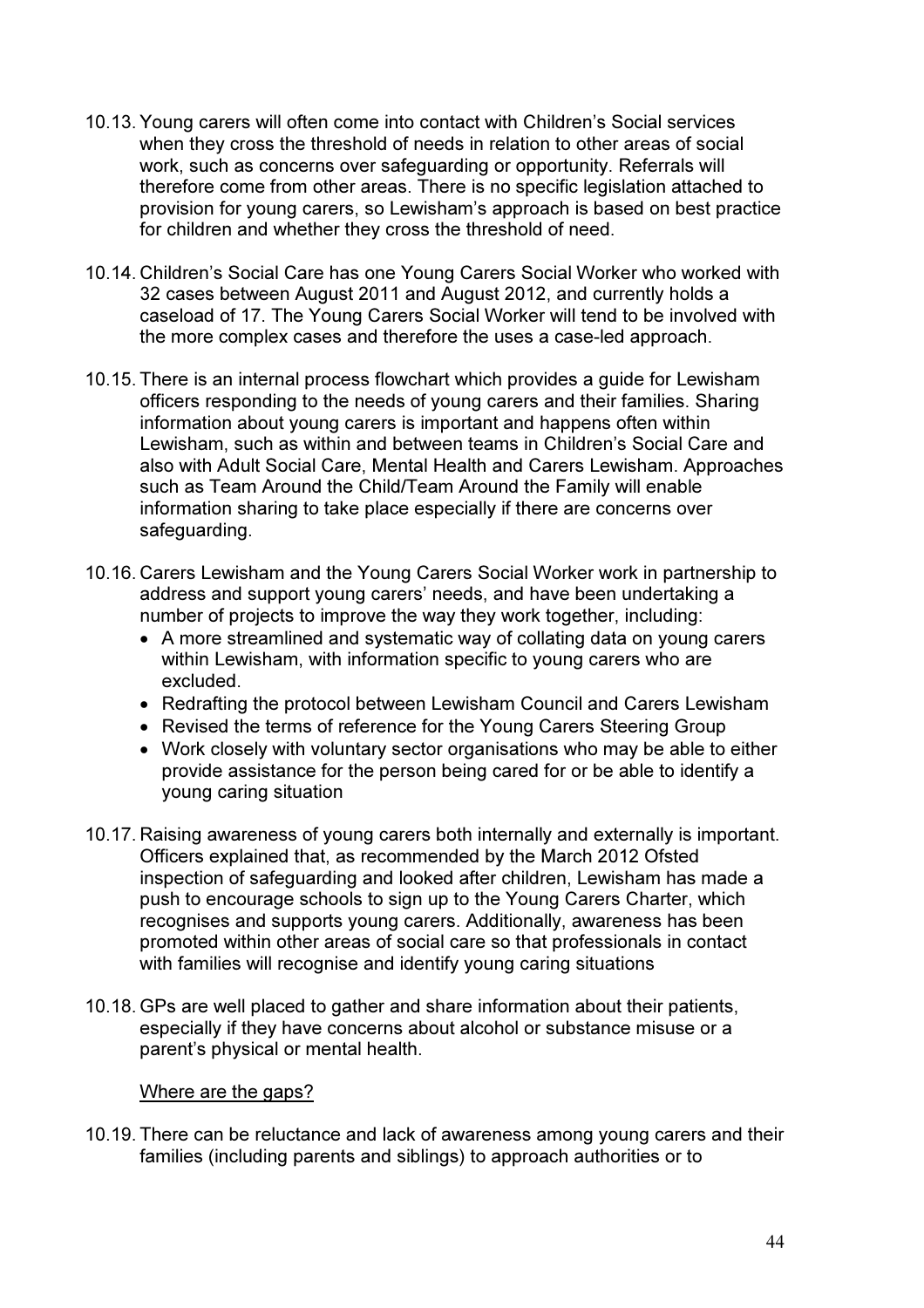recognise their situation and the potential impact for the young carer. This can be coupled with a reluctance to approach authorities to seek assistance.

- 10.20. There can be issues between adults and children's services about who is responsible for Young Carers needs this is particularly highlighted when the cared for person is a parent and due to their disabilities etc they have difficulty getting children to school. There are also issues about who is responsible for caring out Statutory Carers Assessments for young carers 16-18 who are legally entitled to them.
- 10.21. There is a potential link between young carers and children in elective home education.
- 10.22. There are a large number of potential young carers not been identified as such (potentially 6000 out of 6500 young carers not in contact with anyone about their caring)
- 10.23. GPs could be well placed to identify a child who is a young carer and pass on information, but due to concerns over the (potentially very serious and urgent) needs of the person receiving care the young carer situation could be overlooked.

#### Recommendation:

R.11 A further recommendation is that the Committee undertakes a further review looking at issues affecting young carers.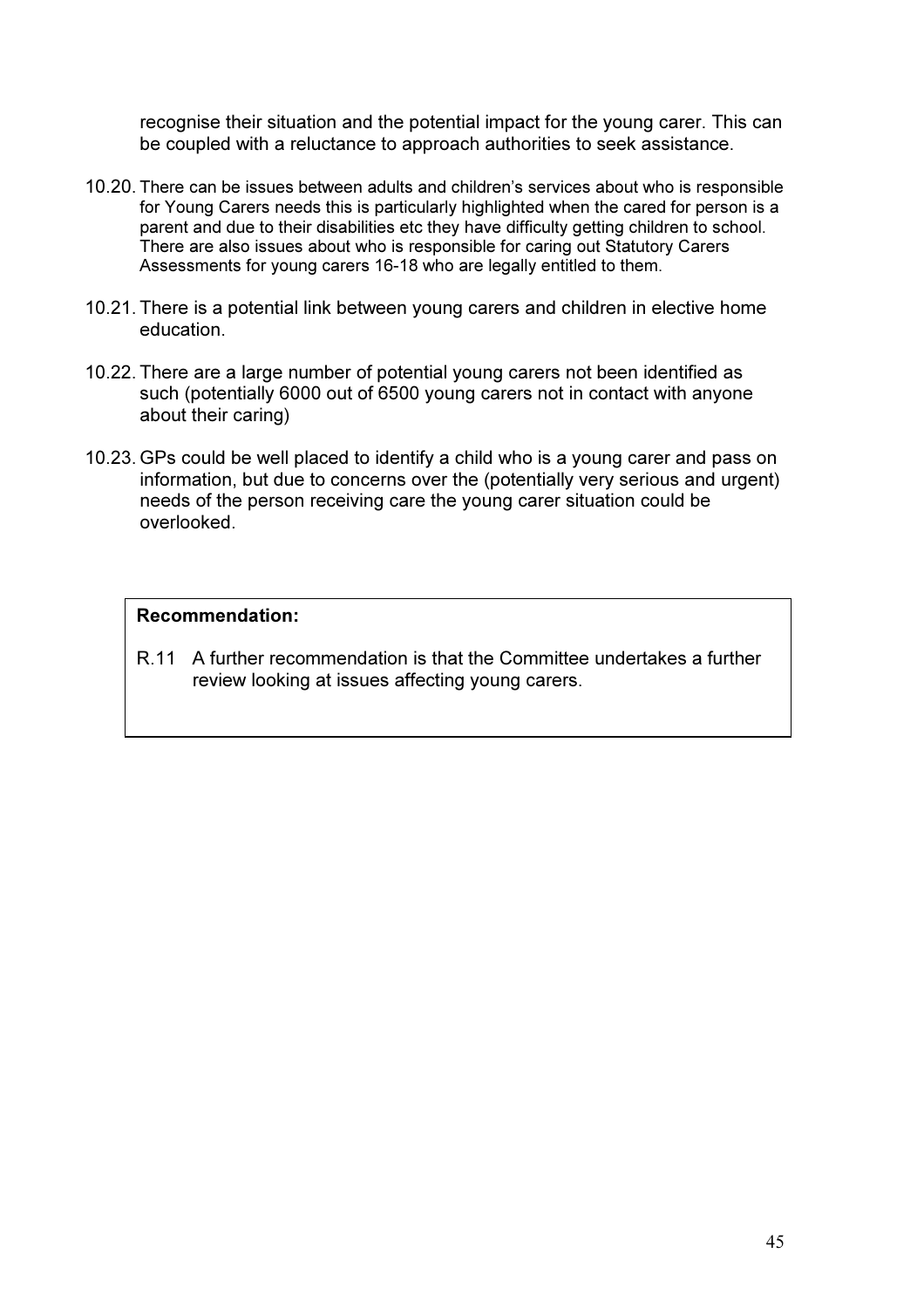# 11. Newly arrived children

## What are the key issues faced by this group?

- 11.1. Data from the Migration Policy Institute shows that in 2004, the latest date for which information was available, there were 33,205 young people under the age of 16 who were granted leave to remain in the UK. This was about a quarter of the total number allowed entry.
- 11.2. The School Admissions Code<sup>15</sup> states that admission authorities must treat applications for children coming from overseas in accordance with European Union law or Home Office rules for non-European Economic Area nationals.
- 11.3. Newly arrived children can face a number of different issues and challenges, among them:
	- Disorientation, culture shock, confusion.
	- Fear of authority (police, officials, professionals)
	- Lack of language to express their needs.
	- Locating the right support services.
	- Lack of knowledge about asylum and immigration.
	- Fear about being put into a detention centre/ deportation.
	- Finding the right immigration advice.
	- Being exploited by people impinging on their vulnerability.
	- Depending on their experiences, trauma and PTSD symptoms.
- 11.4. Government guidance on this area is not entirely helpful, and can be contradictory. Different government departments have been known to have differing approaches to young people who have limited right to remain.
- 11.5. Experience from cases considered by the Local Safeguarding Children Board shows that a family's immigration status can impact on their willingness to engage with services, which in turn can lead to disadvantage

## What is being done locally?

 $\overline{a}$ 

- 11.6. Data from the 2011 Census showed that, apart from the City of London, Lewisham has the lowest number of short-term migrants of any Inner London authority (1300), while data from the Admissions Team shows that in the academic year 2011/12, 236 pupils who were new arrivals were admitted to Lewisham secondary schools.
- 11.7. New arrivals are identified and supported through a range of partner contacts, such as Customer Services, health and housing. Commonly, their status is flagged up when they apply for school places, or by schools on admission.

<sup>&</sup>lt;sup>15</sup> 'Schools admission code', Lewisham Council, February 2012 (https://www.lewisham.gov.uk/myservices/education/schools/school-admission/Pages/Schooladmission-appeals.aspx)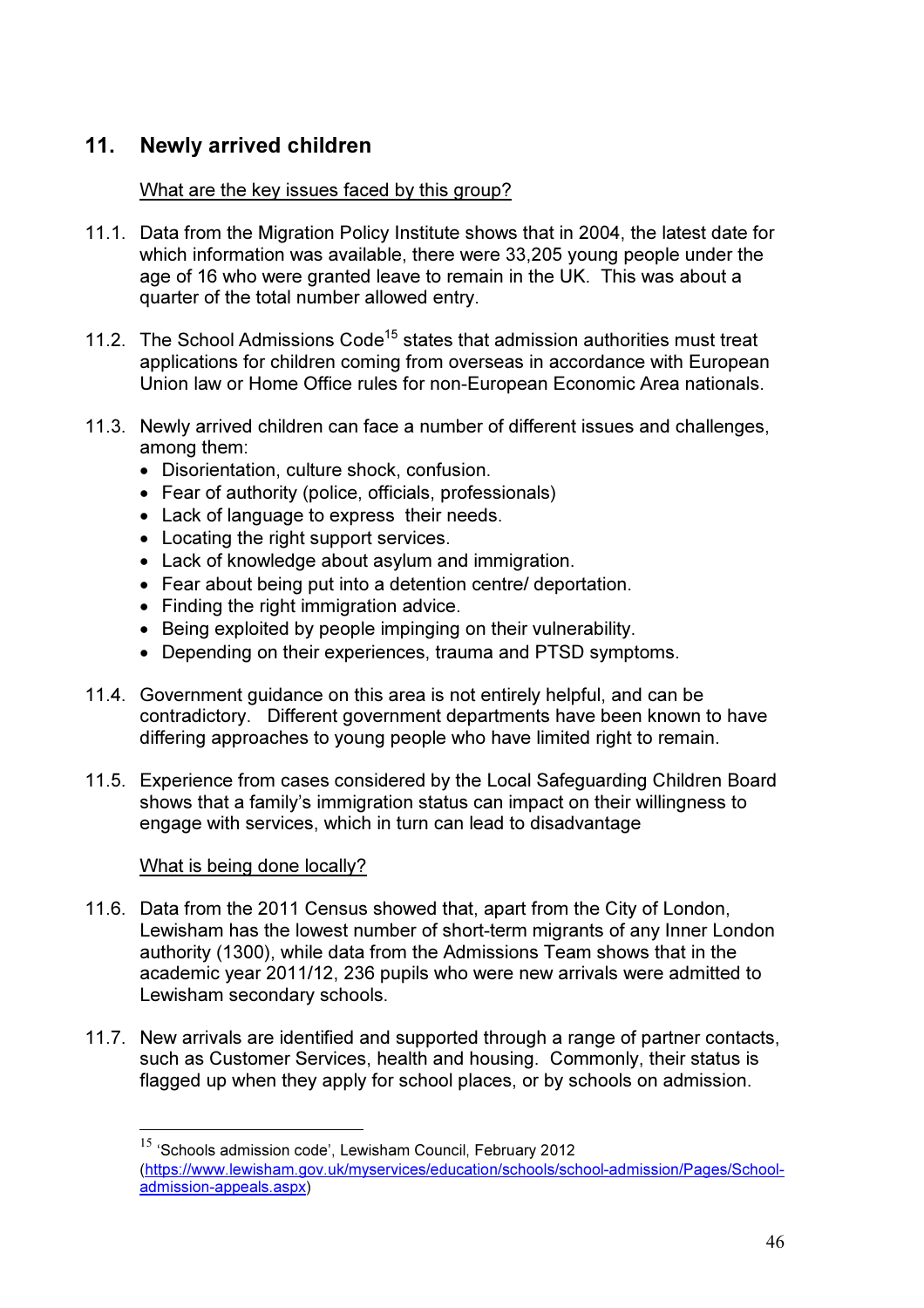- 11.8. Schools are well equipped to support new arrivals who are not fluent in English. There are programmes at Abbey Manor College and Lewisham College which provide for new arrivals in the latter stages of year 11, but the usual expectation is that new arrivals will be accommodated in schools up to that point.
- 11.9. Children or young people who are new arrivals should be identified by services at the first point of contact. Typically, this may be when the family applies for a school place or seeks support from Children's Social Care. Although schools do not have a duty to admit pupils who have visas for less than six months, the local expectation is that schools will admit pupils irrespective of their immigration status. This serves as a protective factor and enables pupils to access other services.
- 11.10. New arrivals may become known to Children's Social Care if they are unaccompanied minors. The Care Planning Panel links young people to Health and Education services, as well as addressing their social and emotional needs. If the young person has a family connection in Lewisham, this authority takes responsibility for them. If there is no such connection, and the young person is 16 or 17, there is a rota system managed by Croydon for allocating the young person to an authority.
- 11.11. Organisations in Lewisham such as the Lewisham Refugee and Migrant Network (LRMN) and Action for Refugees in Lewisham (AFRIL) provide advice, support and counselling to asylum seekers, refugees and migrants. Information supplied by LRMN highlighted that their responsibility is to attend to immediate needs for food, subsistence and shelter; to ensure access to appropriate services such as health and housing and to contain any emotional trauma and seek further specialist support. They also advise them on their rights and entitlement in the UK including immigration advice and assistance.
- 11.12. Since April 2012 LRMN have dealt with 4 children as new arrivals. If someone is claiming asylum and have presented themselves to the nearest immigration officer, they should be directed to the right services which could include an organisation like LRMN. If they have children they could be directed towards social services depending on the individual circumstances. If they are unaccompanied minors then arrangements ought to be made for referrals to social services.
- 11.13. It can be difficult for an organisation such as LRMN to pick up on children if they do not actively approach the organisation. Referrals often come through friends of clients and it is possible to reach them through their communities and social networks if they are in touch with them. Alternatively, if they are being looked after by relatives then contact with relatives could be appropriate.
- 11.14. LRMN also works in partnership with other agencies. Generally their experience is that it works well although occasionally differences in working methods can arise. There are often referrals from social services for immigration advice for minors and LRMN and they work closely with voluntary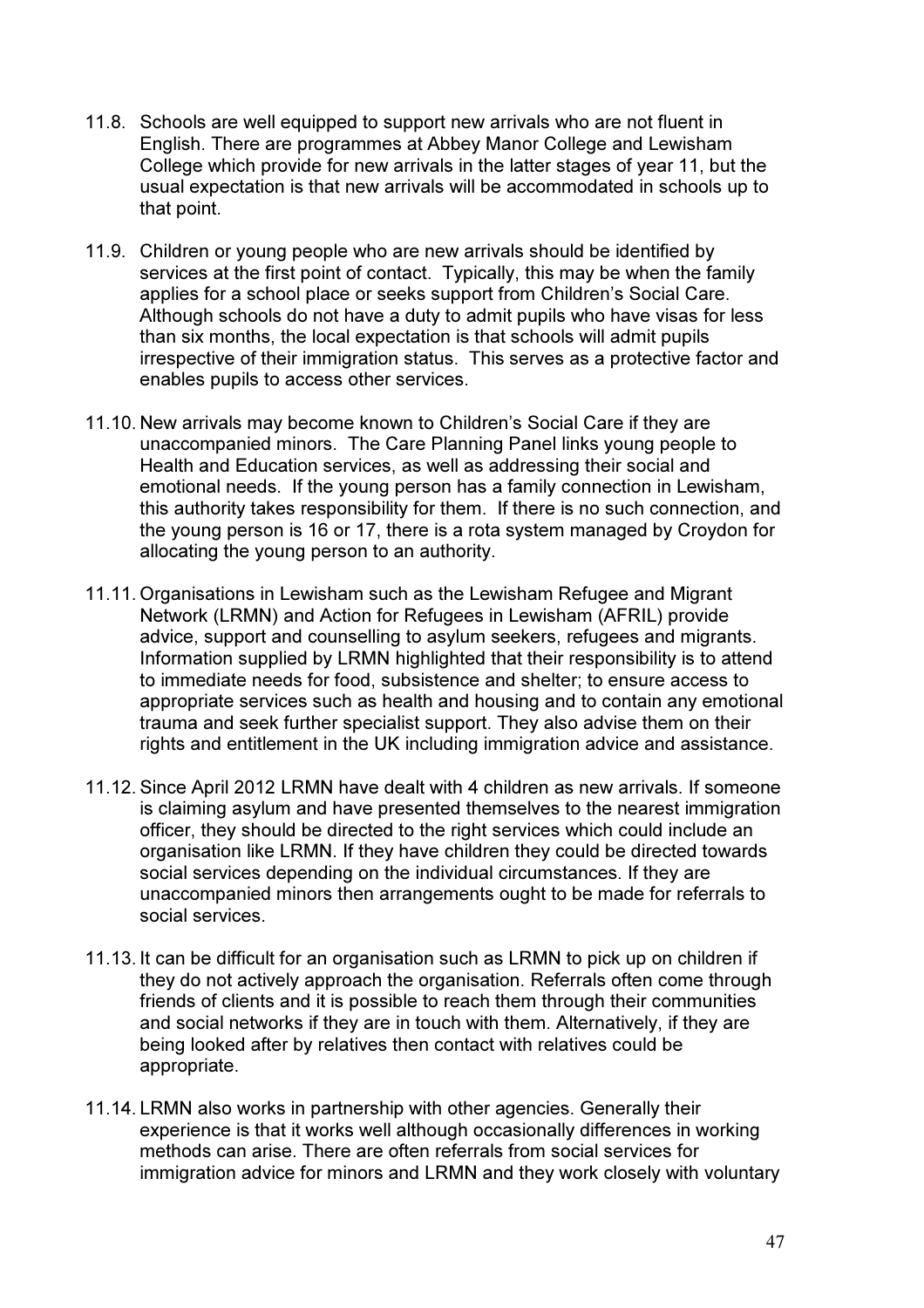sector agencies around domestic violence, homelessness, mental health and destitution.

- 11.15. LRMN shares information very sensitively, working with the family to ensure that appropriate links are made with health, education, immigration and social services. Confidentiality is vital to their work and they only share information as agreed by clients; however, if a child is at risk, immediate steps can be taken to contact social services and this does not require parental consent. LMRN follow up on all referrals, often working in partnership with agencies to support the family as they go through the asylum/ immigration process.
- 11.16. LRMN feel that sharing information works well if it is done sensitively with the needs of the client at the heart of the communications. More dialogue and working to create a shared understanding with other agencies is important, and that the best interest of the client are paramount. Mainstream agencies often misunderstand the issues faced by asylum-seekers and migrants in trying to adapt to a new country and find appropriate support. This could be improved by working with organisations like LRMN in cross-cultural awareness and communication.

## Where are the gaps?

- 11.17. Children can potentially fall through the gaps and not be picked up if a child has been trafficked into the UK under false papers or using a falsified (older) age.
- 11.18. If a family has entered the UK unofficially and does not get in touch with education/ health/ community services or if a family goes 'underground' and does not declare themselves to any authority or organisation then they may not be picked up and identified.

## Recommendation:

- R3. MPs and Councillors, who may deal with newly arrived or unidentified children in their casework, should be regularly reminded of the clear point of contact and encouraged to refer to it.
- R11. The local authority should take into account differences in language and communication among groups identified in the review, for example the oral culture of Travellers or language barriers for children who are newly arrived in the country, and consider appropriate approaches when dealing with these groups to ensure that children are known to local organisations.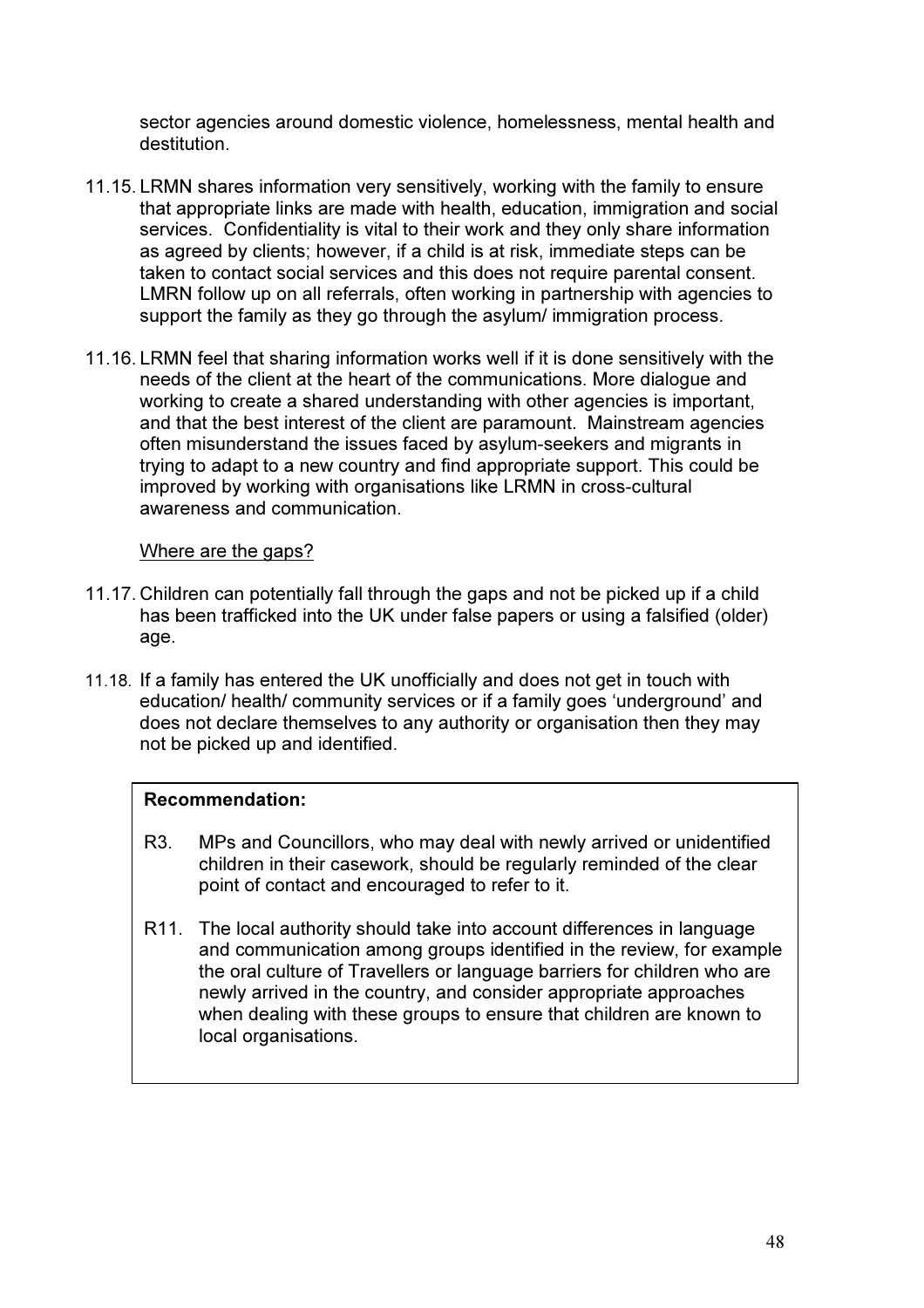# 12. Sources

'Still Unseen and Unheard' Carers Lewisham, 2009 (http://www.carerslewisham.org.uk/wp-content/uploads/2011/12/Still-Unseenand-Unheard-Web.pdf)

'Children Missing from Education in Cardiff', Cardiff Children and Young People Scrutiny Committee, April 2009 (www.cardiff.gov.uk/objview.asp?object\_id=14845)

'Children Missing From Education', Ofsted 2010 (http://www.ofsted.gov.uk/resources/children-missing-education)

'Safeguarding: Information sharing for Child Protection' Lewisham Children and Young People Select Committee, March 2010 (http://councilmeetings.lewisham.gov.uk/Data/Mayor%20and%20Cabinet/201 00303/Agenda/87e33f2b43cc42cfa21ca65a814a2ed0Safeguardineviewbythe CYPSelectCommitteeFINALAppendixtoitem133March2010.PDF)

'No excuses: A review of educational exclusion', Centre for Social Justice 2011 (http://www.centreforsocialjustice.org.uk/publications/no-excuses)

'Policy and Protocols for Pupils Out of School', Lewisham Council, December 2011

(http://www.lewisham.gov.uk/SiteCollectionDocuments/PoliciesProtocolsForP upilsOutOfSchool.pdf)

Safeguarding and looked after children inspection, Ofsted 2012 (http://www.ofsted.gov.uk/local-authorities/lewisham)

'Improving Attendance at School', Charlie Taylor for Department for Education, 2012

(http://www.education.gov.uk/schools/pupilsupport/behaviour/a00208164/taylo r-review)

Elective Home Education Policy, Lewisham Council, January 2012 (http://www.lewisham.gov.uk/SiteCollectionDocuments/ElectiveHomeEducatio nPolicy.pdf)

'Schools admission code', Lewisham Council, February 2012 (https://www.lewisham.gov.uk/myservices/education/schools/schooladmission/Pages/School-admission-appeals.aspx)

Minutes of the meeting held on 20 September 2012, Lewisham Children and Young People Select Committee, September 2012 (http://councilmeetings.lewisham.gov.uk/ieListDocuments.aspx?CId=134&MId =2036&Ver=4)

'Fair Access Policy' Lewisham Council, October 2012